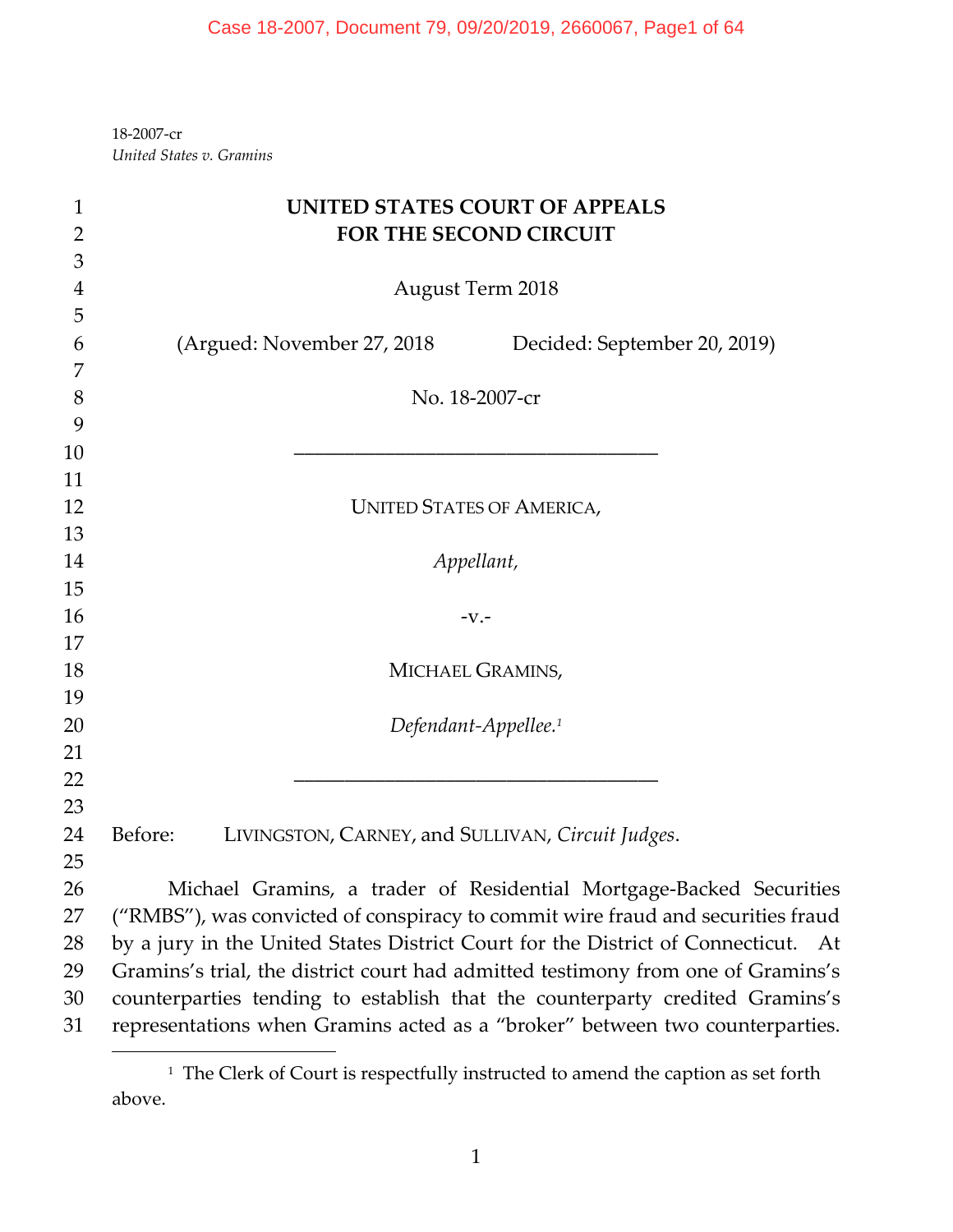Shortly following Gramins's conviction, we decided *United States v. Litvak*, 889 F.3d 56 (2d Cir. 2018) ("*Litvak II*"), which held in the context of a similar prosecution that the erroneous and idiosyncratic viewpoint of a defendant's counterparty could not be relevant to the objective, "reasonable investor" standard for materiality in a securities fraud prosecution. The district court (Chatigny, *J*.) then sought to apply our holding in *Litvak II* to this case, and granted Gramins's motion for a new trial on the basis that counterparty testimony had been improperly admitted against Gramins at trial. We conclude, however, that the counterparty testimony at Gramins's trial was not improperly admitted and did not implicate our holding in *Litvak II*. Accordingly, the judgment of the district court is REVERSED and the case is REMANDED to the district court with instructions to reinstate the conviction.

| 14<br>15 | FOR APPELLANT:          | <b>HEATHER CHERRY, Assistant United States</b><br>Attorney (David E. Novick, Jonathan N. |
|----------|-------------------------|------------------------------------------------------------------------------------------|
| 16       |                         | Francis, Sandra S. Glover, Assistant United                                              |
| 17       |                         | States Attorneys, on the brief), for John H.                                             |
| 18       |                         | Durham, United States Attorney for the                                                   |
| 19       |                         | District of Connecticut, New Haven, CT, for                                              |
| 20       |                         | the United States of America.                                                            |
| 21       |                         |                                                                                          |
| 22       | FOR DEFENDANT-APPELLEE: | MARC L. MUKASEY (Jeffrey B. Sklaroff, on the                                             |
| 23       |                         | brief), Greenberg Traurig, LLP, New York,                                                |
| 24       |                         | NY, for Michael Gramins.                                                                 |
| 25       |                         |                                                                                          |

DEBRA ANN LIVINGSTON, *Circuit Judge*:

 On June 15, 2017, a jury in the United States District Court for the District of 28 Connecticut convicted Defendant-Appellee Michael Gramins of conspiracy to 29 commit wire fraud and securities fraud. Gramins and his alleged co- conspirators, former traders of Residential Mortgage Backed Securities ("RMBS") at Nomura Securities International, Inc. ("Nomura"), lied to their counterparties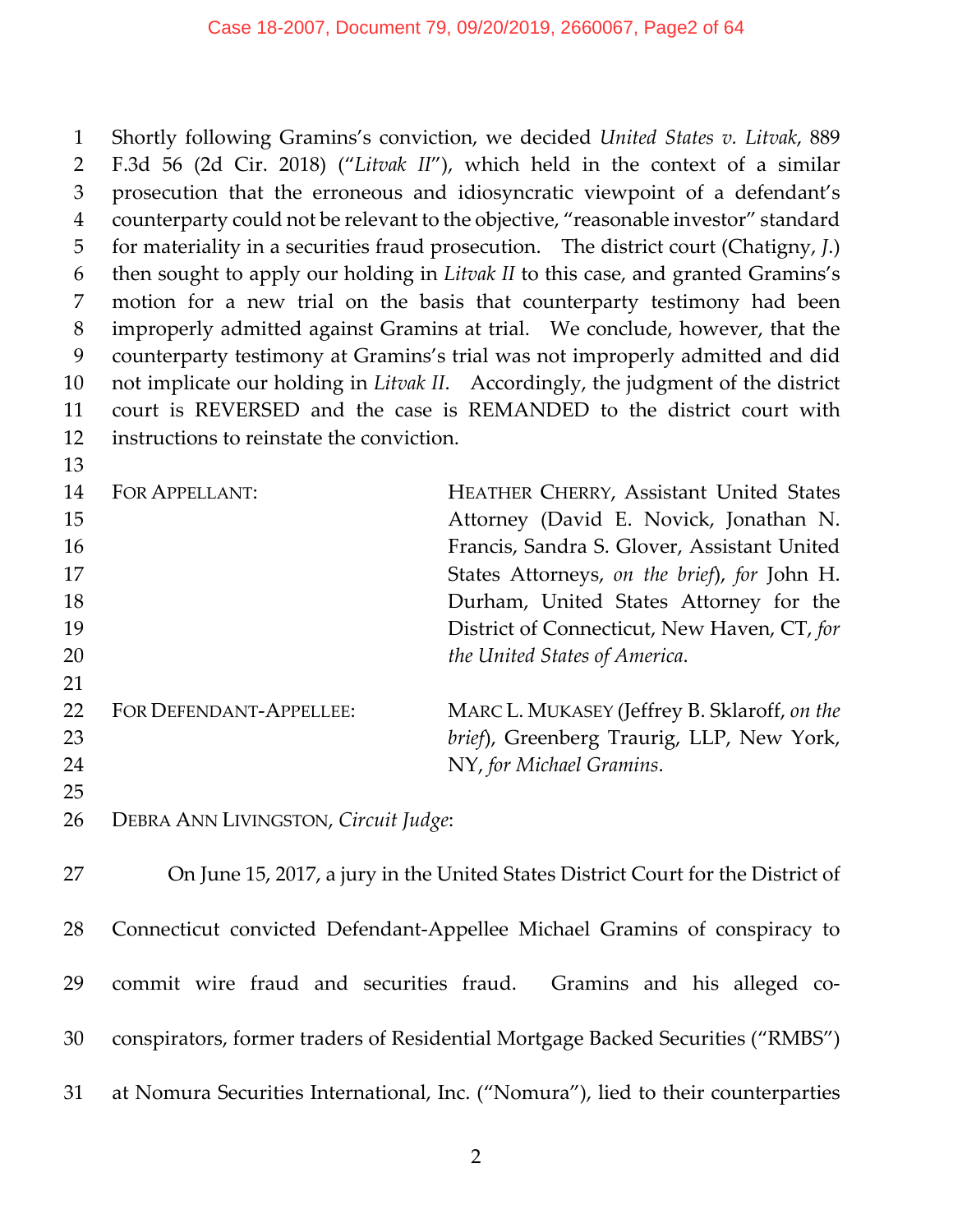#### Case 18-2007, Document 79, 09/20/2019, 2660067, Page3 of 64

 about contemporaneous price negotiations with other, third‐party counterparties. Those lies caused Nomura's counterparties to increase their bids and decrease their offers when they would not otherwise have done so. The counterparties believed that they were adjusting their bids or offers in response to *bona fide*, 5 contemporaneous negotiations with those other, third-party counterparties, and paying Nomura a modest commission to facilitate supposedly "riskless" transactions with those counterparties. In reality, Gramins's false statements 8 carved out sizable spreads between Nomura's buying-counterparties' bids and its selling‐counterparties' offers, allowing Nomura to reap substantial profits unbeknownst to the counterparty on either side of the transaction.

 At Gramins's trial, the government elicited testimony from several of 12 Nomura's counterparties that Gramins's and his alleged co-conspirators' lies were important to their investment decisions—in other words, that those misrepresentations were "material." Shortly after the jury's guilty verdict, we held in *United States v. Litvak*, 889 F.3d 56 (2d Cir. 2018) ("*Litvak II*"), that the admission of testimony from a counterparty who erroneously asserts the existence 17 of an agency relationship between himself and his broker-dealer unduly prejudices the jury on the issue of materiality, violating Federal Rules of Evidence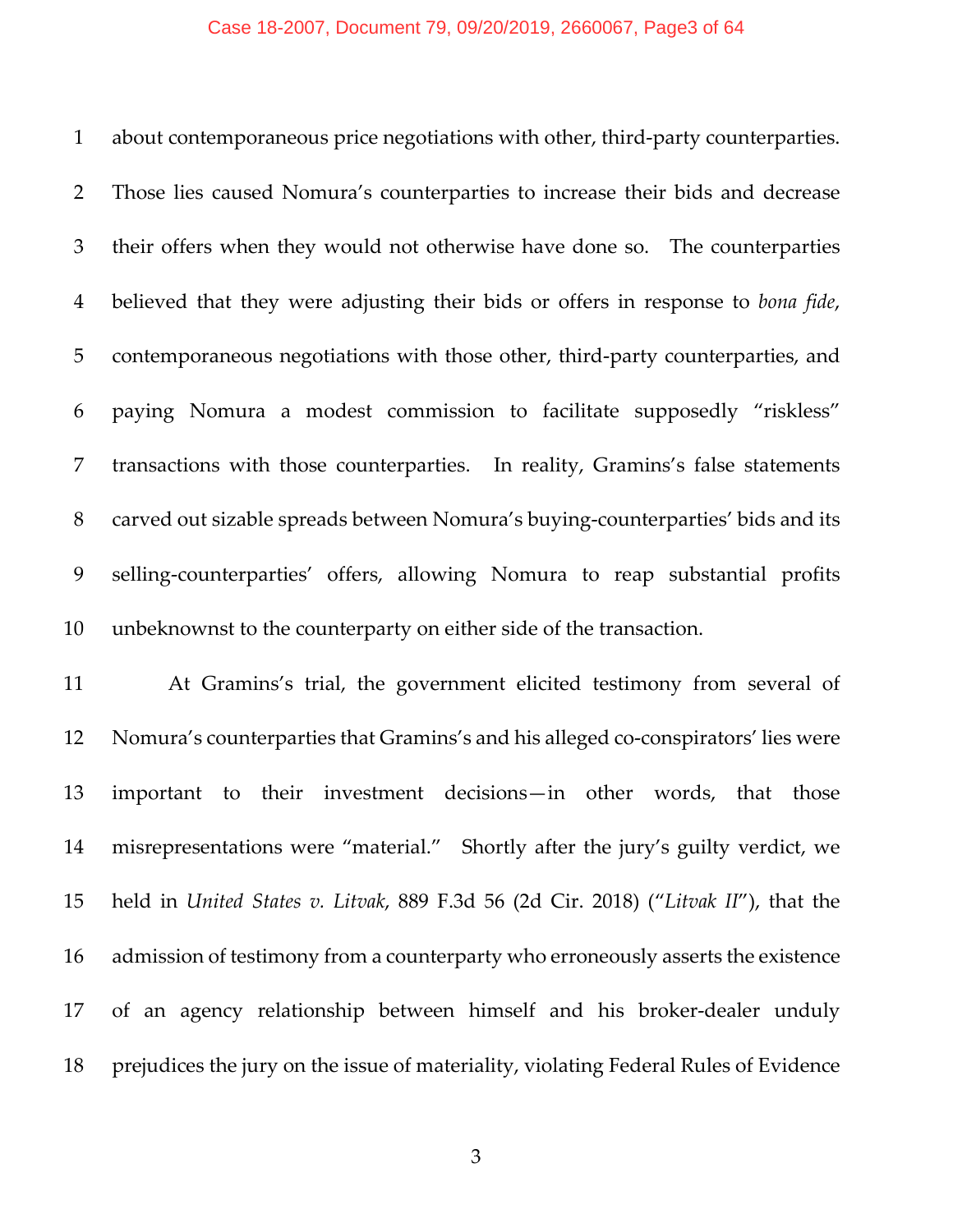# Case 18-2007, Document 79, 09/20/2019, 2660067, Page4 of 64

| $\mathbf{1}$   | ("FRE") 401 and 403 and requiring a new trial. Following the issuance of our          |
|----------------|---------------------------------------------------------------------------------------|
| 2              | decision in Litvak II, Gramins supplemented his pending motion for a new trial,       |
| 3              | arguing that one of the government's witnesses at his trial-Joel Wollman of QVT       |
| $\overline{4}$ | Financial—had implied (without explicitly stating) an erroneous belief in the         |
| 5              | existence of an agency relationship between himself and Gramins. The district         |
| 6              | court (Chatigny, J.) then granted Gramins's motion for a new trial, citing Litvak II. |
| 7              | We REVERSE the district court's order and REMAND to the district court with           |
| 8              | instructions to reinstate the conviction and proceed to sentencing.                   |
| 9              | <b>BACKGROUND</b>                                                                     |
|                |                                                                                       |
| 10             | I.                                                                                    |
| 11             | Gramins's conspiracy capitalized on certain distinctive features of the               |
| 12             | market for RMBS. As noted above, "RMBS" stands for Residential Mortgage-              |
| 13             | Backed Securities. RMBS are "large and complex aggregations of residential            |
| 14             | mortgages and home equity loans." Litvak II, 889 F.3d at 59. Banks typically          |
| 15             | create RMBS by packaging together groups of mortgages and issuing bonds               |
| 16             | backed by the principal and interest payments of the homeowners who received          |
| 17             | the mortgages. Investors assess the value of RMBS in part by estimating the           |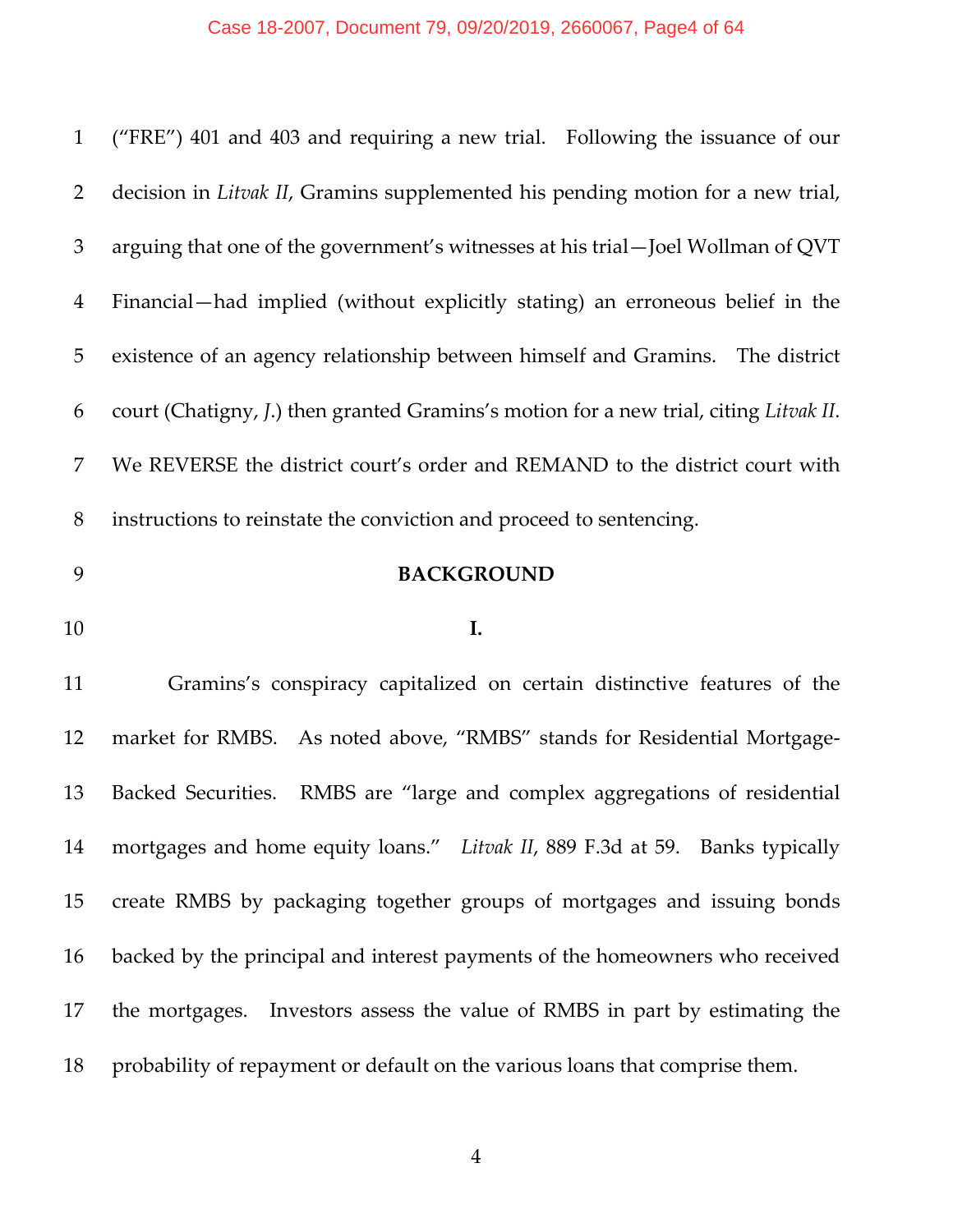### Case 18-2007, Document 79, 09/20/2019, 2660067, Page5 of 64

| $\mathbf{1}$   | RMBS are priced in terms of percentage of face value, with the face value of            |
|----------------|-----------------------------------------------------------------------------------------|
| 2              | each RMBS derived from the value of its component mortgages.<br>Investors               |
| 3              | negotiate RMBS prices in small increments called "ticks," with one tick equal to        |
| $\overline{4}$ | 1/32 of a percentage point of the bond's face value. Thirty-two ticks therefore         |
| 5              | equal one full percentage point of face value, or one penny on every dollar of face     |
| 6              | value. So, for instance, if Nomura agreed to buy a RMBS for "65 and 16 ticks," it       |
| 7              | agreed to pay 65.5% of the face value of that bond. <sup>2</sup>                        |
| $8\,$          | RMBS are "bought and sold at very high prices" and, as a result, typically              |
| 9              | "marketed to large, sophisticated financial institutions" like banks and hedge          |
| 10             | funds. Litvak II, 889 F.3d at 60. Given the large size and unique features of each      |
| 11             | RMBS, the RMBS market lacks an "exchange" of the sort on which traditional              |
| 12             | corporate stocks and Treasury bonds trade. Moreover, the price at which a given         |
| 13             | RMBS will trade is generally not publicly known. Consequently, institutional            |
| 14             | investors looking to transact in RMBS must "contact registered broker-dealers           |
| 15             | to find interested buyers or sellers," or transact "directly with [the] broker-dealers" |
| 16             | from the broker-dealers' own accounts.<br>Id.                                           |

 Throughout this opinion, we express the prices of various RMBS with hyphens, such that a price of 65 and 16 ticks appears as "65-16."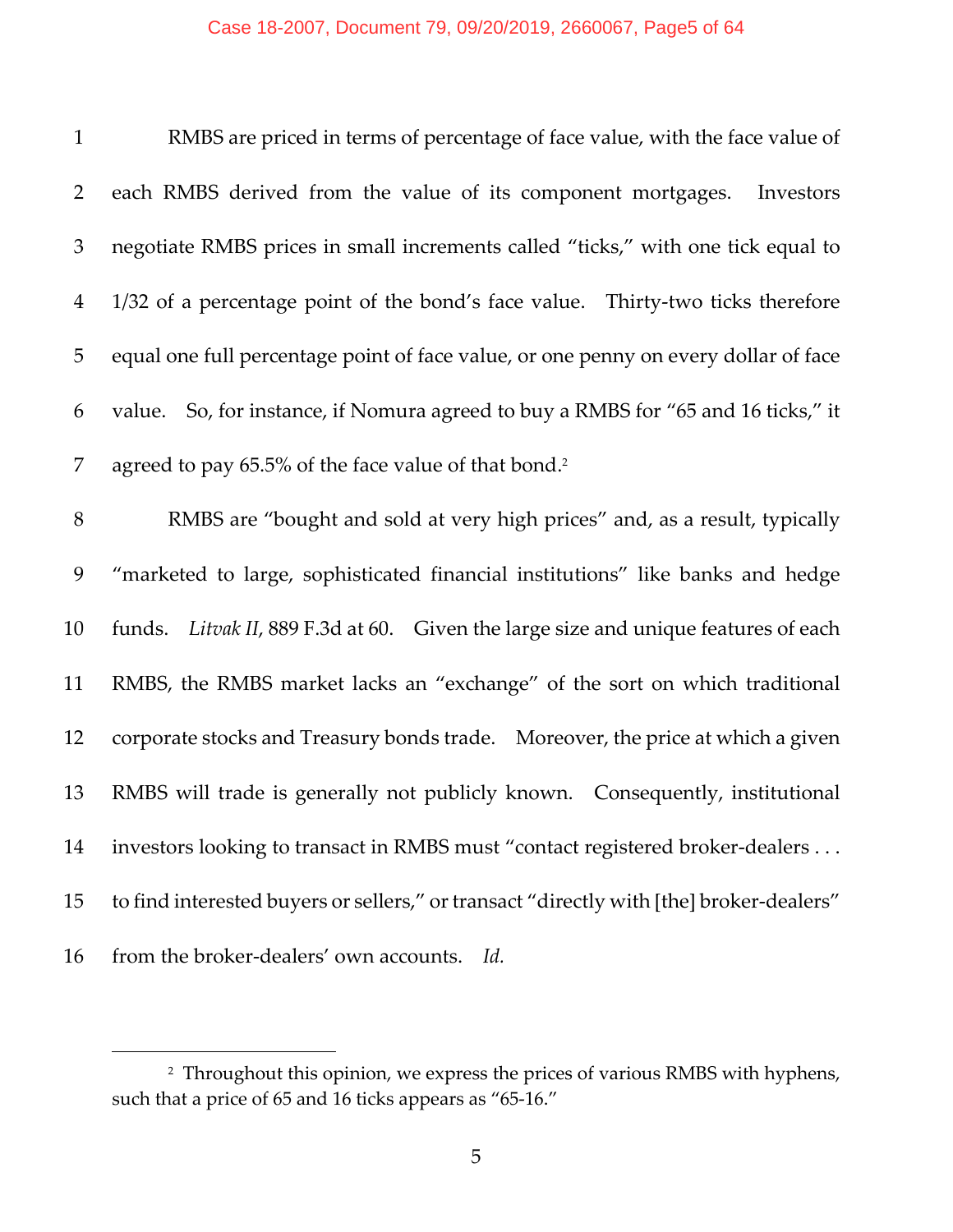# Case 18-2007, Document 79, 09/20/2019, 2660067, Page6 of 64

| $\mathbf{1}$   | Enter Gramins. Between 2009 and 2013, Gramins traded RMBS at                            |
|----------------|-----------------------------------------------------------------------------------------|
| $\overline{2}$ | Nomura, a broker-dealer registered with the Securities and Exchange                     |
| $\mathfrak{Z}$ | Institutional investors frequently reached out to Nomura when<br>Commission.            |
| $\overline{4}$ | looking to buy or sell a particular security. Gramins and his fellow traders would      |
| 5              | respond to expressions of interest from Nomura's customers by transacting with          |
| 6              | the customers from Nomura's own inventory or by communicating with other                |
| 7              | institutional investors in the hopes of finding a counterparty willing to complete      |
| 8              | the desired transaction.                                                                |
| 9              | More often than not, Nomura took the latter approach. Brokers like                      |
| 10             | Gramins would attempt to match a prospective buyer of a particular RMBS with            |
| 11             | a prospective seller of that RMBS (and vice versa), reaping a small commission in       |
| 12             | return. Industry participants refer to this function alternatively as "facilitating,"   |
| 13             | see J.A. 191, 642, 734, "market making," see J.A. 517, 544, and "riskless trading," see |
| 14             | J.A. 194, 252. The last term reflects the fact that, because Nomura "had the            |
| 15             | potential buyer and potential seller already matched up at the time of the              |
| 16             | transaction," J.A. 194, it had practically eliminated any of the "market risk"          |
| 17             | associated with holding the security on its own books, J.A. 252.                        |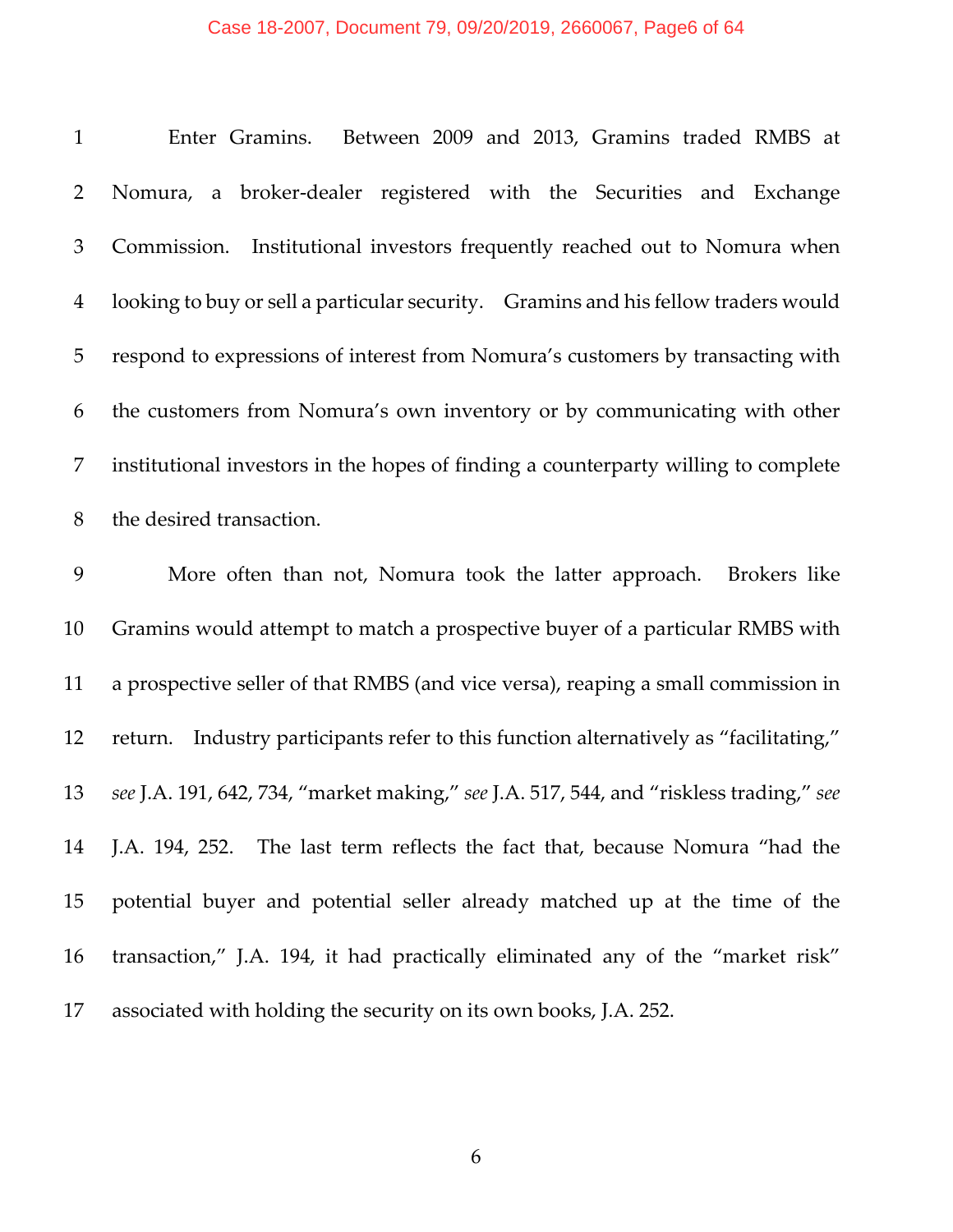Participants in the RMBS market distinguish among three types of RMBS 2 transactions. First, in the "order trade" scenario described above, "a broker- dealer communicates [separately] with an interested buyer and seller and, if successful, effectuates a transaction in which a RMBS is transferred." *Litvak II*, 5 889 F.3d at 60. In an order trade, "[t]he broker-dealer owns the bond, but usually briefly, in consummating the transaction between the two investors." *Id*. Second, in a "BWIC" ("Bids Wanted In Competition") trade, "a putative seller sends a bid‐list to multiple broker‐dealers," who then "solicit expressions of interest and price ranges from potential buyers" and "place[] a bid in the auction 10 of [that] particular security." Id. Both of these types of trades fall within the "riskless" category because the broker‐dealer "ha[s] the potential buyer and 12 potential seller already matched up at the time of the transaction." J.A. 194. 13 Moreover, in both contexts, the broker-dealer typically obtains compensation for its "matching" efforts by selling the bond for slightly more than it paid for it. Industry participants refer to this difference as "commission," "pay on top," or "spread," J.A. 195, 196, 580, and often negotiate the amount of the difference 17 explicitly with the broker-dealer.

<sup>&</sup>lt;sup>3</sup> A typical (market-standard) commission is eight ticks, or 0.25% of a bond's face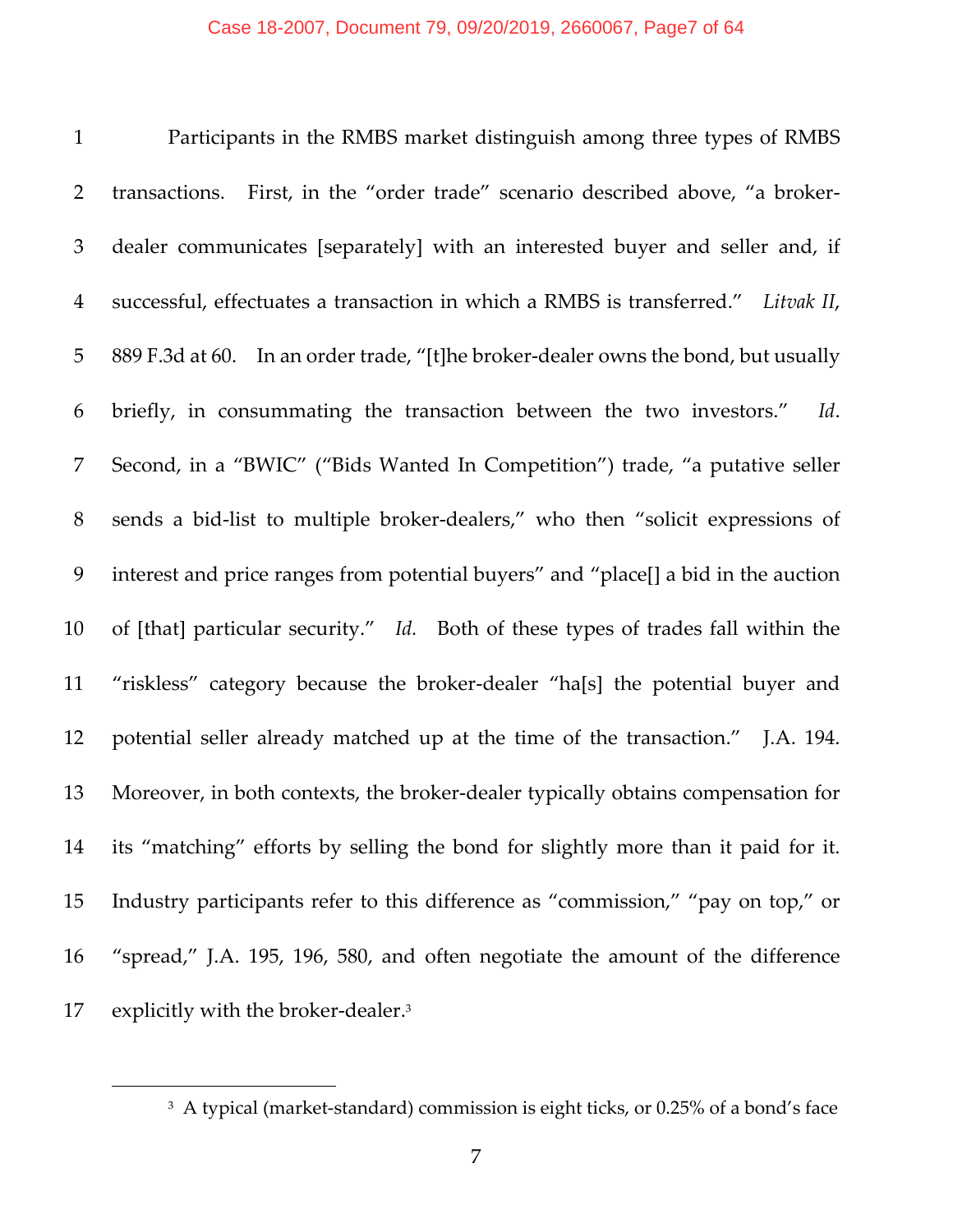#### Case 18-2007, Document 79, 09/20/2019, 2660067, Page8 of 64

1 A third type of transaction has different features. In a so-called "inventory" 2 trade," an investor "buys a bond already held in a broker-dealer's account" at the time of the parties' negotiations. *Litvak II*, 889 F.3d at 60. In that context, the broker‐dealer *has* incurred market risk by holding the RMBS in its inventory for a significant period of time prior to the transaction. And in that context, customers do *not* pay any additional commission because the broker‐dealer has transacted directly from its own inventory—presumably, seeking maximum profit or minimum loss on its earlier investment in the bond—rather than intermediating between two interested counterparties.

 Nevertheless, while industry participants frequently distinguish among these three types of trades, the same agency law principles apply to all of them. 12 "An essential feature of all of these trades . . . is that the broker-dealer acts solely in its own interest as a principal." *Id.* at 61. As a matter of accounting, the broker‐dealer's profit in any of the three scenarios outlined above is *always* simply the difference between the price at which it sold the security and the price at which it purchased it. *See id.* Moreover, while some RMBS transactions may be effectively "riskless" in practice, the broker‐dealer *always* assumes *some* risk in the

value.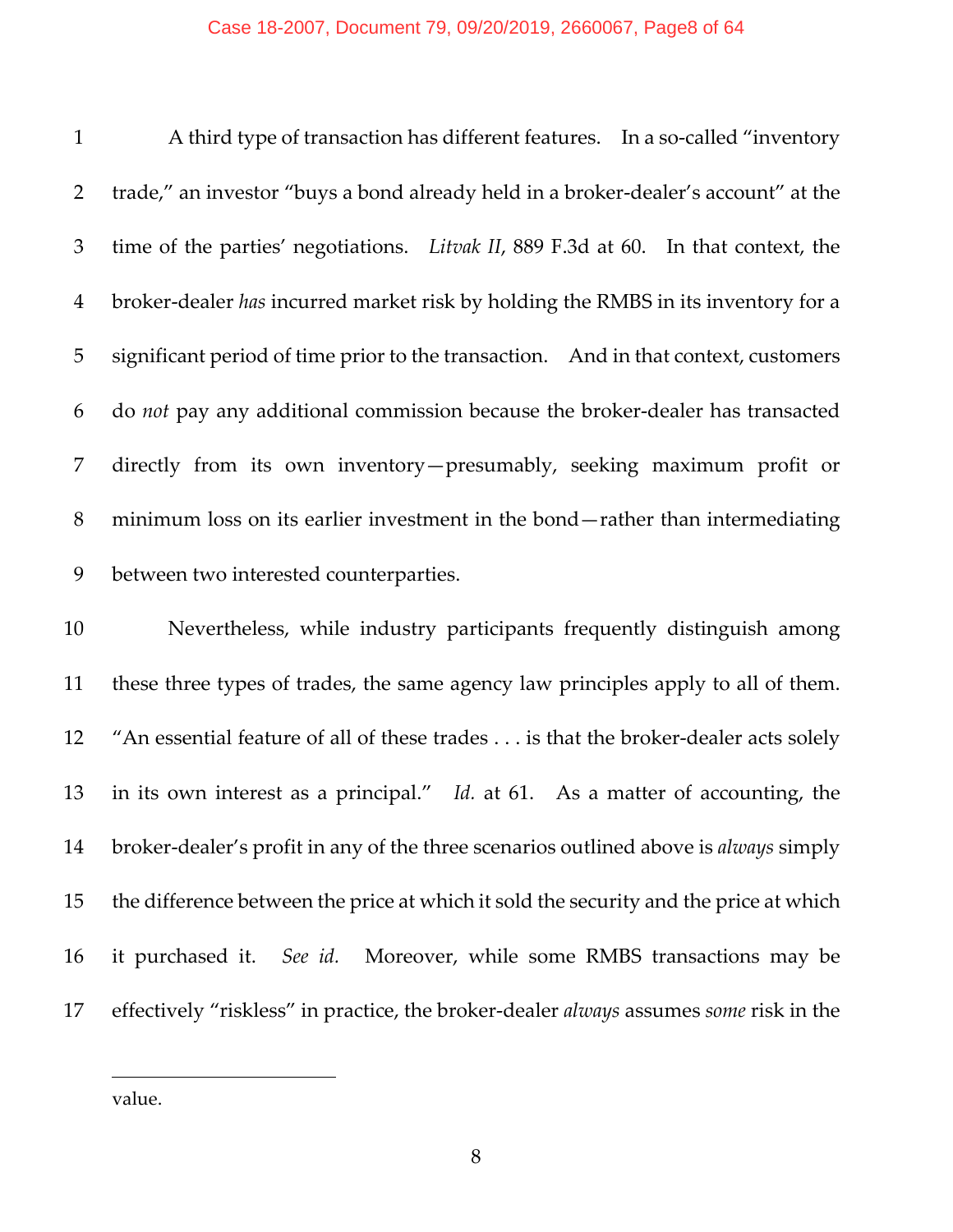### Case 18-2007, Document 79, 09/20/2019, 2660067, Page9 of 64

| $\mathbf{1}$   | transaction, because "an institutional investor can refuse to purchase a bond held |
|----------------|------------------------------------------------------------------------------------|
| $\overline{2}$ | by the broker-dealer even when the investor caused the broker-dealer to purchase   |
| 3              | it by an expression of interest" Id. Consequently, "[a] broker-dealer is not       |
| $\overline{4}$ | an agent for its counterparties in these trades," and the final price in any       |
| 5              | transaction between broker-dealer and counterparty "is determined in an arms-      |
| 6              | length negotiation" between the two. Id.                                           |
| $\overline{7}$ | II.                                                                                |
| 8              | Having outlined the relevant features of the RMBS market, we turn now to           |
| 9              | Gramins's conspiracy to manipulate it. At trial, the government proved its         |
| 10             | conspiracy charge against Gramins with the following evidence. First, three of     |
| 11             | Gramins's co-conspirators-former RMBS traders at Nomura-testified to the           |
| 12             | nature of the scheme. Caleb Chao, a former junior analyst at Nomura, explained     |
| 13             | that Gramins and others would "misrepresent prices to clients," for instance       |

 by "tell[ing] the seller that we were seeing a bid that was lower than what the bidder had actually bid" or "tell[ing] a bidder that we had an offer that was higher 16 than the offer actually was." J.A. 580. Chao testified that the effect of these representations "was to get either one side or both sides to lower their offer [to sell] or increase their bid [to buy]," thereby "increas[ing] the spread or money that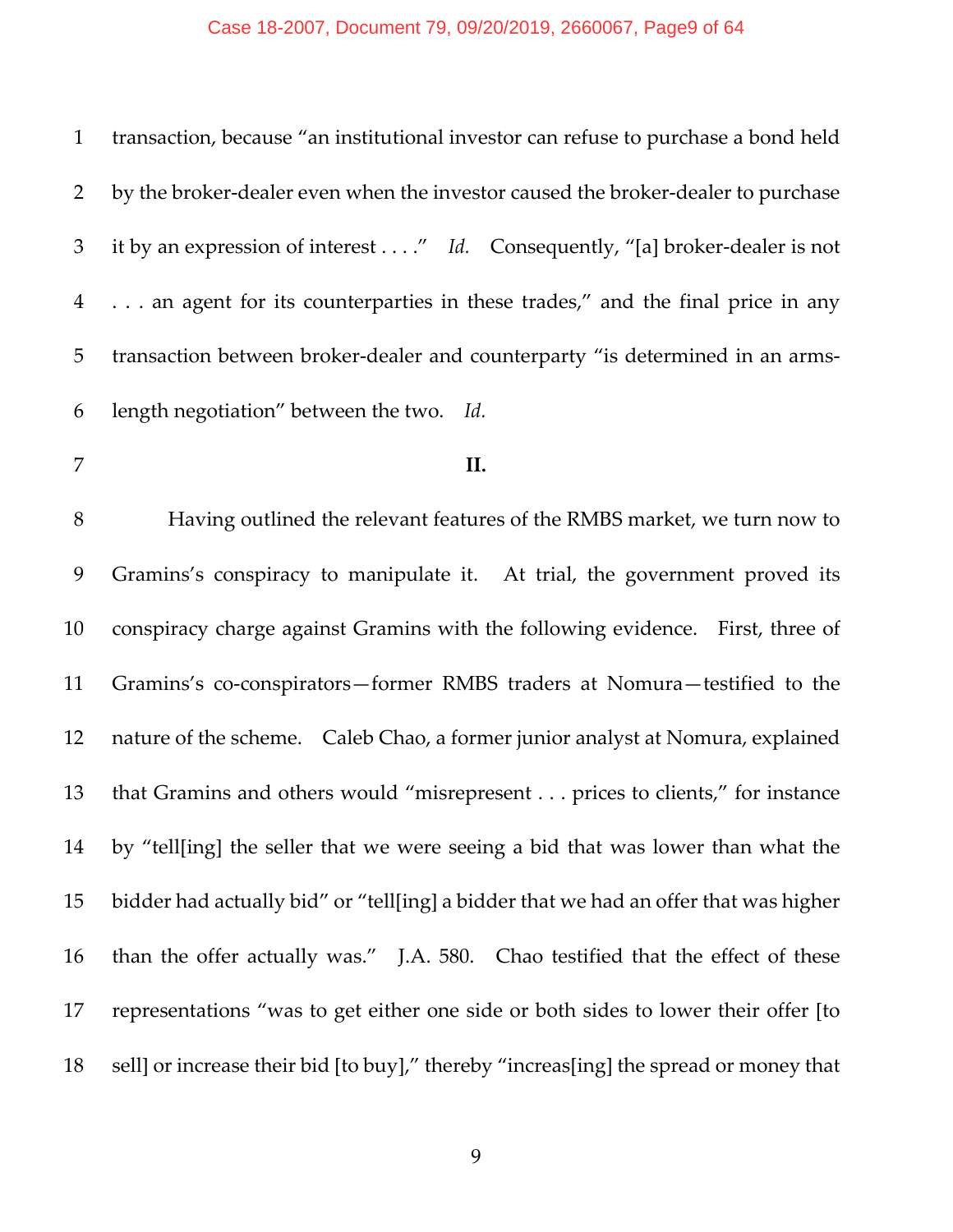Nomura earned on the trade." J.A. 580–81. Chao testified that Gramins had taught him to engage in these deceptive tactics and that he had observed Gramins engaging in them himself.

 Frank Dinucci, a former vice president at Nomura, provided similar testimony. Dinucci explained that he and other Nomura RMBS traders "would lie about where we were actually buying or selling securities to clients" in order to "increase the profit for Nomura." J.A. 199. Dinucci testified that these misrepresentations induced Nomura's counterparties to adjust their bid or offer prices because those counterparties "typically only had the information that we were giving them regarding price" and thus "basically had to take our word when it came to the actual price on the bond." J.A. 200. Like Chao, Dinucci testified that he had originally learned these deceptive tactics from Gramins and that he had observed Gramins himself engage in them. Alejandro Feely, a former associate at Nomura, described the RMBS trading desk's trading tactics in a similar manner. Both Dinucci and Feely testified that Nomura's RMBS traders would engage in these tactics "on a daily basis." J.A. 200, J.A. 642.

 The government then introduced evidence of several specific RMBS trades to further demonstrate Gramins's role in the conspiracy. All of these trades fell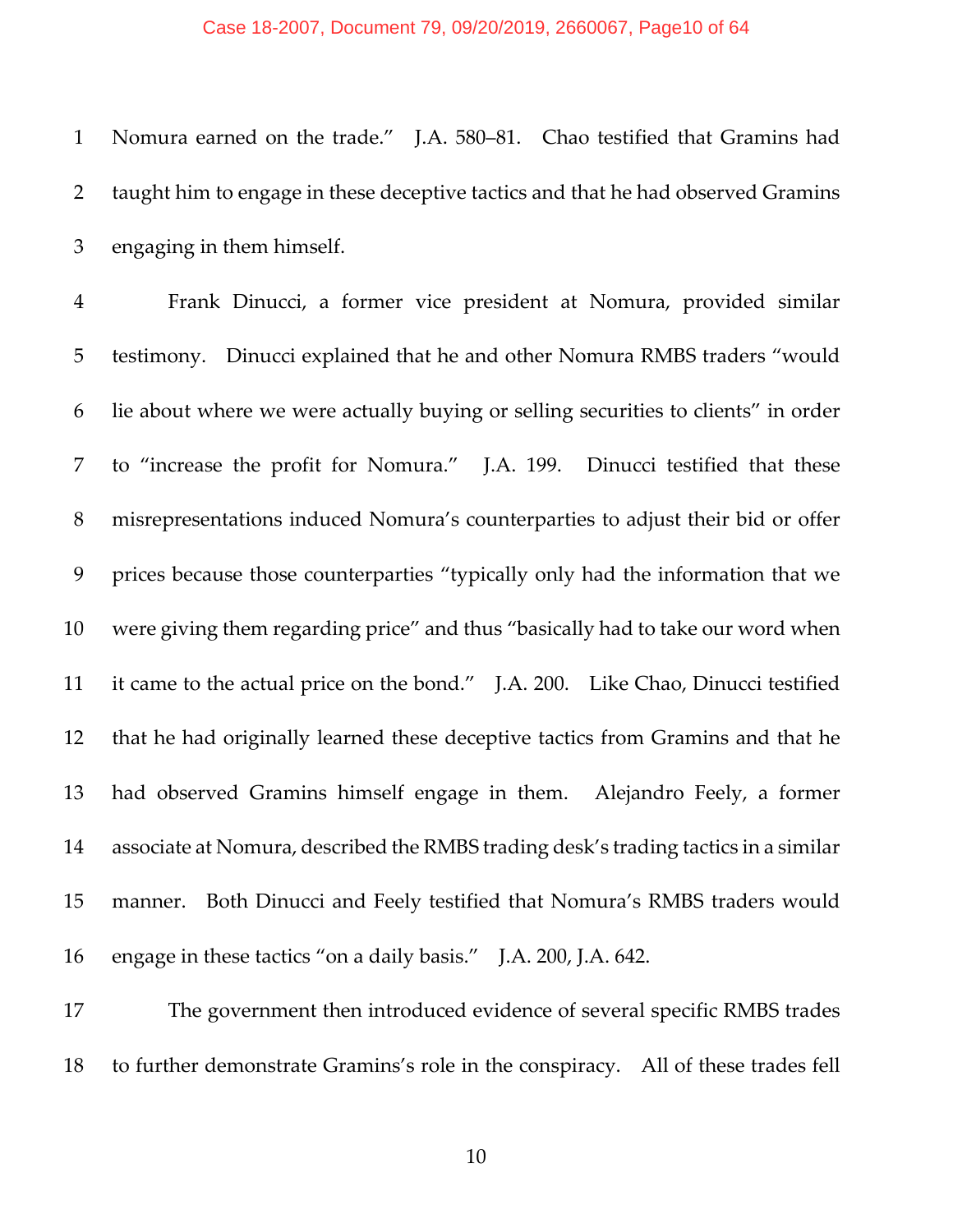1 within the first two types of trades described above (order and BWIC trades) rather than the third (inventory trades). On January 5, 2010, for instance, Gramins facilitated an order trade of AHMA 2007‐1A1 ("AHMA") bonds between Joel Wollman of QVT Financial and Chris Creed of Goldman Sachs Asset Management. Over instant message—a typical means of communication between broker‐dealers and institutional investors, *see* J.A. 192, 240, 335, 441— Gramins raised the subject of the AHMA bonds with Wollman and confirmed that Wollman owned some amount of them. Gramins then told Wollman: "guy looking to add a bit of this . . . wants me to show a few holders a 46 bid." Gov't 10 Ex. 10J.<sup>4</sup> Wollman then offered to sell the AHMA bonds at 47-16. Several minutes later, but before initiating any conversation with Creed, Gramins replied 12 to Wollman, "ok, can show you a 46-16 bid on the ahma," Gov't Ex. 10J, as if Creed had increased his bid in response to Wollman's offer. Wollman responded 14 to Gramins by lowering his offer price to 47-08.

 $\overline{a}$ 

 Only then did Gramins message Creed, writing: "hey chris . . . have a 16 matcher for you." Gov't Ex. 10C. When Creed expressed interest, Gramins

 Exhibits not contained in the Joint Appendix ("J.A.") are cited by the exhibit number used at trial, and may be accessed through the Second Circuit Records Office.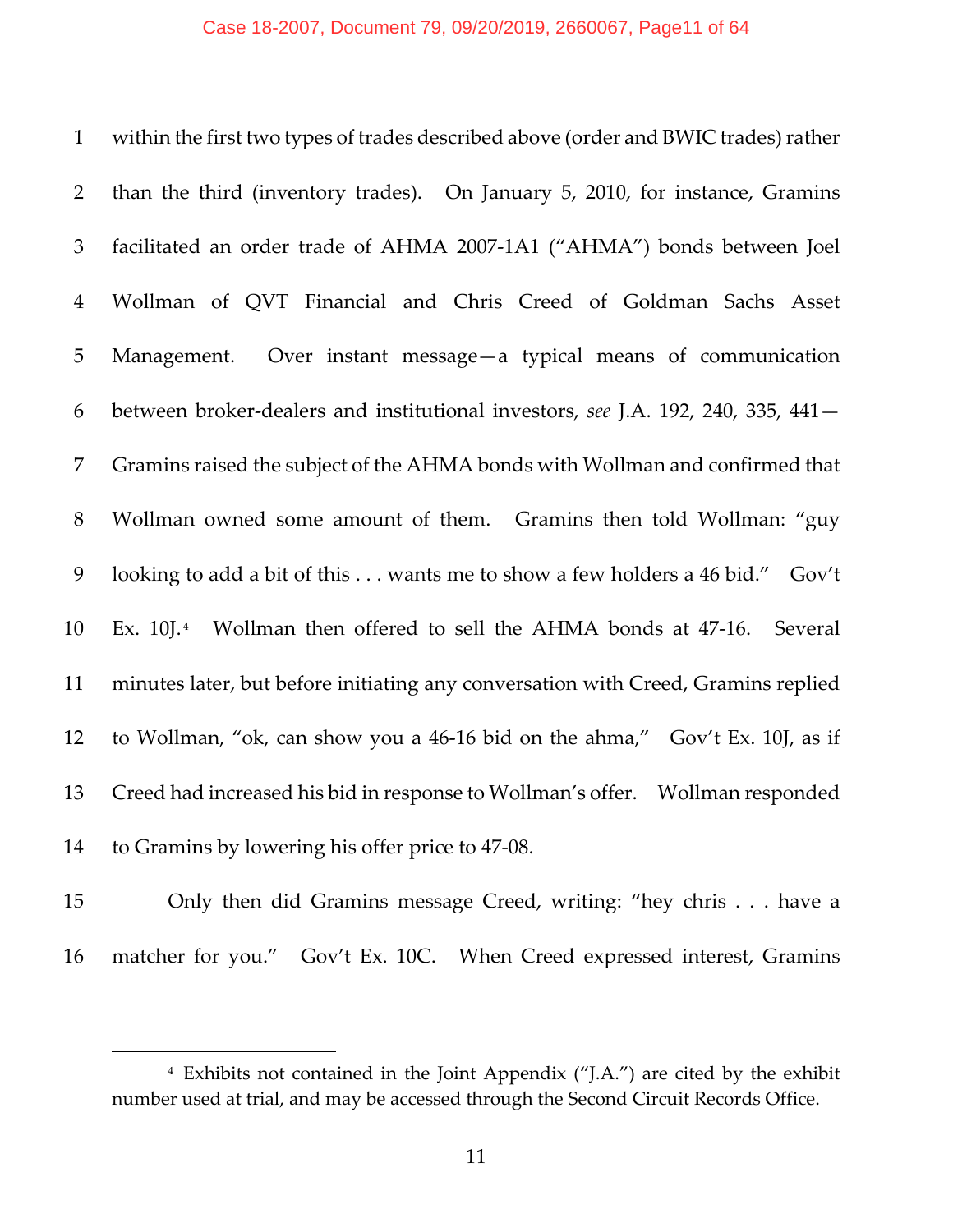# Case 18-2007, Document 79, 09/20/2019, 2660067, Page12 of 64

| inflated Wollman's 47-08 offer price to 49-00, telling Creed: "being offered 33mm<br>$\mathbf{1}$ |
|---------------------------------------------------------------------------------------------------|
| $\overline{2}$<br>ahma 07-1 a1 @ 49-00." Gov't Ex. 10C. Gramins and Creed discussed the bond      |
| for a few minutes. Before receiving any bid from Creed (but after suggesting to<br>3              |
| Creed that he bid above 48-00), Gramins resumed his chat with Wollman, telling<br>$\overline{4}$  |
| the latter "i have really been pushing this guy on ahma / he says 47-00 is best<br>5              |
| best, otherwise wants me to move onto other holders." Gov't Ex. 10J. Wollman<br>6                 |
| $\overline{7}$<br>then agreed to sell his bonds at 47-00.                                         |
| 8<br>Gramins then returned to his chat with Creed. When Creed suggested 48-                       |
| 9<br>12 and 48-20 as possible bids, Gramins replied: "happy to show what you want,                |
| 10<br>but honestly dont think this guy is gonna budge," referring to the fictitious 49-00         |
| 11<br>offer he had previously conveyed. Gov't Ex. 10C. Creed then told Gramins he                 |
| 12<br>would "pay the 49" if necessary, but would prefer to pay less if possible. Gov't            |
| 13<br>Minutes later-and without any intervening interactions with<br>Ex. 10C.                     |
| Wollman, who had already agreed to sell at 47-00 - Gramins told Creed: "chris this<br>14          |
| guy isn't moving at all  wants to just stick to his guns  so is 49-00 ok?"<br>15<br>Gov't         |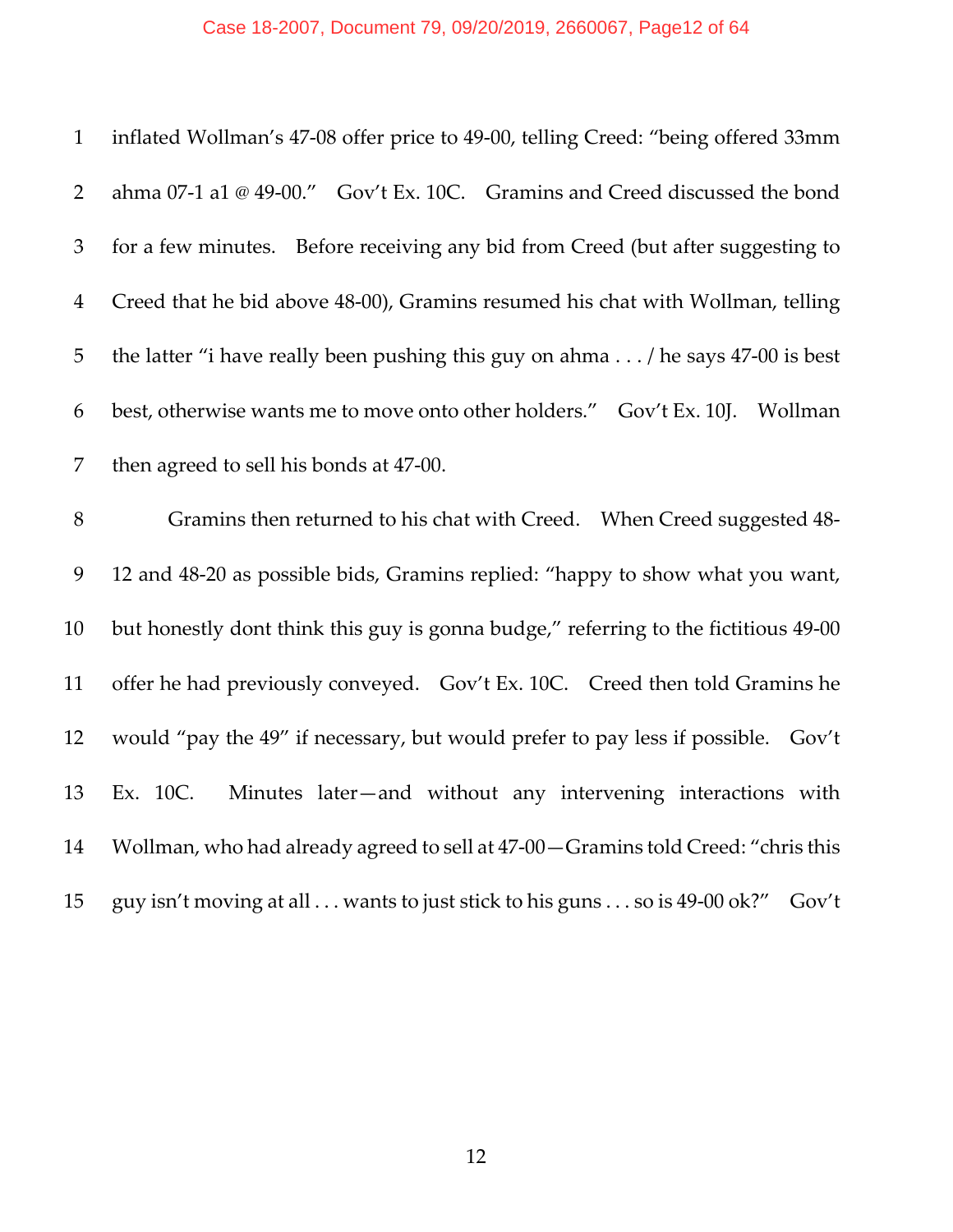#### Case 18-2007, Document 79, 09/20/2019, 2660067, Page13 of 64

|  |                                                                   | 1 Ex. 10C. Creed agreed to pay 49-00. Nomura then purchased the AHMA bonds |
|--|-------------------------------------------------------------------|----------------------------------------------------------------------------|
|  | 2 for 47-00 and sold them for 49-00, taking a 64-tick commission. |                                                                            |

 On February 9, 2011, Gramins engaged in similar conduct while brokering a trade of WAMU 2005‐AR15 A1C3 ("WAMU") bonds between PK Banks of DW Investments and Jordan Rieger of Monarch Alternative Capital. Gramins began by contacting Rieger about the WAMU bonds that Rieger owned. Gramins recommended a range in which Rieger might sell the bonds, but then clarified: "happy to reflect what you like / and i am purely looking to broker." J.A. 1337. 9 Rieger offered to sell the bonds at 52-24. One minute later, Gramins inflated that offer price in a conversation with Banks, telling the latter, "have an order on [the 11 WAMU bond] @ 53-16." J.A. 1328. Banks bid 51-16 in response.

 Moments later, Gramins misrepresented Banks's bid back to Rieger, telling 13 Rieger, "i have 51-00 bid." J.A. 1338. Rieger reacted by lowering his initial offer 14 to 51-28. One minute later, Gramins lied to Banks, telling him, "have the wamus" 15 down to 53-00 now." J.A. 1329. Banks reacted by raising his bid to 52-00. At this point, even though Banks's bid of 52‐00 now exceeded Rieger's offer of 51‐28, Gramins continued to simulate an ongoing negotiation to both counterparties. He misstated Banks's bid to Rieger, telling the latter "ok . . . i am trying to push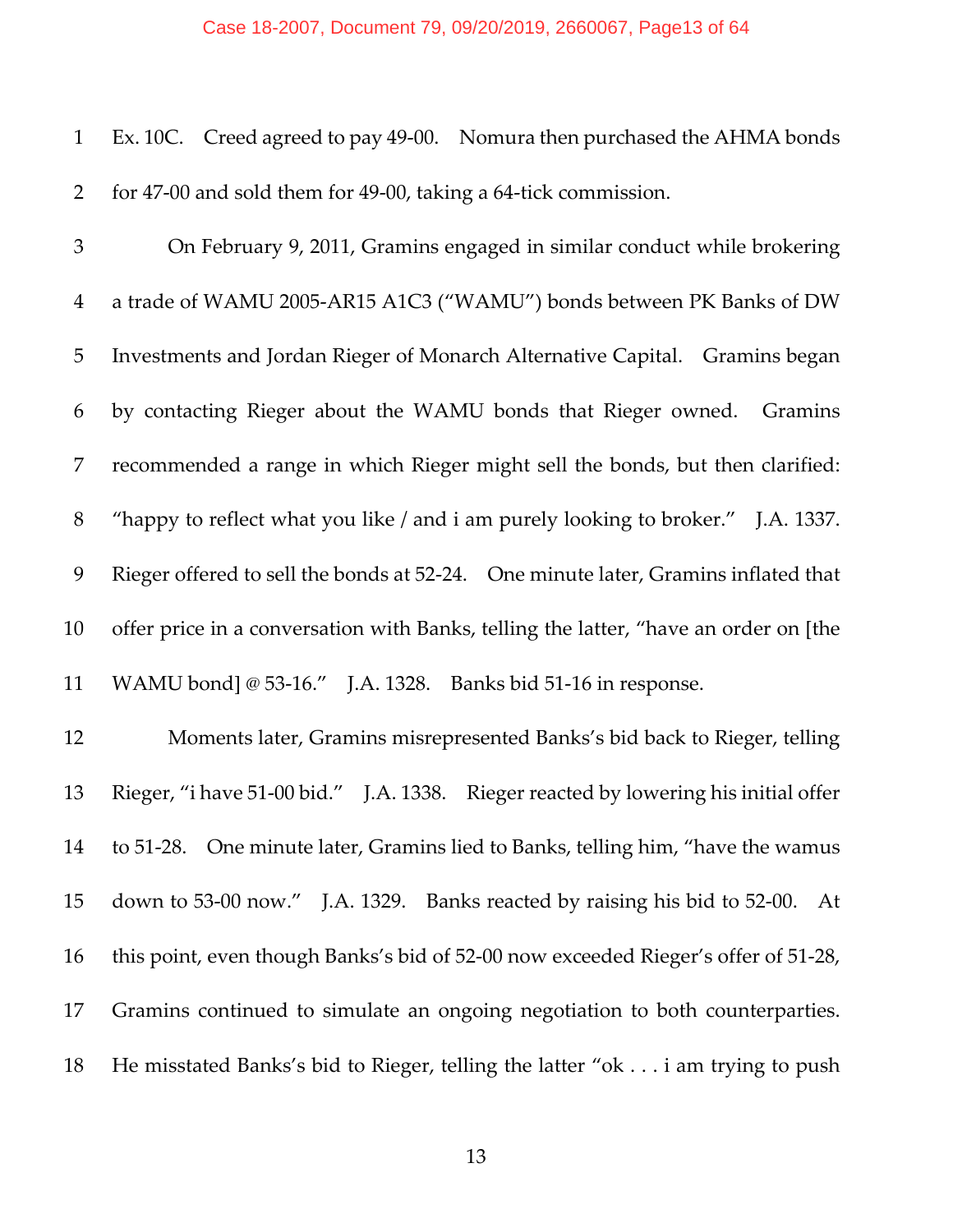# Case 18-2007, Document 79, 09/20/2019, 2660067, Page14 of 64

| $\mathbf{1}$   | him more but have 51-16 [from the buyer]." J.A. 1338. This time, Rieger           |
|----------------|-----------------------------------------------------------------------------------|
| 2              | declined to lower his offer and told Gramins to "keep working." J.A.1338.         |
| 3              | Nevertheless, a few minutes later, Gramins told Banks, "I have 52-24 now." J.A.   |
| $\overline{4}$ | Banks then raised his offer again. Banks's ultimatum to Gramins-"best"<br>1330.   |
| 5              | @ 52-04 paying you 52-10 all in," J.A. 1333—indicated that he understood          |
| 6              | Gramins to be making a 6-tick commission for facilitating the trade. Several      |
| 7              | minutes later, though, Nomura bought the WAMU from Rieger at 51-20 and sold       |
| 8              | it to Banks at 52-10, taking a 22-tick commission.                                |
| 9              | On March 16, 2011, Gramins employed similar practices while soliciting a          |
| 10             | bid from Wollman in the context of a BWIC auction of INDX 2005-AR14 A1B2          |
| 11             | ("INDX") bonds. After Gramins informed Wollman of the BWIC opportunity,           |
| 12             | Wollman bid on the bonds, stating that he "would take a shot at 18-1." J.A. 1346. |
| 13             | Wollman asked Gramins, "you gonna use?" J.A. 1346. Gramins confirmed that         |
| 14             | he would use Wollman's bid, telling him: "yes using." J.A. 1346. Several          |
| 15             | minutes later, Gramins informed Wollman that the bid had been successful.         |
|                |                                                                                   |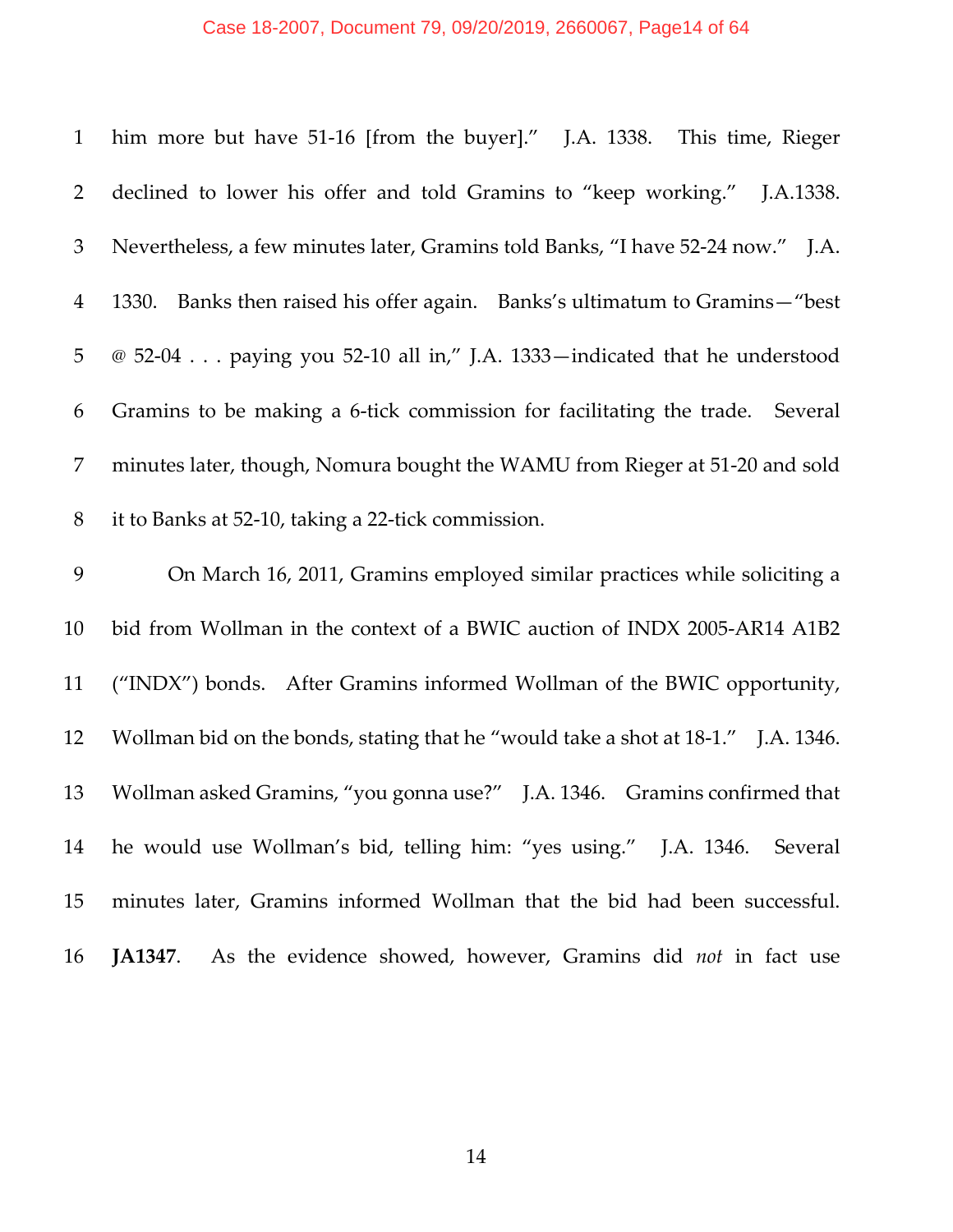#### Case 18-2007, Document 79, 09/20/2019, 2660067, Page15 of 64

 Wollman's bid of 18‐01. Instead, Gramins bid only 17‐17, won the auction anyway, and purchased the INDX at that price.

 Gramins continued deceiving Wollman after the auction had finished. With respect to the amount of commission to be paid, Wollman asked Gramins if he could "do something like 18‐5" given the low price of the bond. J.A. 1347. Based on the 18‐01 price that Wollman thought Nomura had paid, Wollman's proposal would have netted Nomura a four‐tick commission. Several minutes later, though, Gramins pushed back on that proposal, noting that he (Gramins) would have been "happy to buy [the INDX] at 19," and asking Wollman, "do you mind sticking w the qtr pnt?" J.A. 1350. Wollman agreed to Gramins's request 11 and paid Nomura 18-09, which he believed would net Nomura a market-standard 12 eight-tick commission. But because Nomura had bid only 17-17 for the bond, rather than using Wollman's bid of 18‐01, Gramins reaped a 24‐tick commission from Wollman's purchase.

 Caleb Chao also testified to an order trade that he and Gramins brokered jointly on May 1, 2012. Chao testified that he sat to Gramins's immediate left on Nomura's trading desk, and that Gramins instructed him on how and what to communicate to clients while brokering trades. While Chao instant messaged the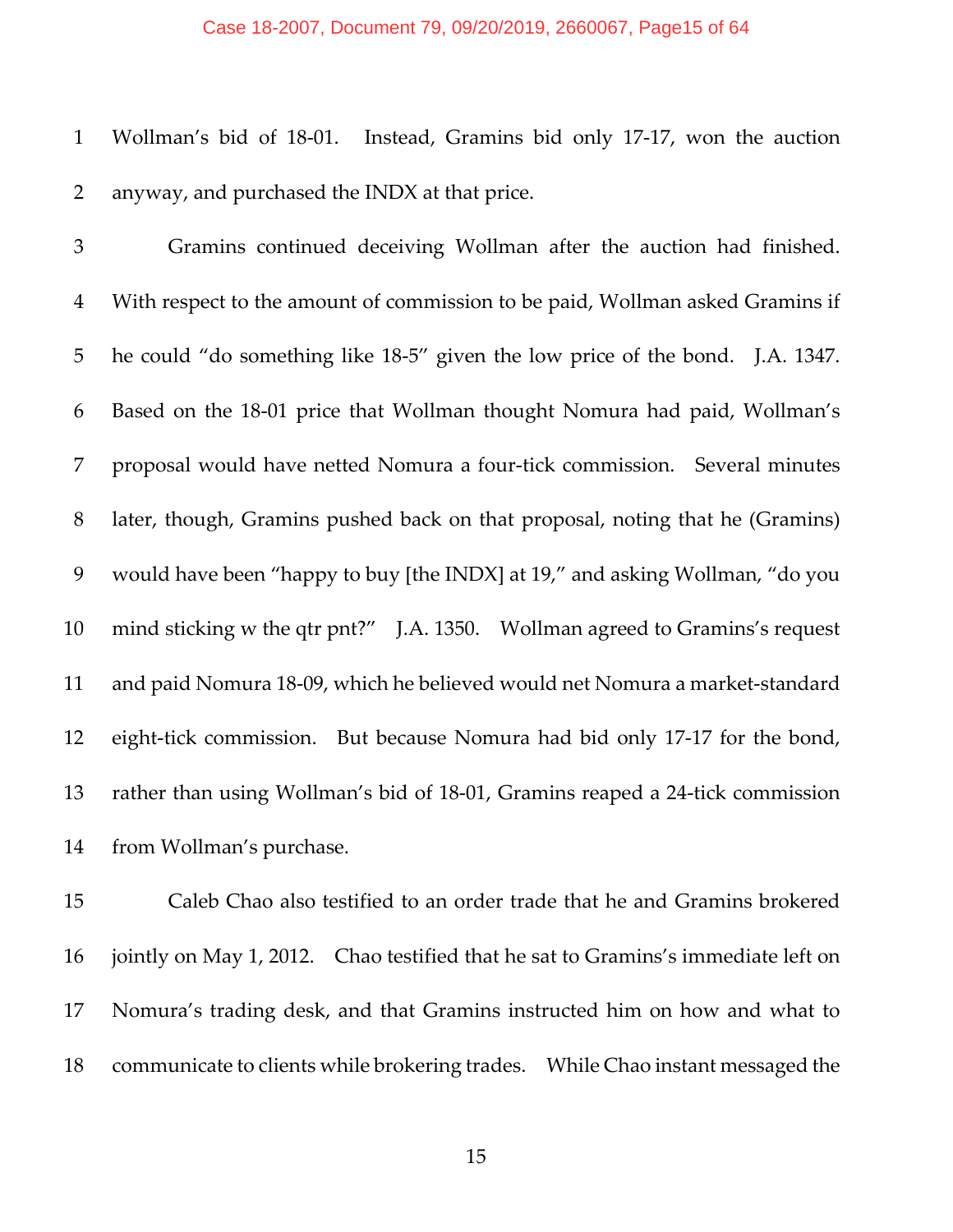# Case 18-2007, Document 79, 09/20/2019, 2660067, Page16 of 64

| $\mathbf{1}$   | buyer (Aadil Abbas of Hartford Investment Management Company ("HIMCO")),          |
|----------------|-----------------------------------------------------------------------------------|
| $\overline{2}$ | Gramins messaged the seller (Gabe Sunshine of Bracebridge Capital).<br>Gramins    |
| 3              | began by alerting Sunshine to a potential trade of PPSI 2004-WWF1 M3 ("PPSI")     |
| $\overline{4}$ | bonds, saying "gonna have a bid for you shortly." J.A. 1495. One minute later,    |
| 5              | Chao engaged Abbas regarding those same bonds and Abbas bid 78-22. One            |
| 6              | minute after Chao received Abbas's bid, Gramins messaged Sunshine, "78 bid."      |
| 7              | Sunshine responded by offering to sell all his PPSI bonds at 78-16.               |
| $8\,$          | Even though, at that point, Abbas's bid (78-22) exceeded Sunshine's offer         |
| 9              | (78-16), Nomura did not execute the trade. Instead, a few minutes after Gramins   |
| 10             | had received Sunshine's offer, Chao falsely stated to Abbas, "seller came back to |
| 11             | us with an 80-16 offer." J.A. 1498. Abbas raised his bid to 79-00 in response.    |
| 12             | Chao then told Abbas that the seller "usually likes to engage so dont think we    |
| 13             | want to move to best level right away," and offered to "show 78-24 and see what   |
| 14             | comes back." J.A. 1499. Chao testified at trial that the purpose of this false    |
| 15             | statement "was to give Mr. Abbas sort of an illusion, a false illusion that, you  |
| 16             | know, we were trying to buy the bonds cheaper for him." J.A. 592. Contrary to     |
| 17             | Chao's statement to Abbas, though, Gramins did not discuss the PPSI's price with  |
| 18             | Sunshine any further. After waiting a few minutes, Chao simply pretended that     |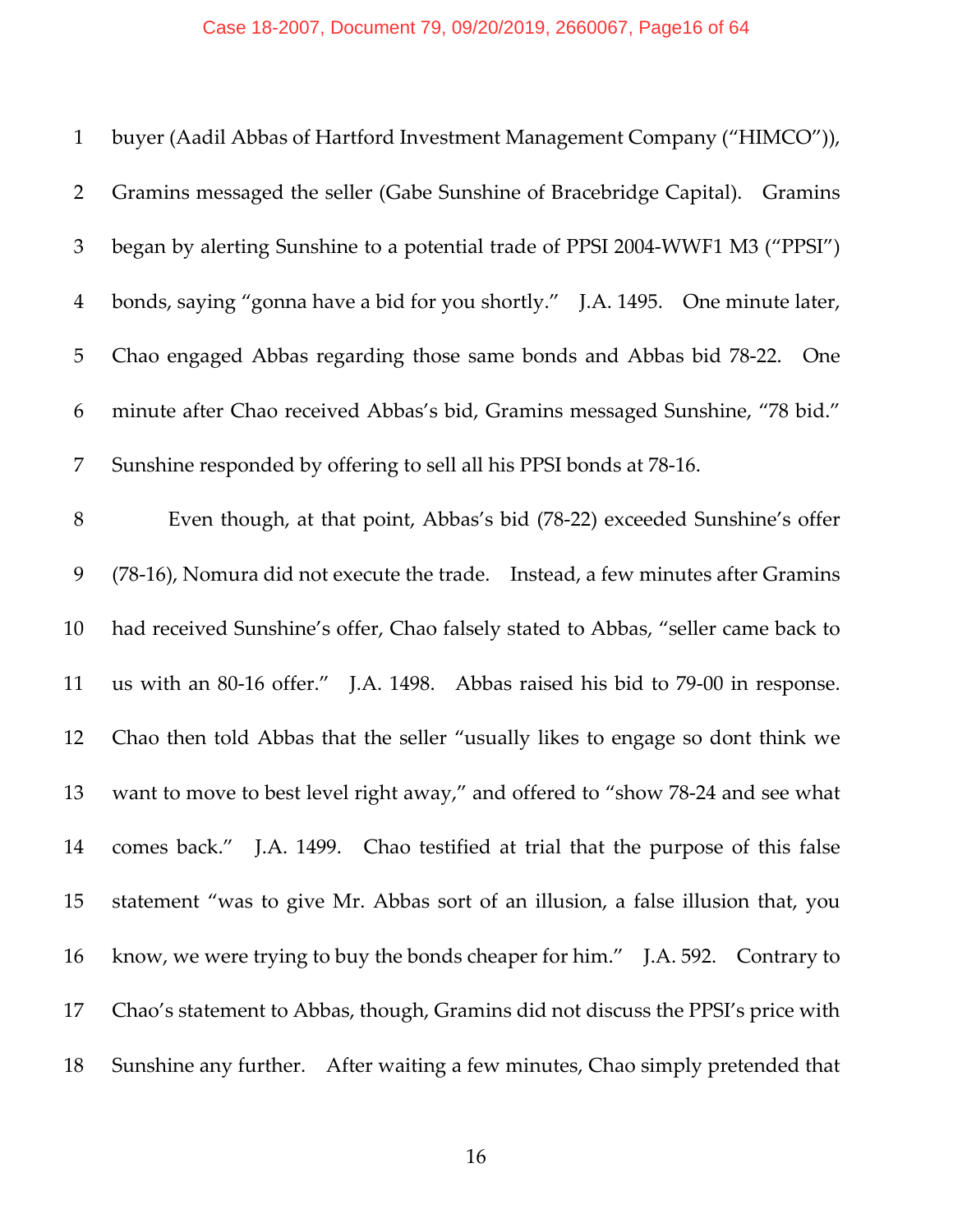#### Case 18-2007, Document 79, 09/20/2019, 2660067, Page17 of 64

 Sunshine had lowered his bid again, telling Abbas, "ok, showing 79‐24 offer now . . . there might be a little wiggle room here." J.A. 1499. This time, Abbas declined to raise his bid above 79‐00. Gramins then bought the PPSI from Sunshine at 78‐16 and Chao sold it to Abbas at 79‐02. Nomura took an 18‐tick commission on the trade.

 Along with the details of these negotiations, the government also introduced evidence at trial concerning a then‐recent prosecution for similar trading practices. In late January 2013, the government had indicted Jesse Litvak, 9 a trader at the global securities broker-dealer Jefferies & Company ("Jefferies"), for making misrepresentations in the context of his business activities. *See United States v. Litvak*, 808 F.3d 160, 166 (2d Cir. 2015) ("*Litvak I*"). Jefferies was one of Nomura's competitors, and Litvak occupied a trading position similar to Gramins's. The Litvak indictment alleged that Litvak had "fraudulently misrepresented to purchasing counterparties the costs to Jefferies of acquiring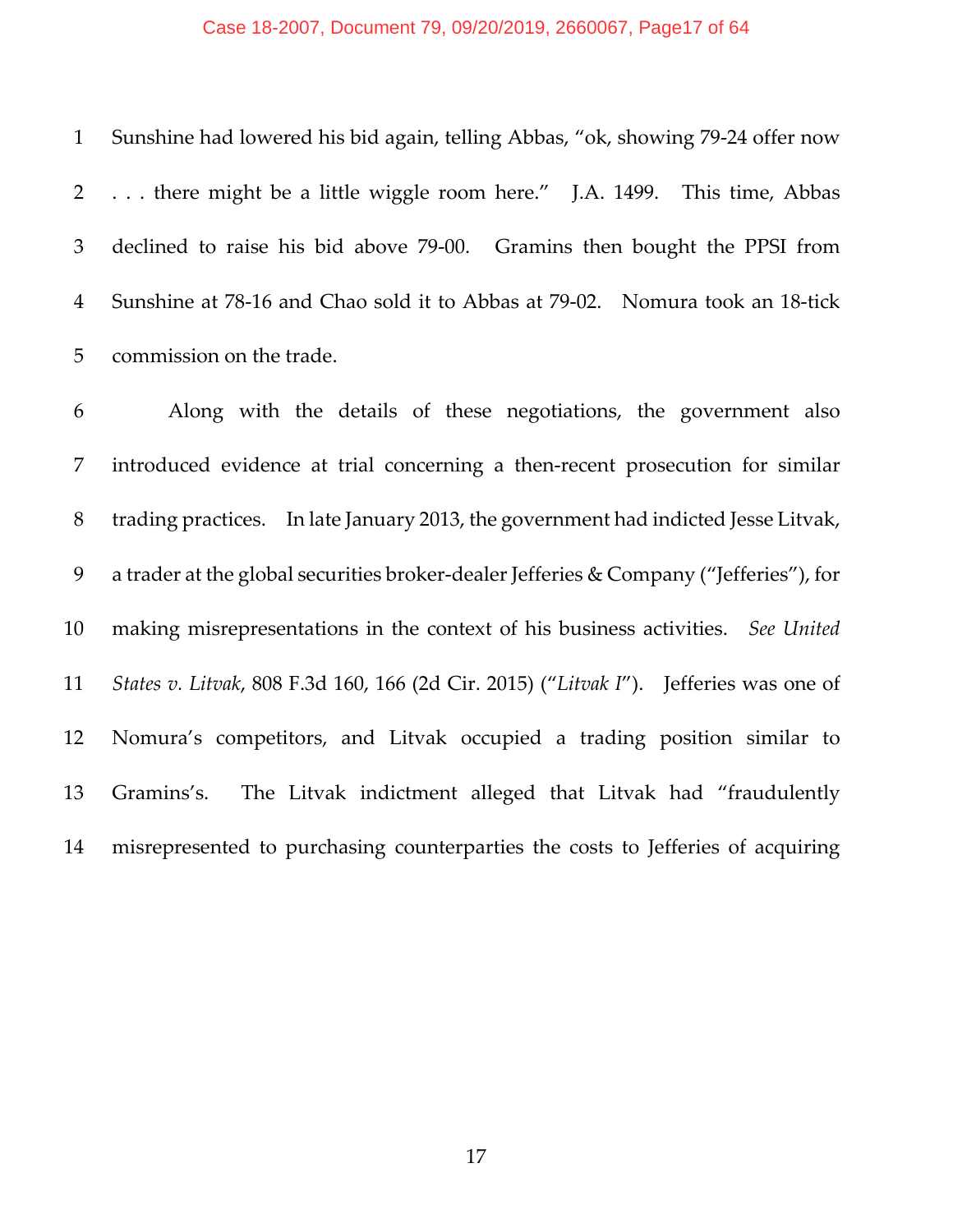### Case 18-2007, Document 79, 09/20/2019, 2660067, Page18 of 64

| $\mathbf{1}$   | certain RMBS" and "fraudulently misrepresented to selling counterparties the           |
|----------------|----------------------------------------------------------------------------------------|
| 2              | price at which Jefferies had negotiated to resell certain RMBS." Id. <sup>5</sup>      |
| 3              | Jonathan Raiff, Nomura's head of Global Markets for the Americas, testified            |
| $\overline{4}$ | at Gramins's trial concerning the firm's reaction to the Litvak indictment.<br>Raiff   |
| 5              | testified that the Litvak indictment was "something everyone was aware of," J.A.       |
| 6              | 268, was "a subject of conversation" in the RMBS industry, and that "lots of people    |
| 7              | were discussing it," J.A. 299. Raiff also testified that in early February 2013, about |
| $8\,$          | a week after the Litvak indictment, Nomura scheduled a compliance training             |
| 9              | session for traders and salespeople in its securitized products groups. Gramins        |
| 10             | attended that training session. Raiff testified that the training session "was held    |
| 11             | specifically to discuss the conduct at issue in the Litvak indictment," J.A. 301, and  |
| 12             | that the "general focus of the session was if you say something, make sure it's        |
| 13             | The training session also operated as a "refresher" on<br>accurate," J.A. 300.         |
| 14             | principles from Nomura's compliance manual, J.A. 319, including its prohibitions       |
| 15             | on making misrepresentations to clients. Testimony concerning the Litvak               |
| 16             | indictment and Nomura's reaction to it was offered by the government as proof          |

<sup>&</sup>lt;sup>5</sup> The indictment formally charged Litvak with eleven counts of securities fraud pursuant to 15 U.S.C. §§ 78j(b), 78ff; one count of fraud against the United States pursuant to 18 U.S.C. § 1031; and four counts of making false statements pursuant to 18 U.S.C. § 1001. *Litvak I*, 808 F.3d at 166.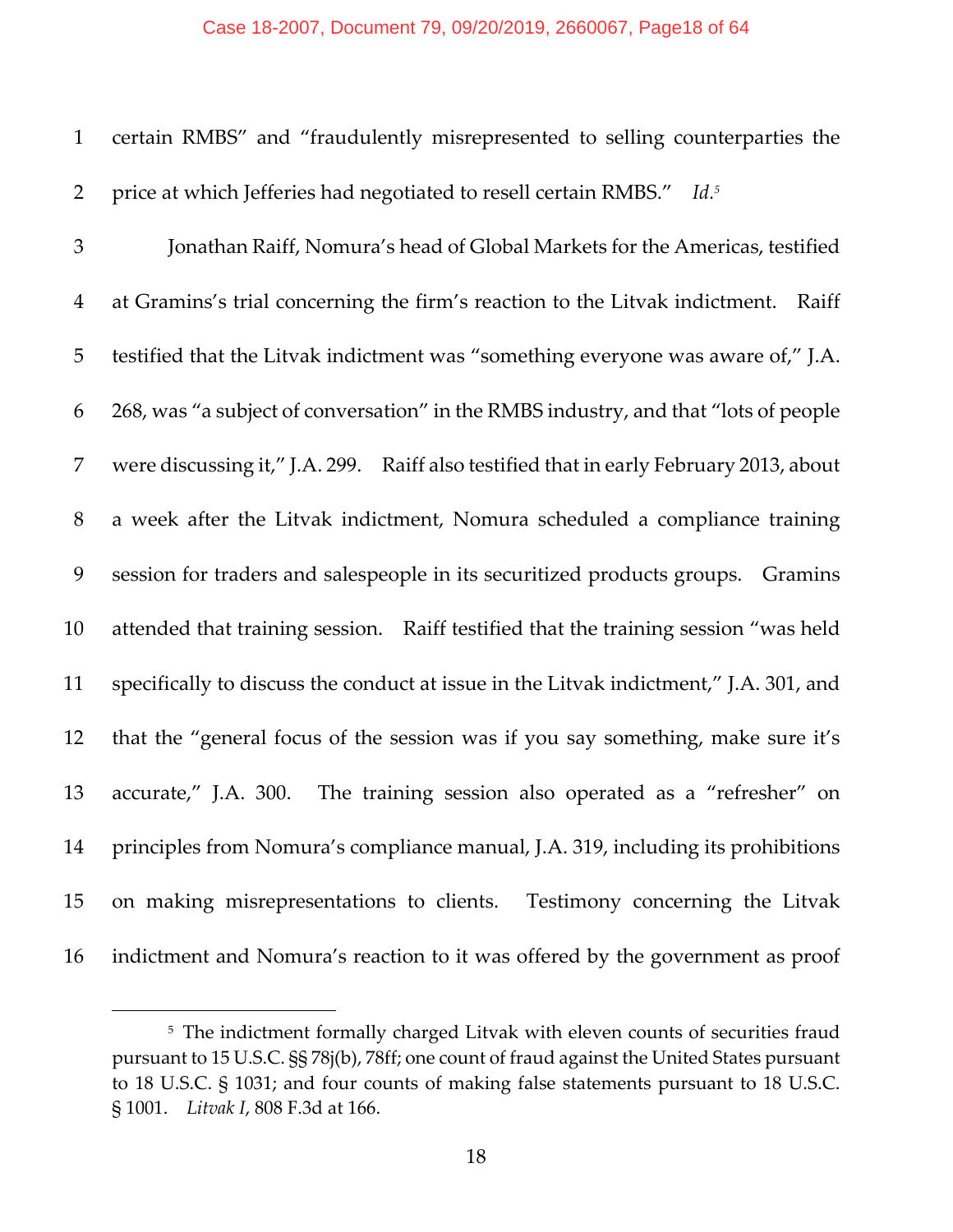#### Case 18-2007, Document 79, 09/20/2019, 2660067, Page19 of 64

 that the defendants understood the wrongfulness of their deceptive trading practices.

 The government also introduced evidence of one final RMBS trade that took place after the Litvak indictment and the associated Nomura compliance training session. On November 22, 2013, Gramins facilitated an order trade of JPMAC 2006‐WMC1 A4 ("JPMAC") bonds between Wollman and Harrison Choi of The TCW Group, Inc. Gramins first messaged Choi, who offered to sell the bonds at 8 80–00. Minutes later, Gramins lied to Wollman about Choi's offer, saying: "ok 9 here's what i just got / 29+mm A4's @ 81-16." J.A. 1573. That caused Wollman to raise his bid to "80 flat." J.A. 1574. Minutes later, Gramins lied again, this time to Choi, and over the phone. Gramins told Choi: "[The buyer] wanted to be 12 78. I said no. I have 78 and three-quarters." J.A. 1582. That caused Choi to lower his offer to "79 and a quarter." J.A. 1584.

 After speaking to Choi, Gramins called Michael Romanelli ("Romanelli"), a salesperson for Nomura. Gramins and Romanelli discussed how to phrase Choi's latest offer to Wollman and whether Romanelli (instead of Gramins) should convey it to Wollman over the phone. The two agreed on a phrasing of "80 and a half to you," and Romanelli told Gramins, "keep it in chat, because if I call, he's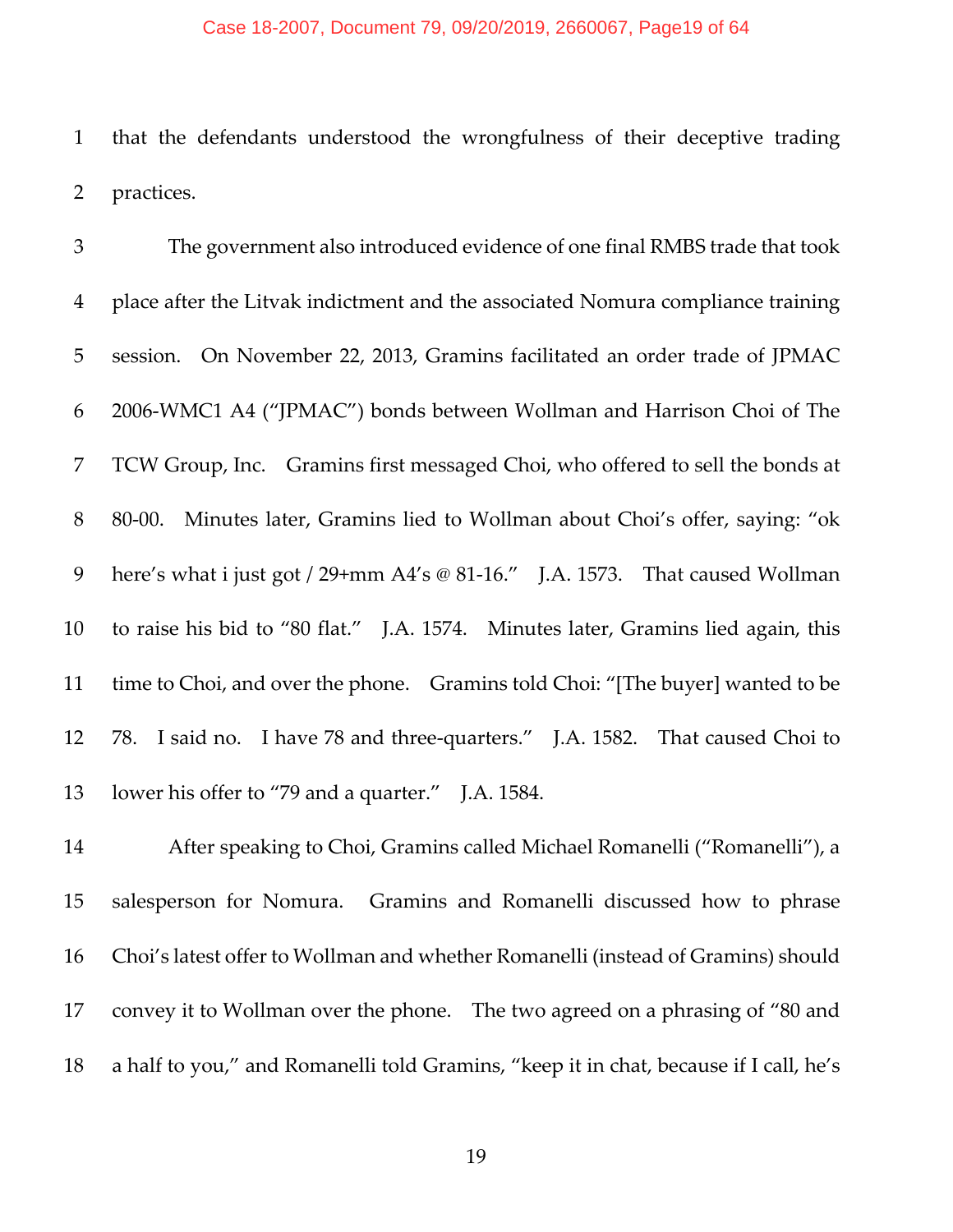# Case 18-2007, Document 79, 09/20/2019, 2660067, Page20 of 64

| $\mathbf{1}$   | gonna get suspicious and start asking me questions." J.A. 1586, 1587. Minutes         |
|----------------|---------------------------------------------------------------------------------------|
| 2              | later, Gramins told Wollman, over instant message, "i have beaten [Choi] up as        |
| 3              | much as i can / 80-16 is the best i can get them to you." J.A. 1575. Gramins          |
| $\overline{4}$ | confirmed to Wollman that this price factored in a commission from Choi, even         |
| 5              | though he and Choi had not discussed any. Wollman agreed to the price.                |
| 6              | Gramins then bought the JPMAC bond from Choi at 79-08 and sold it to Wollman          |
| 7              | at 80-16, taking a 40-tick commission on the trade.                                   |
| 8              | III.                                                                                  |
| 9              | On September 3, 2015, the government indicted Gramins, along with his                 |
| 10             | alleged co-conspirators Ross Shapiro and Tyler Peters (collectively with Gramins,     |
| 11             | the "defendants"). On March 6, 2017, the government filed the operative               |
| 12             | indictment. The indictment charged the defendants with two counts of securities       |
| 13             | fraud, pursuant to 15 U.S.C. §§ 78j(b), 78ff and 17 C.F.R. § 240.10b-5; six counts of |
| 14             | wire fraud, pursuant to 18 U.S.C. § 1343; and one count of conspiracy to commit       |
| 15             | securities fraud and wire fraud, pursuant to 18 U.S.C. § 371.                         |
| 16             | Much of the trial focused on whether the defendants' lies were "material"             |
| 17             | to their counterparties' investment decisions, as required under the securities and   |
| 18             | wire fraud statutes. See, e.g., 15 U.S.C. § 78j(b).<br>The government sought to prove |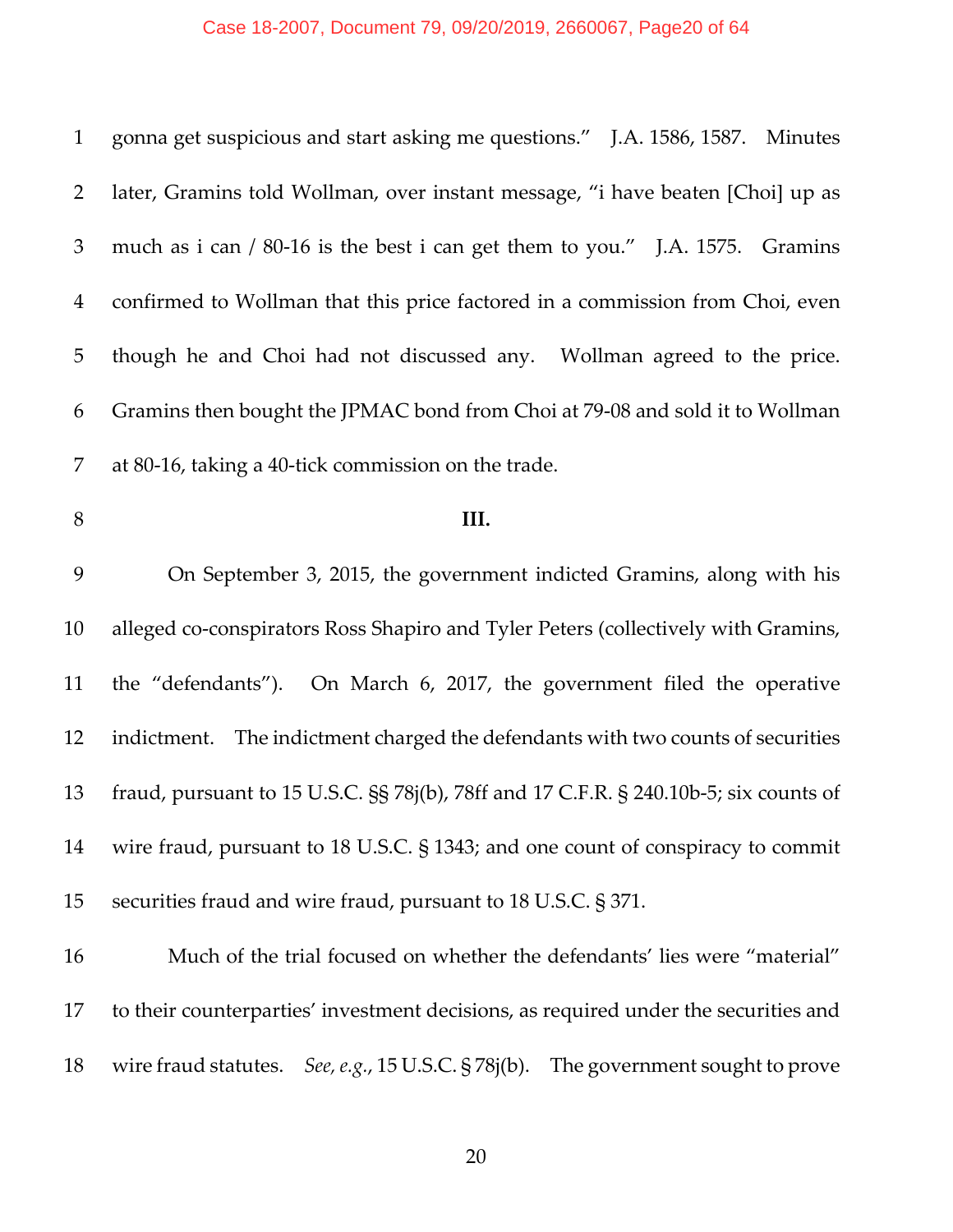#### Case 18-2007, Document 79, 09/20/2019, 2660067, Page21 of 64

 materiality in part with testimony from four of Nomura's counterparties: Zachary Harrison of Putnam Investments, Eric Marks of Ellington Capital Management, Abbas of HIMCO, and Wollman of QVT Financial. Before the jury, these counterparties described the BWICs and order trades outlined above, in which Gramins or one of his associates had lied to them, and explained how those lies had impacted their investment decisions. One of these witnesses, Wollman of QVT Financial, gave the testimony that Gramins now contends was improperly admitted. In that testimony, Wollman alluded to the distinction between inventory trades and "riskless transactions," explaining that he maintained heightened expectations of truthfulness from his 11 broker-dealer in the latter context. For example, early on in his direct examination, Wollman stated that he "recognize[d] the relationship between me 13 and the broker-dealer can vary so . . . I'll take that into account in what I'm saying 14 and how I'm processing what I'm being told." J.A. 681. He then elaborated on

that statement, explaining that in the context of a BWIC auction, "there I'm literally

just submitting a bid, and I expect the broker is just doing what I'm telling them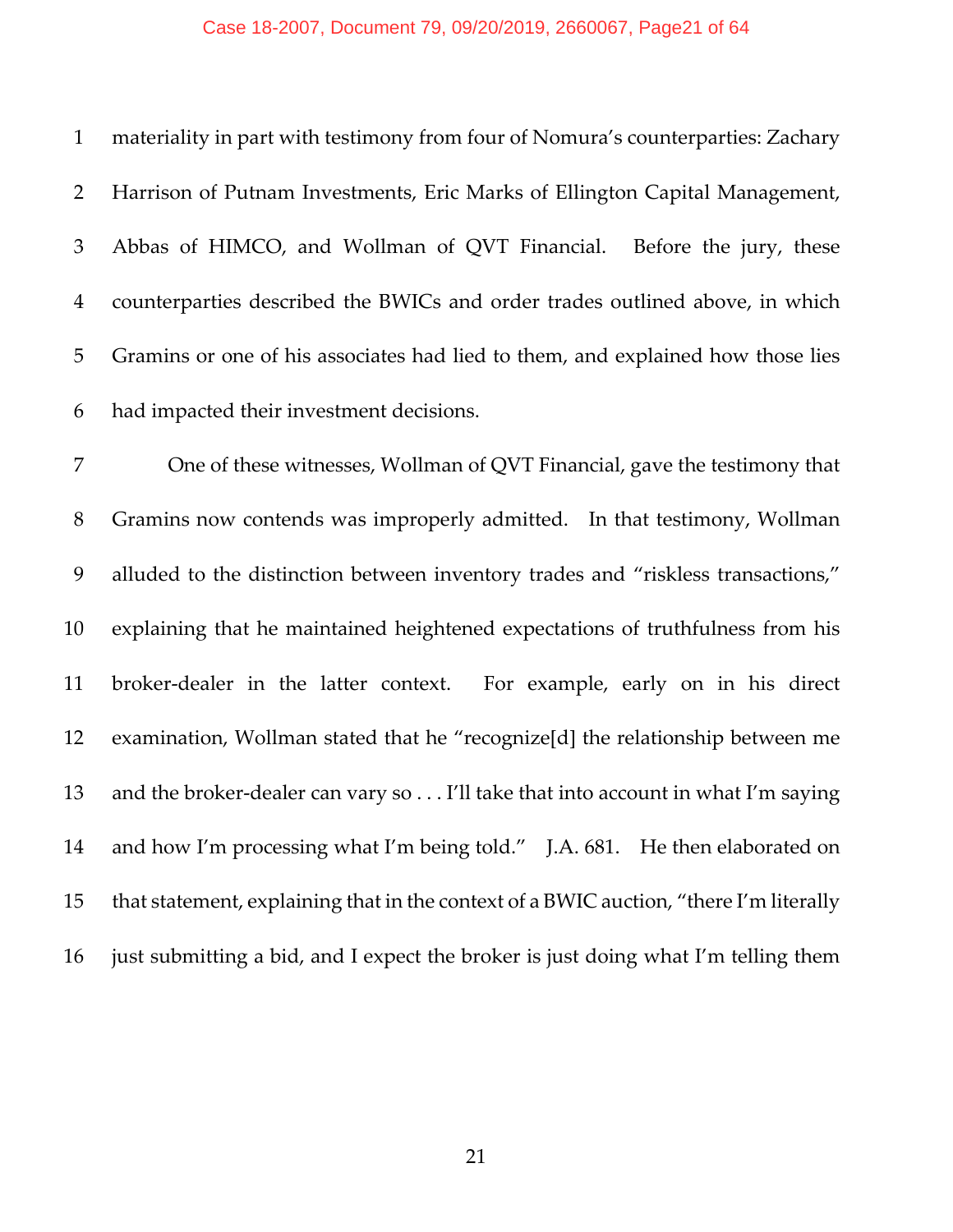#### Case 18-2007, Document 79, 09/20/2019, 2660067, Page22 of 64

 to do," while in the context of an inventory trade, "it's more me on one side and 2 the dealer on the other side." J.A. 681.

 Later on in his testimony, Wollman testified that he believed Gramins's representations during the AHMA trade because he understood that Gramins was "acting as a broker in this capacity." J.A. 688. In other words, in a "riskless" order or BWIC trade, Wollman explained, "he's not . . . buying bonds for his inventory," but rather "acting on behalf of another counterparty," or "facilitating 8 a trade between me and that other counterparty." J.A. 688. Wollman emphasized that "in that context, I expect that facts that [Gramins] tells me are truthful." J.A. 688. Later, in another exchange, Wollman explained that Gramins was "brokering a trade between me and another counterparty" in the 12 context of the JPMAC transaction. J.A. 705. In other words, he reiterated, the bonds at issue "aren't [Gramins's] bonds, he is—his role in this is to match together a seller of bonds and a buyer of bonds—two other counterparties, not him—and he's facilitating that transaction." J.A. 705.

 Finally, on redirect examination, the government reviewed the three charged trades—AHMA, INDX, and JPMAC—in which Wollman had engaged with Gramins. The government attorney asked Wollman whether he thought he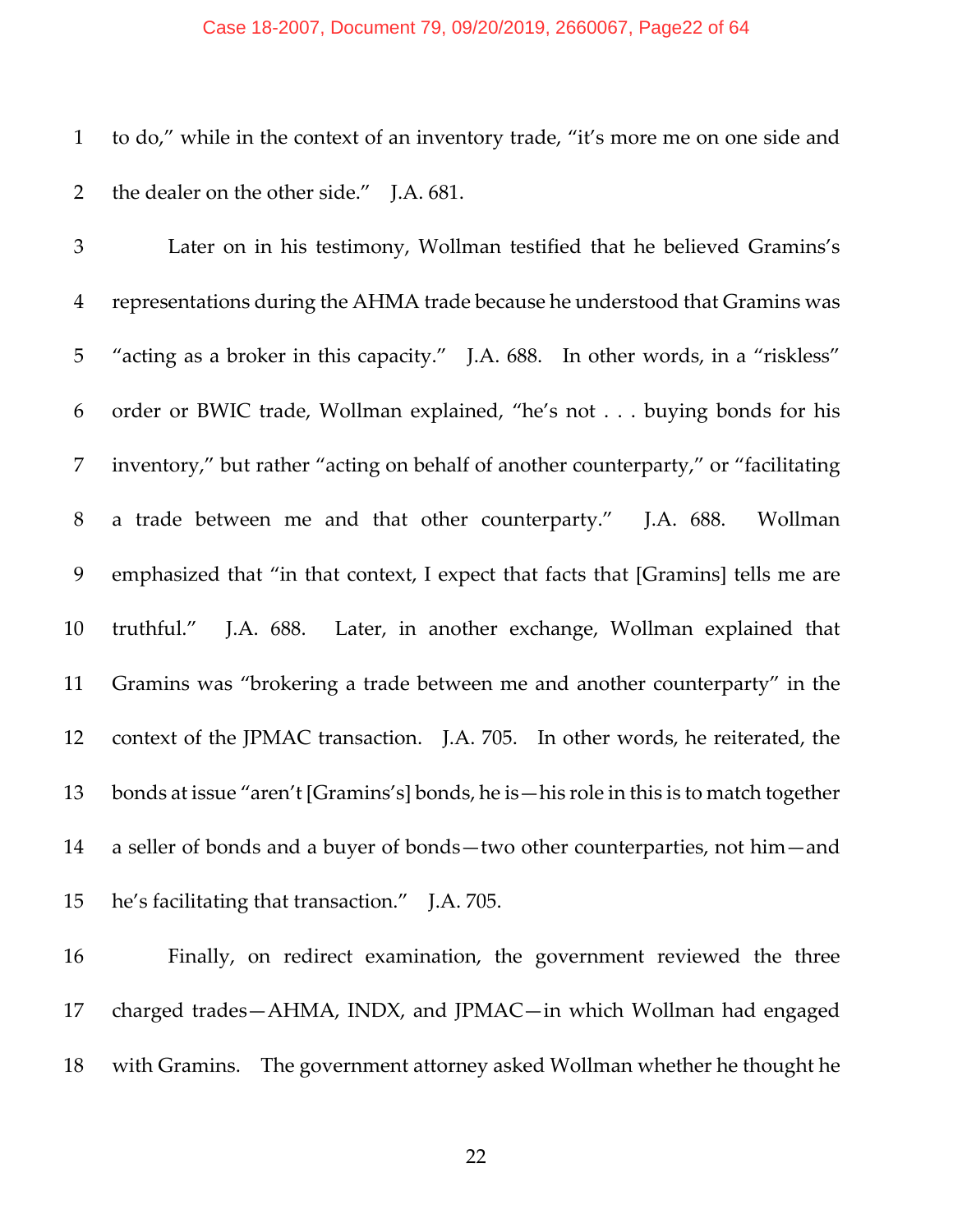#### Case 18-2007, Document 79, 09/20/2019, 2660067, Page23 of 64

|                | 1 was "sitting across the table from" Nomura in the context of each trade. J.A. 727. |
|----------------|--------------------------------------------------------------------------------------|
| 2              | With respect to each trade, Wollman responded in the negative. In the AHMA           |
| 3              | trade, he testified, Nomura was "brokering a trade for me," or "acting as a broker,  |
| $\overline{4}$ | a facilitator." J.A. 727. Regarding the INDX BWIC, he testified that the             |
| 5 <sup>5</sup> | transaction "was almost more clerical, administrative than anything else." Id.       |
| 6              | Regarding the JPMAC trade, too, Wollman explained that the transaction "was a        |
| 7 <sup>1</sup> | broker trade" with "a seller and a buyer." Id. Gramins claims that these             |
| 8              | portions of Wollman's testimony were irrelevant and unduly prejudicial under         |
| 9              | Litvak II.                                                                           |

 The government's rebuttal summation produced two additional items to which Gramins objected. The first involved the government's reference to transactions not charged in the indictment. Prior to trial, the government had moved *in limine* to preclude evidence of "the supposed absence of criminal activity in [the defendants'] uncharged securities transactions." J.A. 73. The district court did not rule on this motion, but the parties informally agreed not to reference any specific uncharged trades at trial. In his closing argument, however, Shapiro's counsel argued that the trades charged in the indictment amounted to "substantially less than \$5 million" over four years, which could not have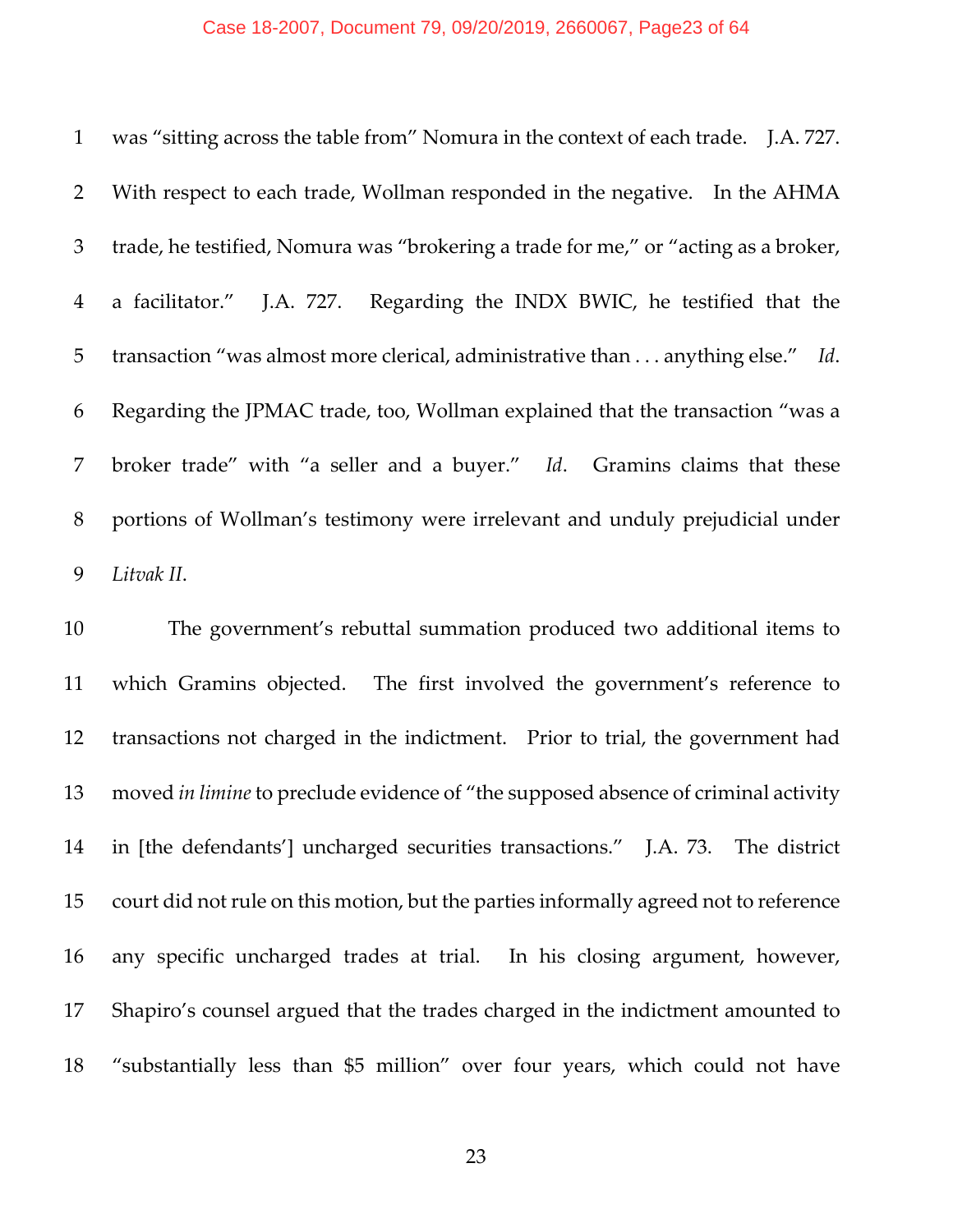#### Case 18-2007, Document 79, 09/20/2019, 2660067, Page24 of 64

 significantly affected the defendants' compensation, and that therefore the government had produced "zero evidence" of motive. J.A. 869–70. In response, on rebuttal summation, the government reminded the jury that "these are a selection of the trades," and that "we could be here for six months if we bring you every trade." J.A. 896;*see also id.* ("Dinucci told you that these tactics would occur almost daily; and Feely told you that the defendants would engage in these tactics at every opportunity, which he also estimated would be daily."). After summations, defense counsel asked the district court for a curative instruction limiting the jury to those trades specifically charged in the indictment, which the district court gave.

 The second issue concerned the government's summary of the elements of securities and wire fraud through the rhetorical question, "Did the defendants lie to take money?" J.A. 895. The government explained that "[h]ow you answer this question will answer all the other problems that you have with deliberations," because if the defendants lied to take people's money, "that is intent, that is their intent to defraud people," and if the defendants repeatedly did so, that "shows 17 they thought it would work, they thought it was material." J.A. 895. Defense counsel objected to that summary of the law. In response, the district court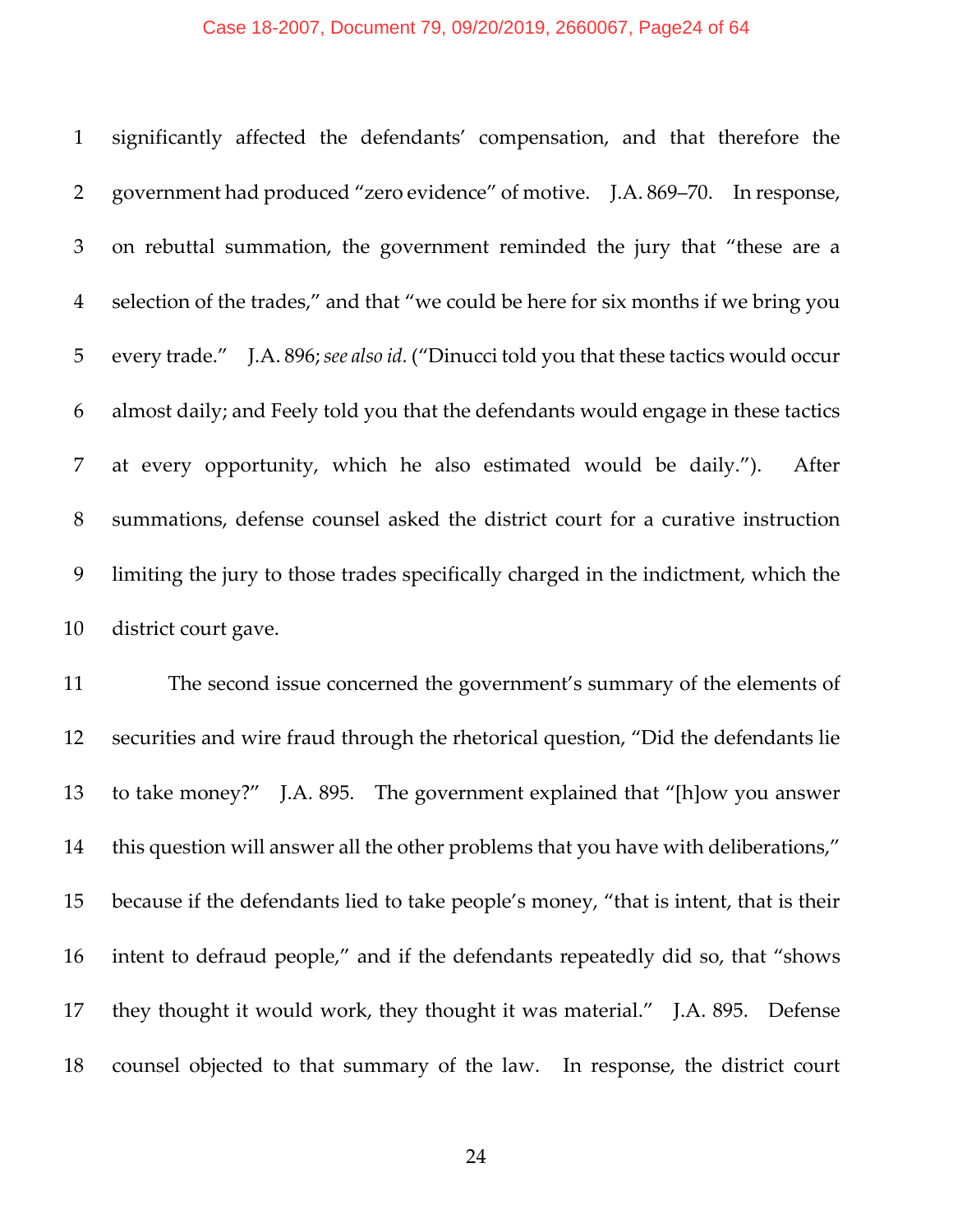### Case 18-2007, Document 79, 09/20/2019, 2660067, Page25 of 64

| $\mathbf{1}$ | augmented its previous instruction on the definition of willfulness, informing the          |
|--------------|---------------------------------------------------------------------------------------------|
| 2            | jury that "the government must prove beyond a reasonable doubt that the                     |
| 3            | defendant knew that his conduct was wrongful and involved a significant risk of             |
| 4            | violating the law." J.A. 912.                                                               |
| 5            | On June 15, 2017, the jury reached its verdict.  The jury convicted Gramins                 |
| 6            | on the conspiracy count, failed to reach a verdict with respect to Gramins on one           |
| 7            | count of securities fraud and one count of wire fraud, and acquitted Gramins on             |
| 8            | all remaining counts. <sup>6</sup> The district court declared a mistrial on the unresolved |
|              |                                                                                             |
| 9            | counts but otherwise accepted the jury's partial verdict.                                   |
| 10           | IV.                                                                                         |
| 11           | On August 28, 2017, Gramins filed his post-trial motions. He moved for a                    |
| 12           | judgment of acquittal pursuant to Federal Rule of Criminal Procedure ("FRCRP")              |
| 13           | 29 on the conspiracy count of which the jury had convicted him, and on the two              |
| 14           | substantive counts on which the jury had deadlocked. He also moved, in the                  |
| 15           | alternative, for a new trial pursuant to FRCRP 33 on his sole count of conviction.          |

 $^6\,$  The jury acquitted Shapiro on all counts but the conspiracy charge, on which it failed to reach a verdict. The jury acquitted Peters on all counts.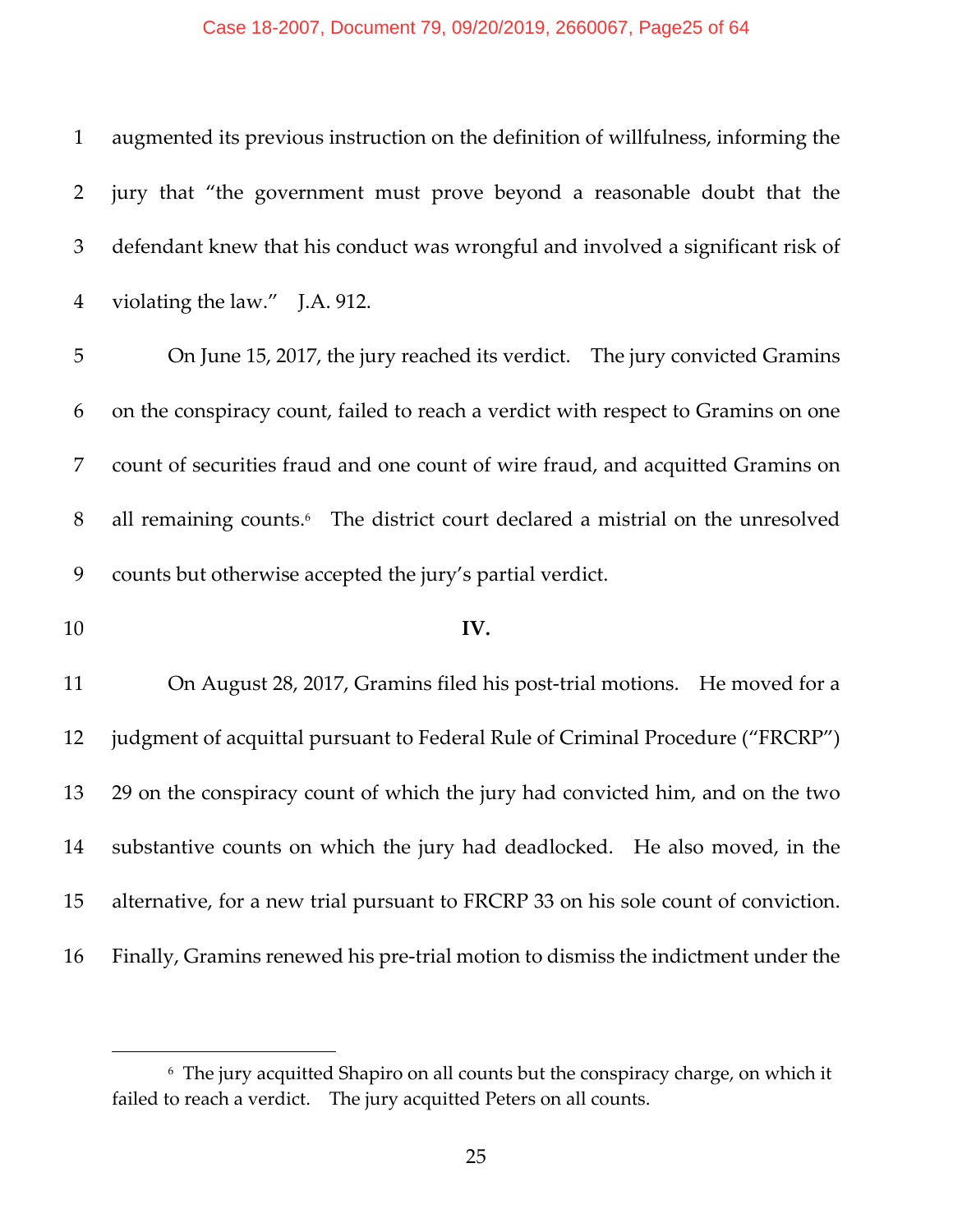#### Case 18-2007, Document 79, 09/20/2019, 2660067, Page26 of 64

 Due Process Clause of the Fifth Amendment, arguing that he lacked fair notice at the time of the indictment that his trading tactics were illegal. The government opposed all of Gramins's motions and filed briefing to that effect on October 20, 2017.

5 On May 3, 2018, before the district court had ruled on Gramins's post-trial motions, the Second Circuit issued its opinion in *Litvak II*. The government's prosecution of Jesse Litvak had taken several twists and turns since his initial indictment in 2013. First, a jury in the United States District Court for the District of Connecticut had convicted Litvak on the ten counts of securities fraud with 10 which he was originally charged, but this Court vacated those convictions on evidentiary grounds in *Litvak I*. *Litvak I*, 808 F.3d at 169. At Litvak's second trial, the jury convicted him of a single count of securities fraud. *Litvak II*, 889 F.3d at 59. Litvak moved for a judgment of acquittal pursuant to FRCRP 29 or, alternatively, for a new trial pursuant to FRCRP 33. *Id.* at 64. The district court 15 denied those motions, and Litvak again appealed its ruling to this Court. Id.

 The jury had also convicted Litvak on one count of fraud relating to the Troubled Asset Relief Program ("TARP") and four counts of making a false statement in a matter within the jurisdiction of the United States government. *Litvak I*, 808 F.3d at 169.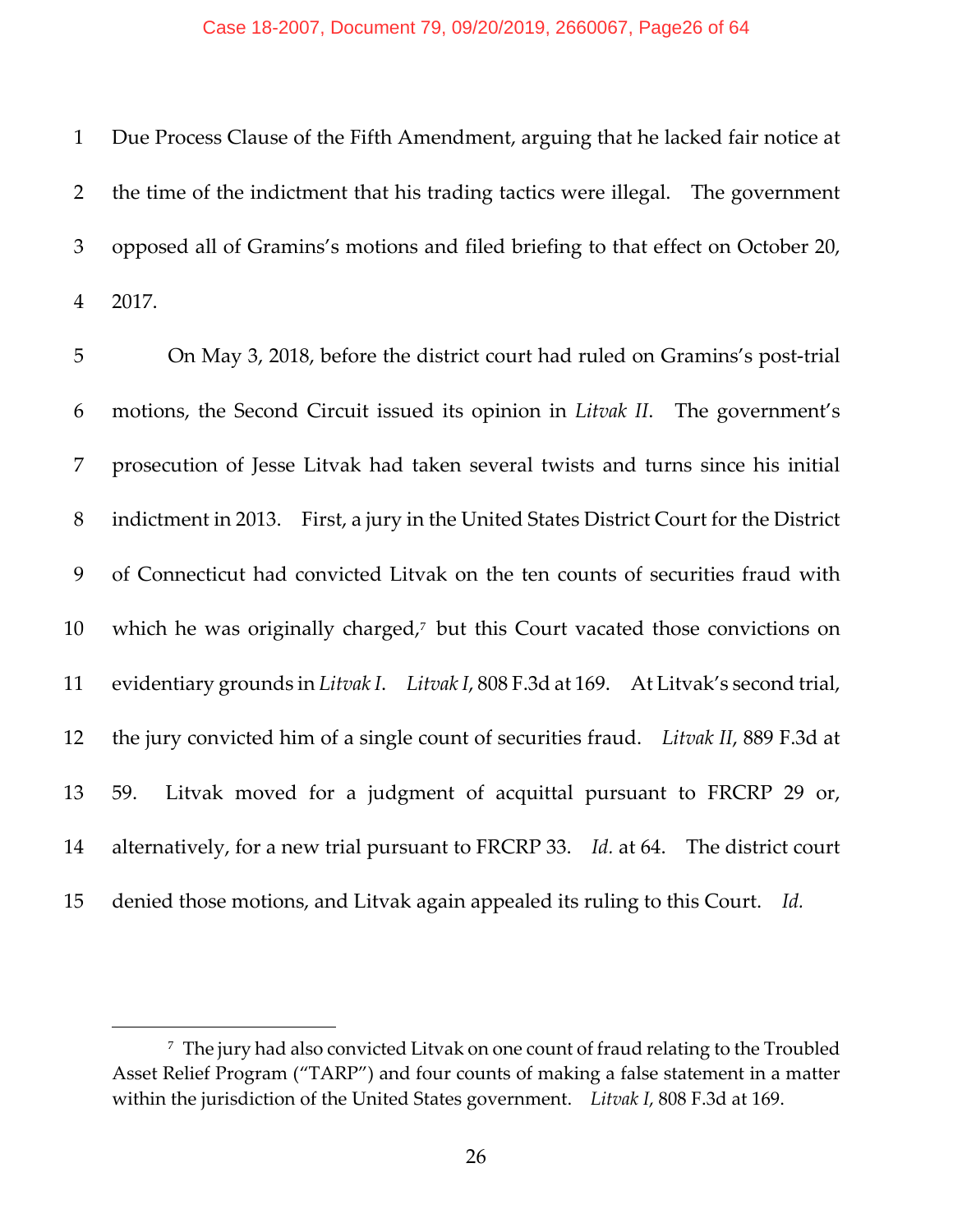### Case 18-2007, Document 79, 09/20/2019, 2660067, Page27 of 64

| $\mathbf{1}$   | In Litvak II, this Court rejected Litvak's challenge to the denial of his motion            |
|----------------|---------------------------------------------------------------------------------------------|
| $\overline{2}$ | for a judgment of acquittal, holding that the government's evidence was sufficient          |
| 3              | to support a conviction as a matter of law. 889 F.3d at 66-67. But we vacated               |
| $\overline{4}$ | Litvak's conviction and remanded for a new trial anyway, again on evidentiary               |
| 5              | grounds. Id. at 72. Litvak II held that Litvak's conviction was tainted by                  |
| 6              | testimony from Brian Norris, one of Litvak's counterparties, as to Norris's                 |
| 7              | erroneous belief that Litvak had been acting as his agent in executing his trades.          |
| $8\,$          | The opinion referenced the "reasonable investor" standard that governs<br><i>Id.</i> at 67. |
| 9              | proof of materiality for purposes of securities fraud and reasoned that "Norris's           |
| 10             | indisputably idiosyncratic and unreasonable viewpoint is not probative of the               |
| 11             | views of a reasonable, objective investor in the RMBS market." Id. at 69.                   |
| 12             | Therefore, this Court held, Norris's testimony was irrelevant in violation of FRE           |
| 13             | 401 and likely to confuse or mislead the jury in violation of FRE 403, and the district     |
| 14             | court's admission of that testimony required a new trial. Id.                               |

 Both Gramins and the government filed supplemental briefing with respect to Gramins's post‐trial motions in light of our holding and analysis in *Litvak II*. On June 5, 2018, the district court ruled on Gramins's motions. The court denied Gramins's motions for a judgment of acquittal, noting that counterparty witnesses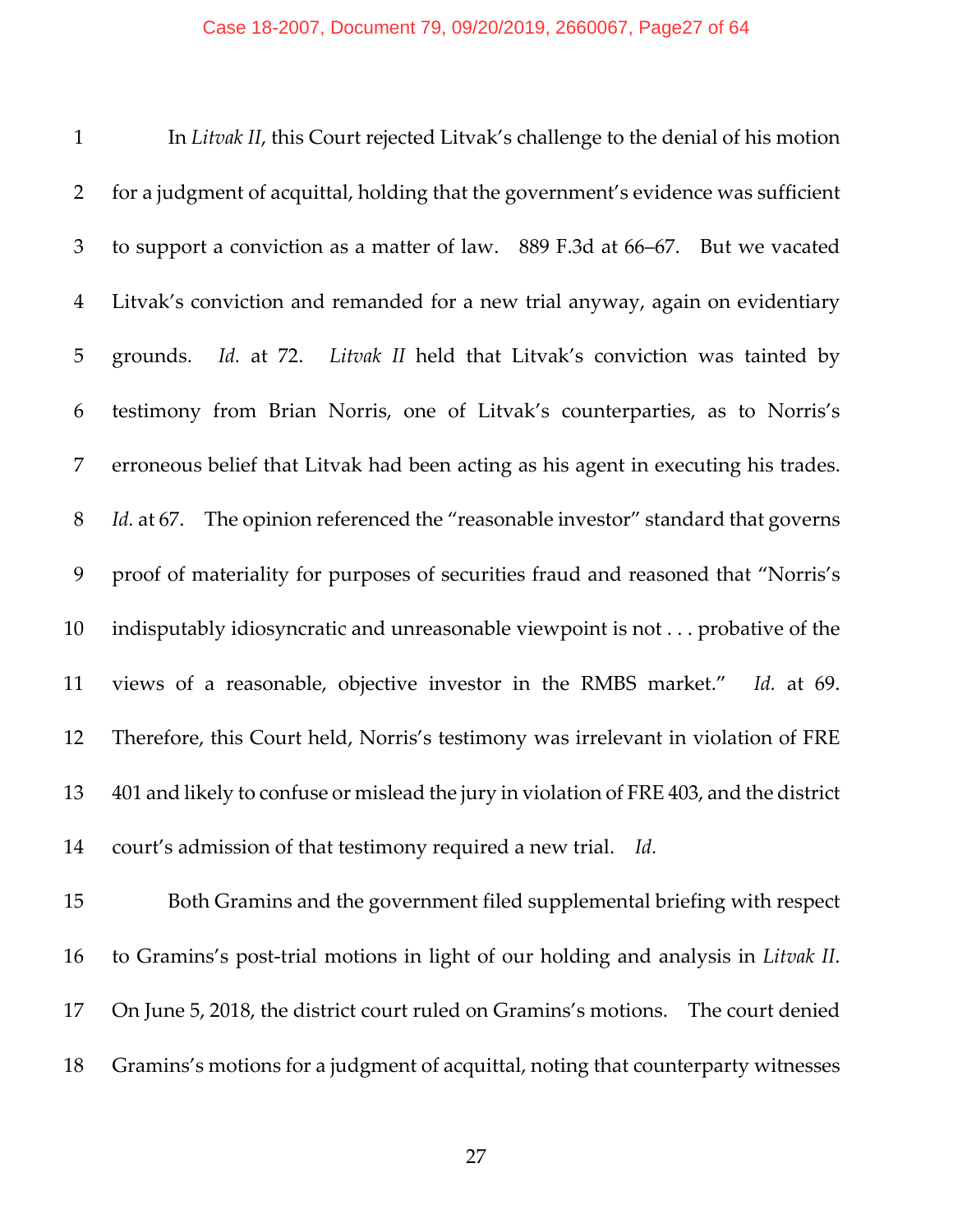had testified at trial to the importance of Gramins's misrepresentations and that "a rational trier of fact could find that the 'point of view' of these witnesses was 'within the parameters of the thinking ofreasonable investors' in the RMBS market at the time." Sp. App. 2 (quoting *Litvak II*, 889 F.3d at 65). But the district court granted Gramins's motion for a new trial. Although the court acknowledged that, unlike Norris's testimony at Litvak's trial, no witness had explicitly claimed that an agency relationship existed between Gramins and his counterparties, the court nevertheless concluded that "Wollman strongly implied that that is how he 9 viewed the role of broker-dealers in the RMBS market when brokering trades." Sp. App. 14. Because Wollman's testimony had suggested to the jury that Gramins owed fiduciary duties of loyalty and honesty to his trading 12 counterparties, the district court reasoned, a new trial was necessary.

 The district court also addressed the government's comments during rebuttal summation. The court agreed with defense counsel that the government's reference to uncharged transactions was inappropriate, but concluded that two curative instructions had adequately addressed it. As for the

 The district court also rejected Gramins's renewed motion to dismiss the indictment on due process grounds.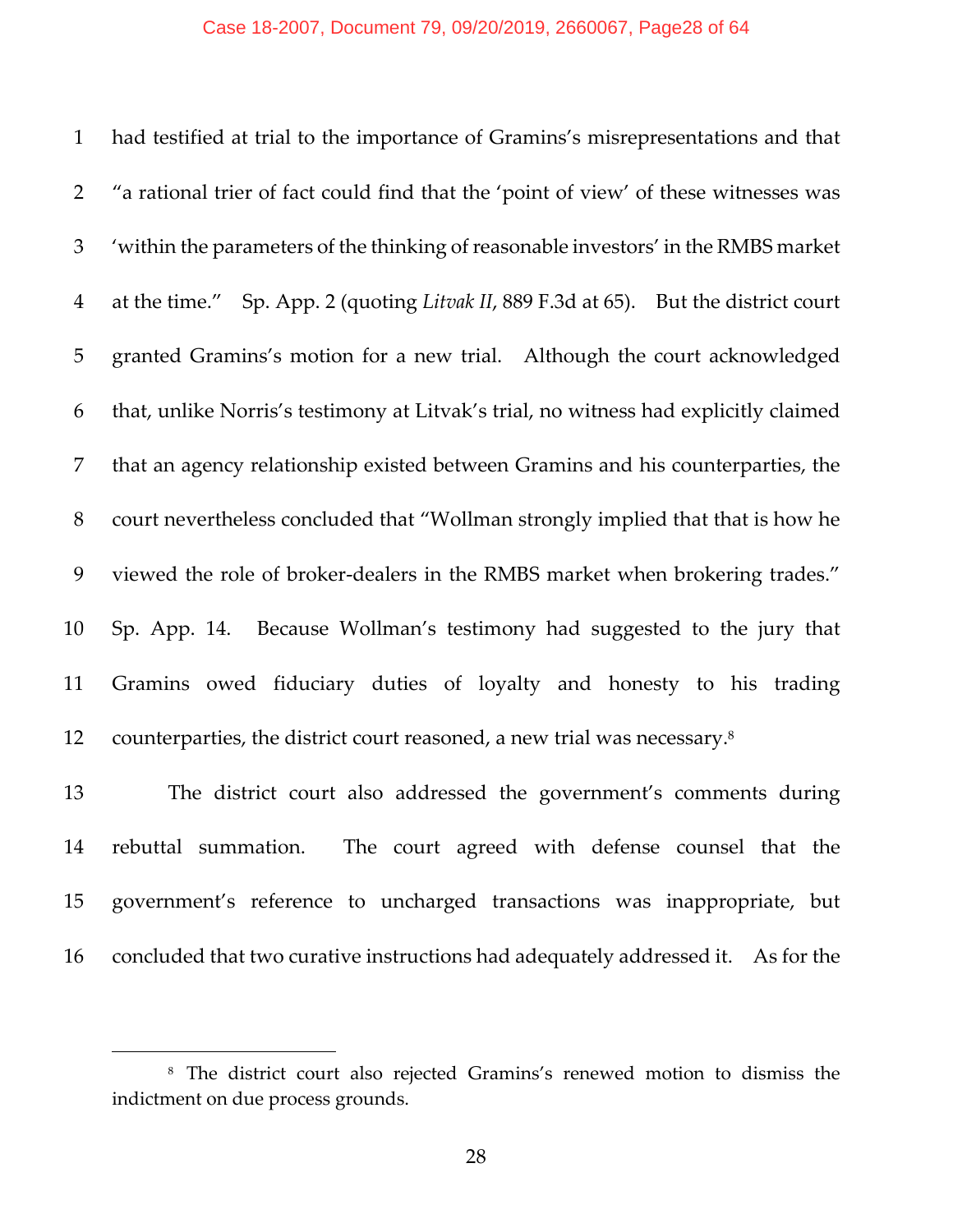# Case 18-2007, Document 79, 09/20/2019, 2660067, Page29 of 64

| $\mathbf{1}$   | government's rhetorical device asking whether the defendants "I[ied] to take          |
|----------------|---------------------------------------------------------------------------------------|
| 2              | people's money," the district court concluded that "it does not appear that [this]    |
| 3              | oversimplification of the law was calculated to inflame the jury," nor "that the jury |
| $\overline{4}$ | was [in fact] misled." Sp. App. 12. Accordingly, the district court concluded         |
| 5              | that neither statement alone rose to the level of prosecutorial misconduct or         |
| 6              | warranted a new trial. Nevertheless, in granting Gramins's motion for a new           |
| 7              | trial, the district court took those comments into account, reasoning that "[e]ven if |
| 8              | the admission of Wollman's 'point of view' testimony, standing alone, does not        |
| 9              | justify vacating Gramins's conviction, the combination of errors described above      |
| 10             | justifies a new trial." Sp. App. 20.                                                  |
| 11             | The government timely appealed the district court's order granting Gramins            |
| 12             | a new trial. The Solicitor General authorized the appeal.                             |
| 13             |                                                                                       |
|                | <b>DISCUSSION</b>                                                                     |
| 14             | Our review of the district court's ruling granting Gramins a new trial                |
| 15             | implicates several interlocking legal standards. Most importantly, this Court         |
| 16             | reviews a district court's decision to grant a new trial pursuant to FRCRP 33 for     |
| 17             | "abuse of discretion." United States v. Robinson, 430 F.3d 537, 542 (2d Cir. 2005).   |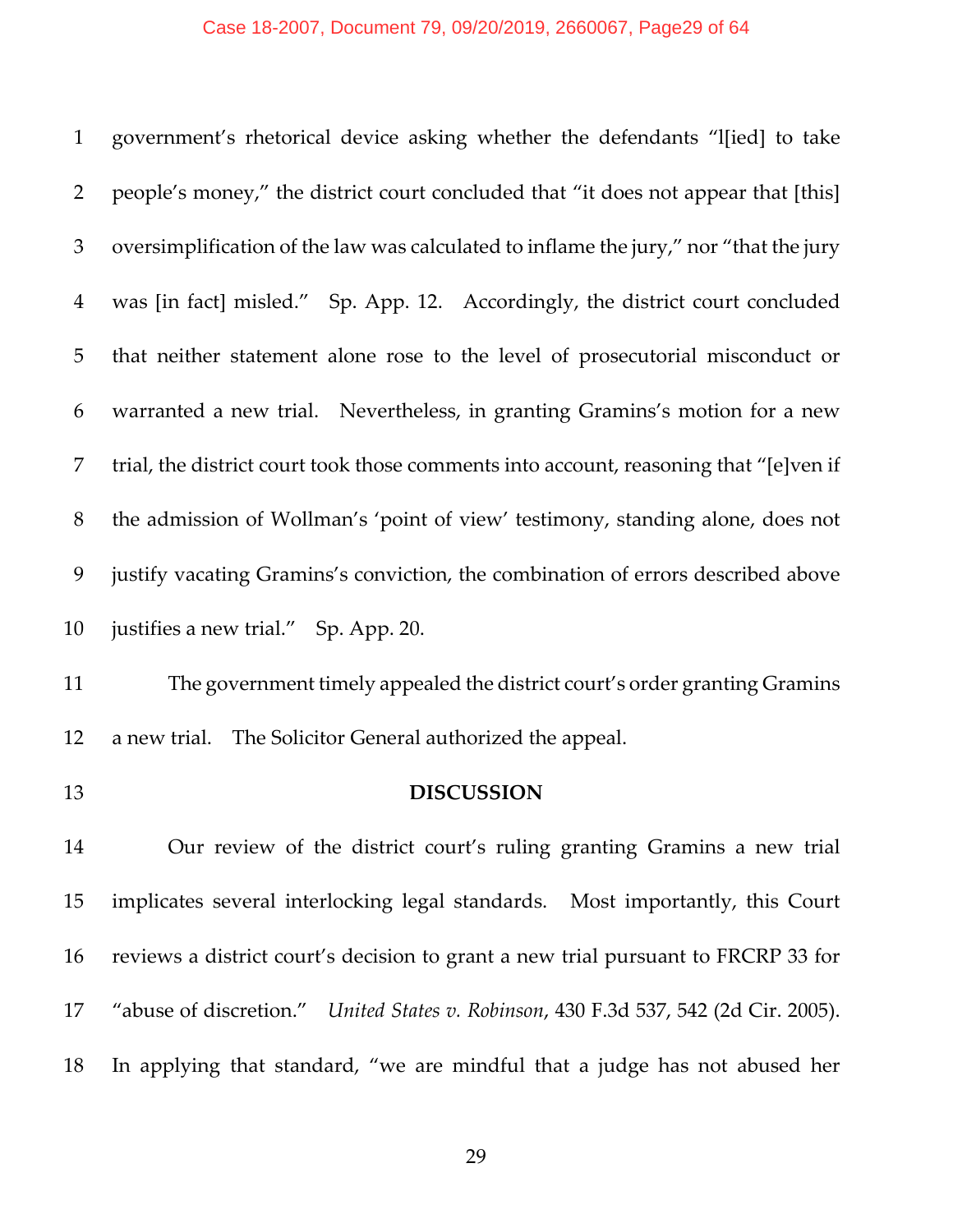# Case 18-2007, Document 79, 09/20/2019, 2660067, Page30 of 64

| $\mathbf{1}$   | discretion simply because she has made a different decision than we would have          |
|----------------|-----------------------------------------------------------------------------------------|
| 2              | made in the first instance." United States v. Ferguson, 246 F.3d 129, 133 (2d Cir.      |
| 3              | 2001). Nevertheless, we note that a district court has "abuse[d] its discretion if it   |
| $\overline{4}$ | based its ruling on an erroneous view of the law or on a clearly erroneous              |
| 5              | assessment of the evidence," Cooter & Gell v. Hartmarx Corp., 496 U.S. 384, 405         |
| 6              | (1990), or rendered a decision that "cannot be located within the range of              |
| 7              | permissible decisions," Zervos v. Verizon N.Y., Inc., 252 F.3d 163, 169 (2d Cir. 2001). |
| 8              | Furthermore, we also note that the district court exercised its discretion              |
| 9              | subject to the standards governing a FRCRP 33 motion for a new trial. FRCRP 33          |
| 10             | states that "the court may grant a new trial if the interest of justice so requires."   |
| 11             | Fed. R. Crim. P. 33. While we have stated that FRCRP 33 gives the district court        |
| 12             | "broad discretion" to grant a new trial, Ferguson, 246 F.3d at 133, district courts     |
| 13             | must exercise that discretion "'sparingly' and in 'the most extraordinary               |
| 14             | circumstances," id. at 134 (quoting United States v. Sanchez, 969 F.2d 1409, 1414 (2d)  |
| 15             | Cir. 1992)), and only in order to "avert a perceived miscarriage of justice," id. at    |
| 16             | 133 (quoting Sanchez, 969 F.2d at 1413). In short, the "ultimate test" for granting     |
| 17             | a new trial pursuant to FRCRP 33 is "whether letting a guilty verdict stand would       |
| 18             | be a <i>manifest injustice.</i> " Id. at 134 (emphasis added).                          |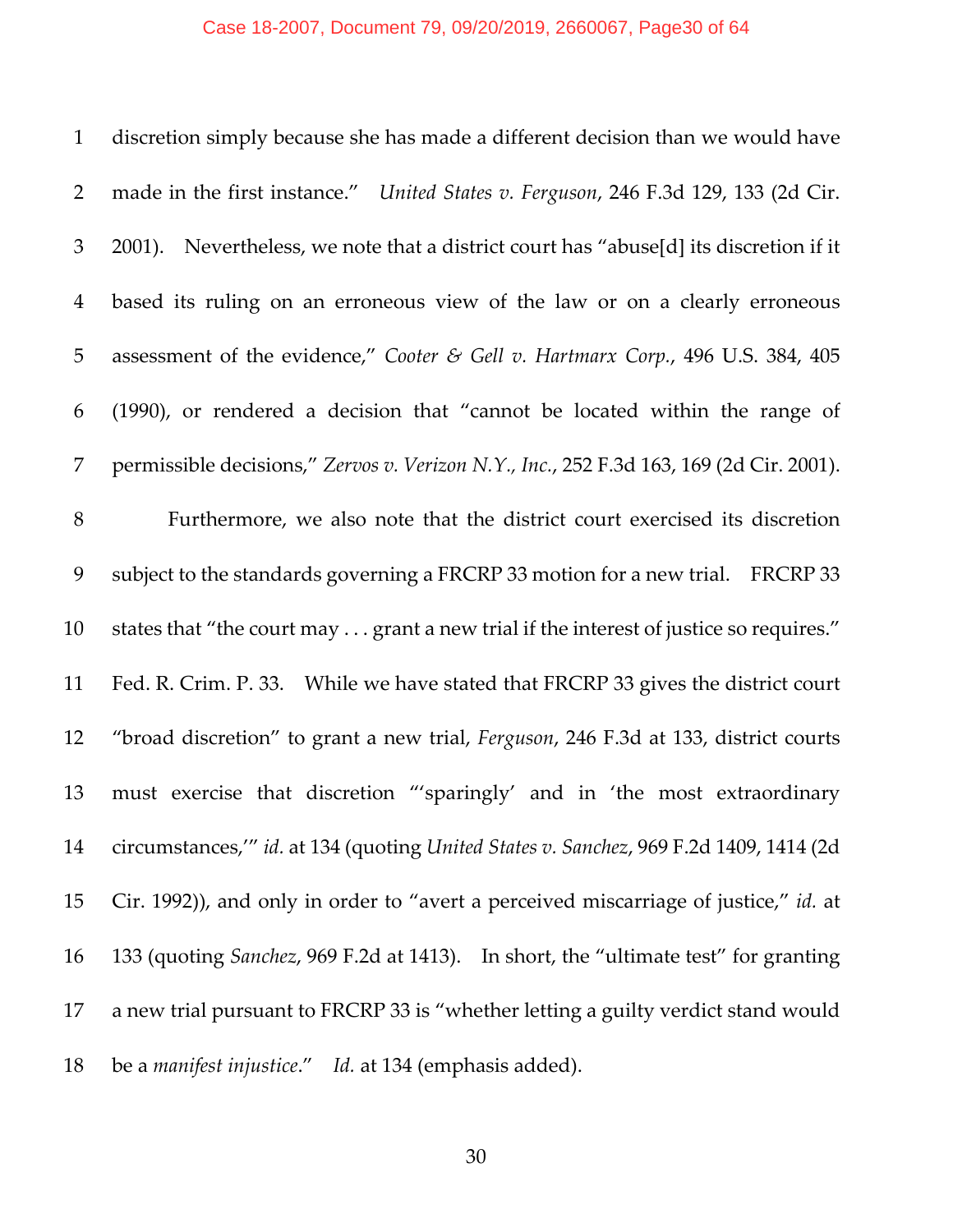Finally, while the district court granted Gramins a new trial on the basis of the Wollman testimony that it admitted during his original trial, this Court typically "review[s] a district court's evidentiary rulings under a deferential abuse of discretion standard, and . . . will disturb an evidentiary ruling only where the decision to admit or exclude evidence was 'manifestly erroneous.'" *United States v. McGinn*, 787 F.3d 116, 127 (2d Cir. 2015) (quoting *United States v. Samet*, 466 F.3d 251, 254 (2d Cir. 2006)). Even if a decision was "manifestly erroneous," this Court will affirm "if the error was harmless." *Id.* (citing *United States v. Miller*, 626 F.3d 682, 688 (2d Cir. 2010)). Therefore, while we review the district court's FRCRP 33 ruling for abuse of discretion, we note that the district court's discretion did not encompass legal error in its reading of *Litvak II* and was also determined by the "manifest injustice" standard required for granting a FRCRP 33 motion and the strong deference typically afforded to evidentiary rulings made at trial.

**I.**

 A conviction for securities fraud pursuant to 15 U.S.C. § 78j(b) requires the government to prove that, "in connection with the purchase or sale of a security the defendant, acting with scienter, made a material misrepresentation (or a material omission if the defendant had a duty to speak) or used a fraudulent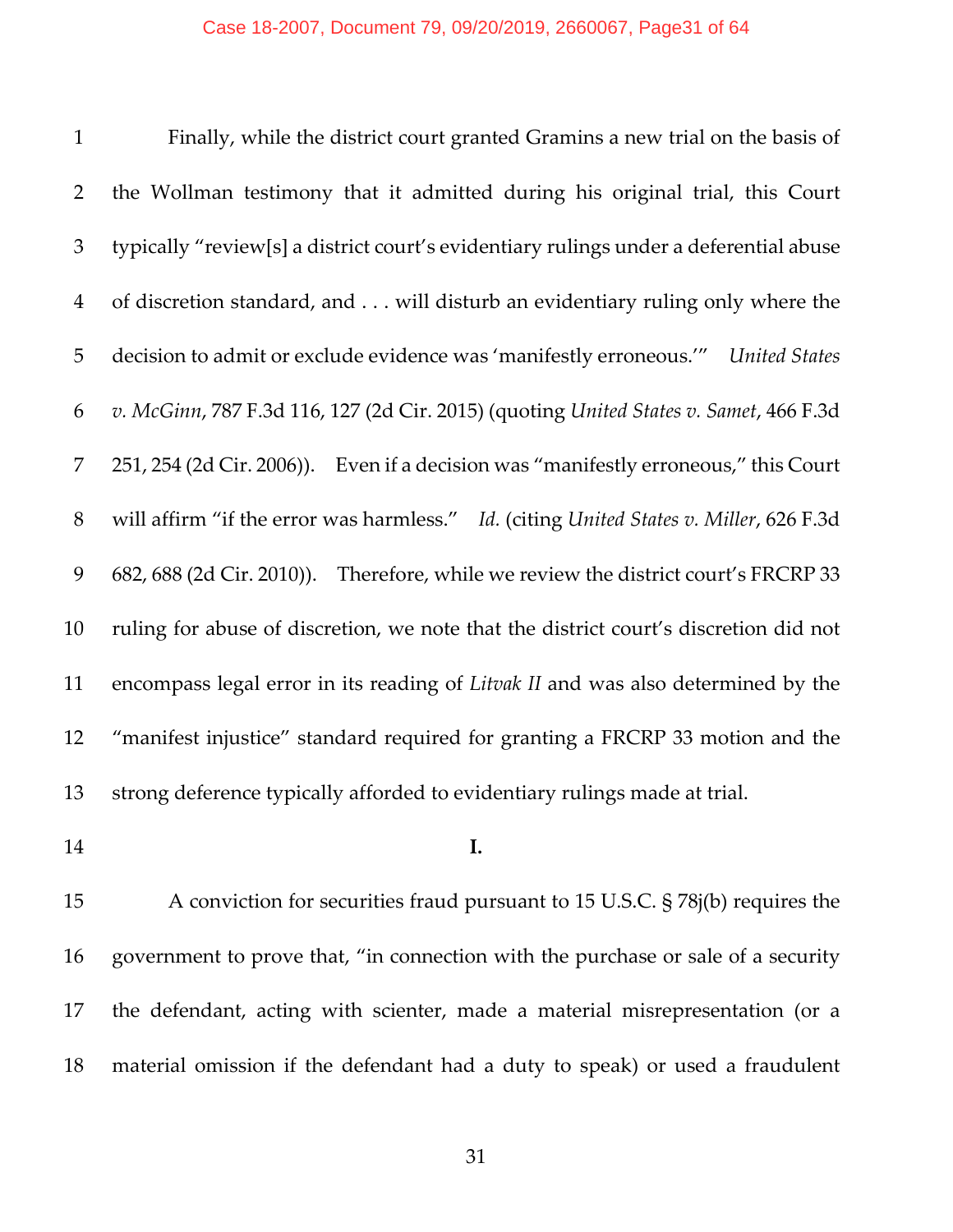#### Case 18-2007, Document 79, 09/20/2019, 2660067, Page32 of 64

 device." *United States v. Vilar*, 729 F.3d 62, 88 (2d Cir. 2013) (internal quotation 2 marks and citations omitted).<sup>9</sup> This appeal, as with Litvak's, "focuses largely on the element of materiality." *Litvak II*, 889 F.3d at 64. A misstatement in a securities transaction is material if there is "a substantial likelihood that a reasonable investor would find the . . . misrepresentation important in making an investment decision." *Id.* (citing *Vilar*, 729 F.3d at 89). A misrepresentation is important to a reasonable investor, in turn, if there is "a substantial likelihood that the disclosure of the omitted fact would have been viewed by the reasonable investor as having significantly altered the 'total mix' of information made available." *Basic Inc. v. Levinson*, 485 U.S. 224, 231–32 (1988) (quoting *TSC Industries, Inc. v. Northway, Inc.*, 426 U.S. 438, 449 (1976)).

 The government and defense counsel each advanced competing theories of 13 materiality at trial. The government, for its part, argued that in a negotiation over the price of a security, information about the price at which other market participants are willing to trade that security is necessarily important to the

 Gramins's conviction for conspiracy to commit securities fraud implicated those same elements because it required the government to prove that Gramins agreed with one or more others to commit the unlawful act of securities fraud. *See, e.g.*, *United States v. Jones*, 482 F.3d 60, 72 (2d Cir. 2006).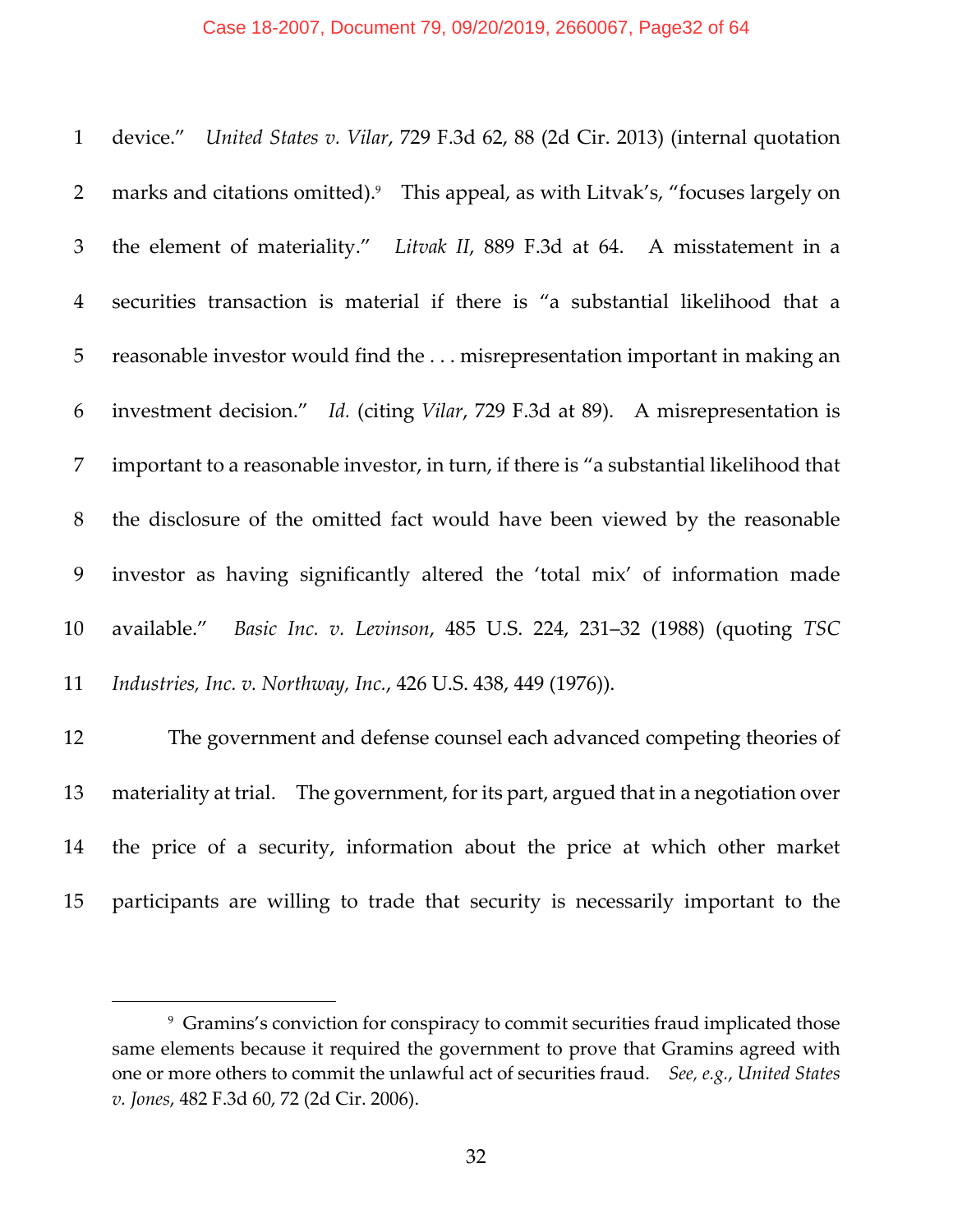#### Case 18-2007, Document 79, 09/20/2019, 2660067, Page33 of 64

 reasonable investor. *See, e.g.*, J.A. 835 (arguing that materiality is "almost obvious" because Gramins's statements concealed the fact that the counterparty "could have bought" the security at a "cheaper [price] than what [he] eventually ended up paying"); J.A. 899 (calling it "common sense" that "in this brokered market where you're lining up people, what the broker‐dealer says about what the guy over there is willing to pay is going to affect what you might be willing to sell at"). The government also pointed to the opaque nature of the RMBS market, which lacks an exchange, forcing counterparties to rely exclusively on their broker‐dealers for information about price. *See, e.g.*, J.A. 830 ("When it came to perhaps the most critical piece of information in a negotiation . . . the only way the bidder knew what the seller was offering[] was if and when the broker‐dealer Nomura, the defendants, chose to give that information."). Finally, the government relied on the "norms of the market," whereby, in the context of BWIC and order trades, "[b]uy side accounts buy and sell to each other through the 15 broker-dealer." J.A. 898. In those trading contexts, the government argued, 16 reasonable investors credited broker-dealers' representations based on "years of 17 experience" with broker-dealers accurately relaying bids and offers. J.A. 838.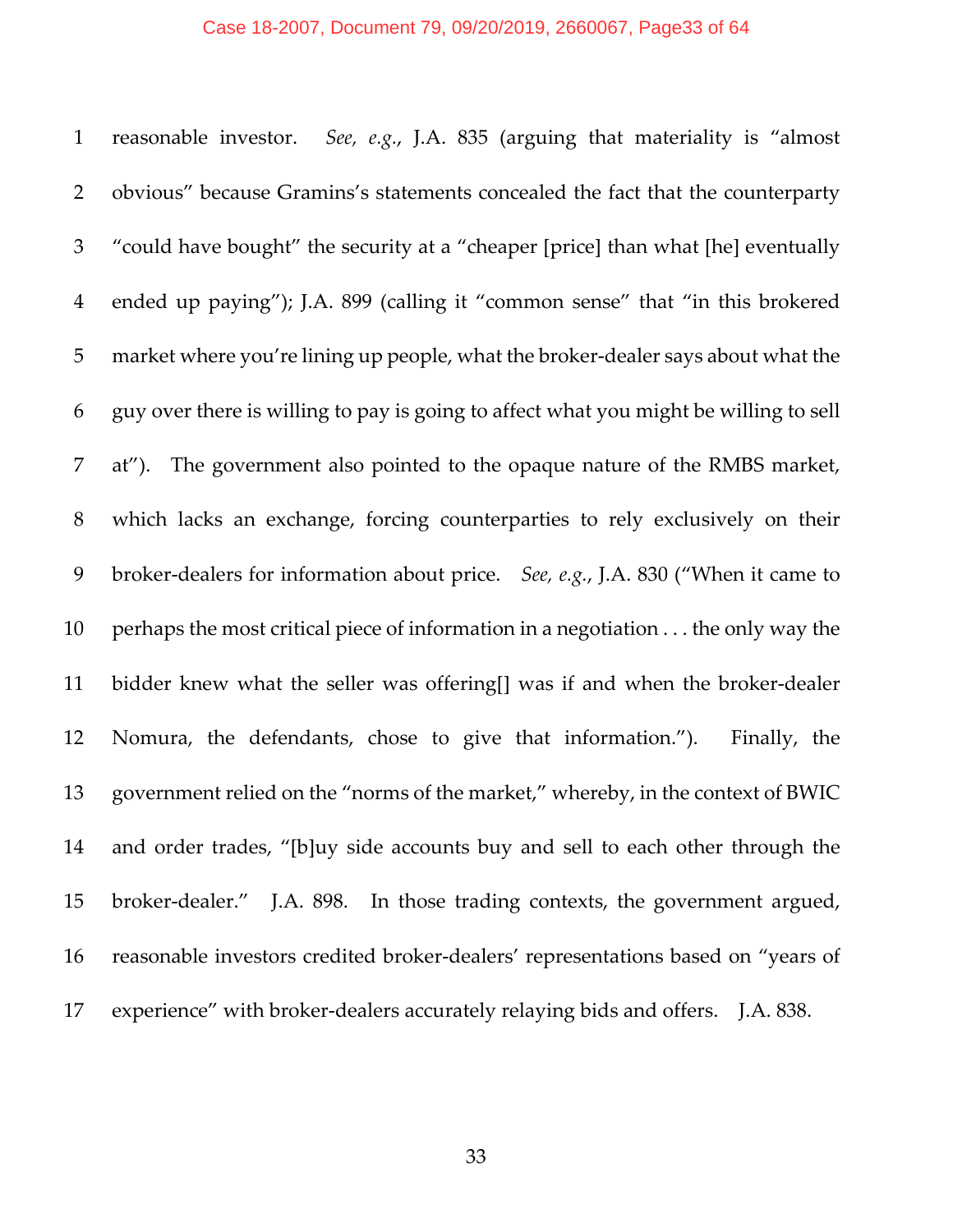#### Case 18-2007, Document 79, 09/20/2019, 2660067, Page34 of 64

 Defense counsel painted a different picture of the RMBS market, emphasizing the principal‐to‐principal nature of RMBS transactions as a formal legal matter. *See, e.g.*, J.A. 872 ("Nomura didn't have to sell anybody anything unless they got the price they wanted."). Because every participant in the RMBS market transacted solely as a principal, the defense argued, sophisticated counterparties simply would not have placed any significance on their broker‐ dealers' statements about price. *See, e.g.*, J.A. 873 ("[E]very ounce of proof in this case tells you that [the counterparties] were not attaching any significance to anybody's words or anybody's acquisition cost or anybody's profit, not in this 10 market . . . ."). And Nomura's counterparties were indeed sophisticated; defense counsel emphasized the complex mathematical models and other objective sources that RMBS traders used to guide their investment decisions. *See, e.g.*, J.A. 874 ("[The counterparties] told you the model was the anchor; they told you the 14 model was the foundation, it was the base of all decision-making."); J.A. 874 ("The model, the data, the price talk, the color, the independent pricing services, that's what goes into the final decisions, not Nomura's sales chat."). Finally, the defense noted that the counterparty witnesses unanimously testified at trial that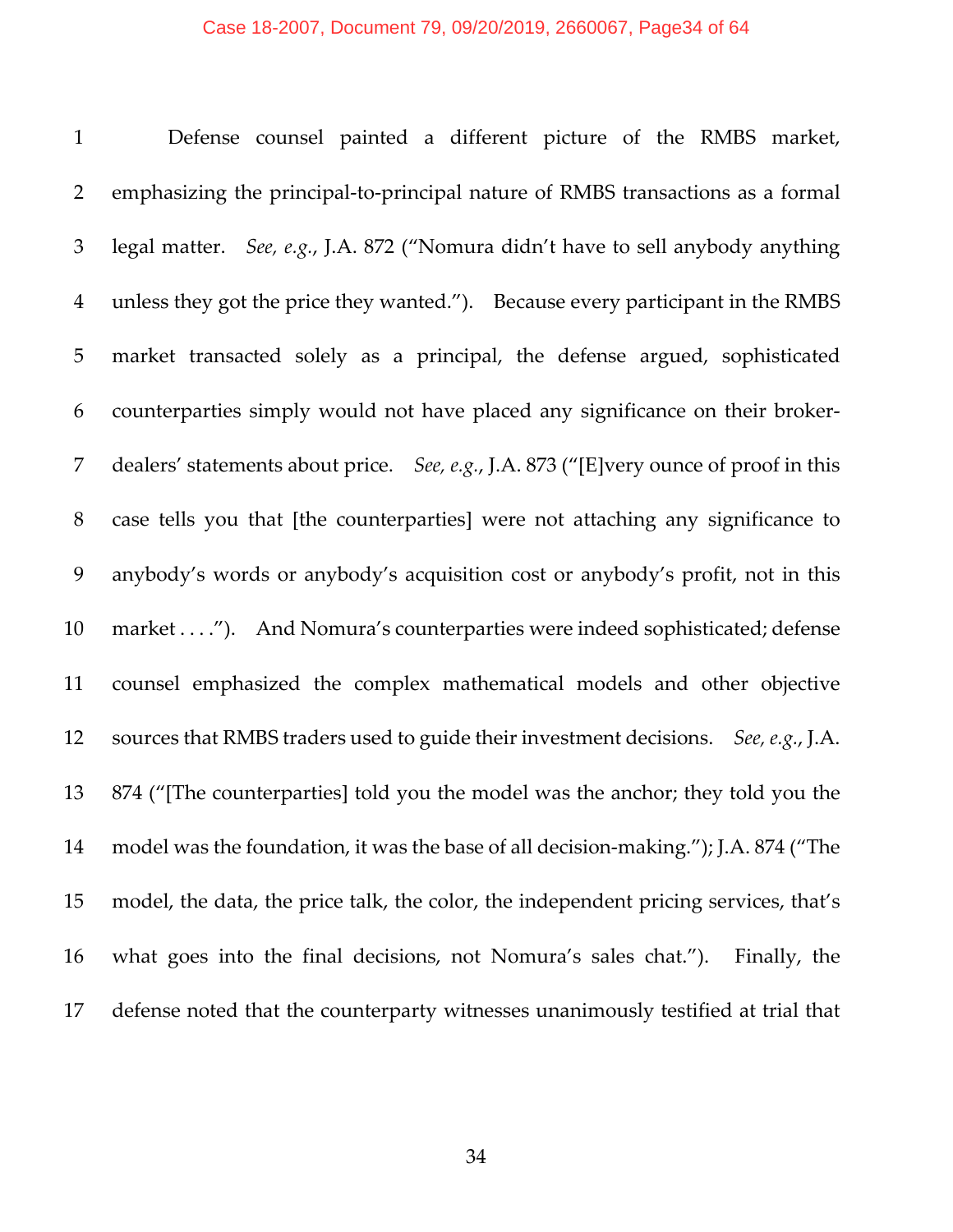#### Case 18-2007, Document 79, 09/20/2019, 2660067, Page35 of 64

 they continued to be "happy with the bond they bought or sold at the price they 2 bought or sold it." J.A. 871.

 "Determination of materiality under the securities laws is a mixed question of law and fact that the Supreme Court has identified as especially 'well suited for jury determination.'" *Litvak I*, 808 F.3d at 175 (quoting *United States v. Bilzerian*, 926 F.2d 1285, 1298 (2d Cir. 1991)). Absent violation of the FRE, the government had the right to advance its theory of materiality that, based on relevant features of the market for RMBS, a reasonable investor would have relied on the sorts of 9 misrepresentations that Gramins and his co-conspirators made in the context of certain trades. Likewise, the defense had the right to advance its theory of materiality that, in a market full of sophisticated investors relying largely on 12 complex models, no reasonable investor would have credited broker-dealers' representations about RMBS prices. And the jury had the right to accept whichever theory of materiality it found more persuasive in light of the testimony and other evidence before it at trial. In short, the question of whether Gramins's misrepresentations were material under the reasonable investor standard was for the jury to decide in light of the opposing theories advanced by the two sides and the evidence that each side marshalled to support them.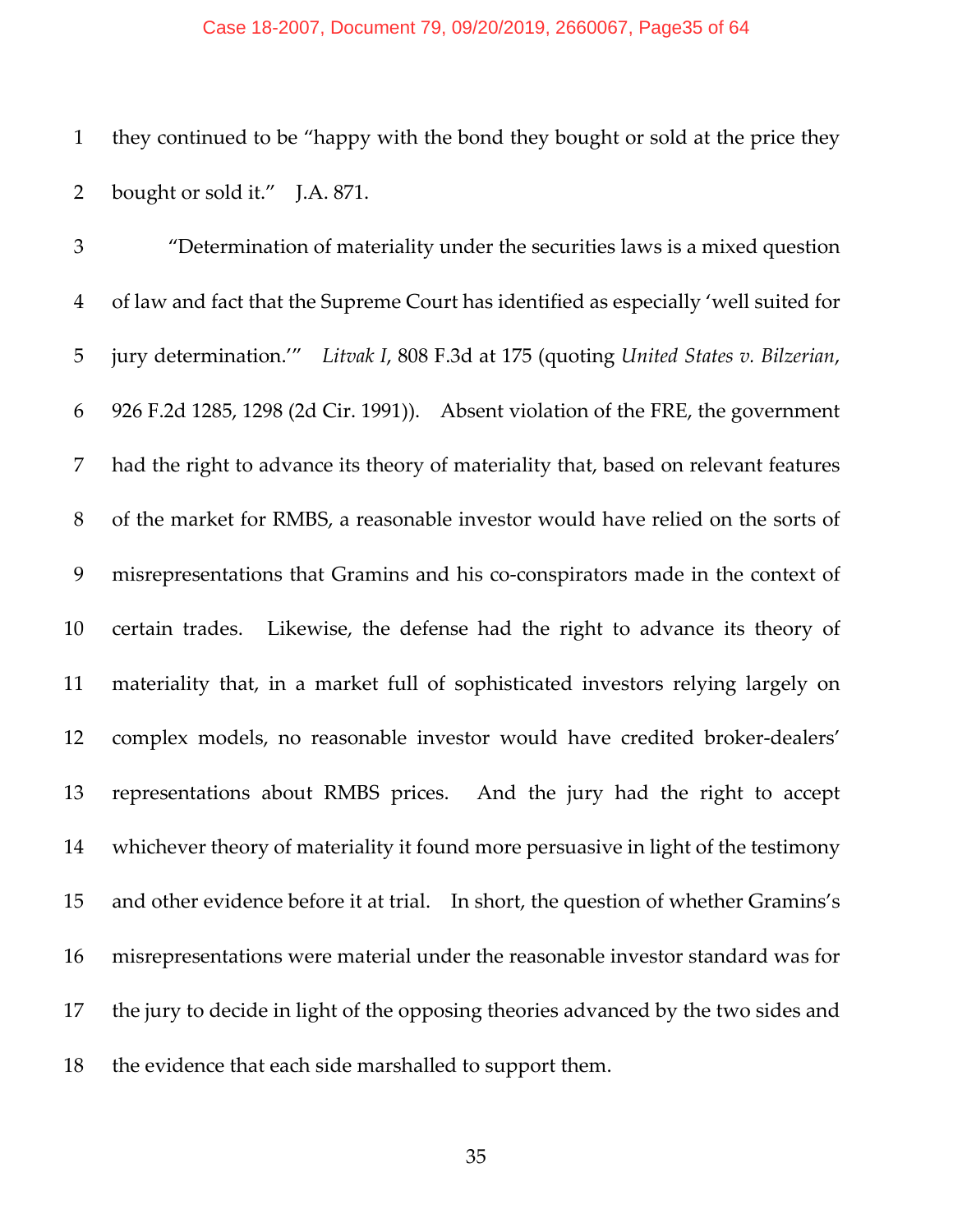#### Case 18-2007, Document 79, 09/20/2019, 2660067, Page36 of 64

 The government sought to support its theory of materiality in part with direct testimony from several of Nomura's counterparties. The government called four of Nomura's counterparties to the stand, and all four testified that they considered the defendants' lies important to them in the context of the price negotiations in which they occurred. For example, the government elicited testimony from Marks concerning a negotiation in which Nomura had lied to Marks about the seller's offer price. The government informed Marks of the true offer price and asked him, "[W]ould the truth, would that information have been important information in the course of this negotiation?" J.A. 743. Marks responded, "Yes, it would be important. I would probably negotiate differently. . . . I would probably try to see if I could buy the bonds at a cheaper price." J.A. 743. Harrison answered a similar "importance" question similarly, telling the jury, "In this kind of negotiation with another end account where Nomura was the middleman, accurately relaying information back and forth would have been important, especially this kind of information regarding the price level." J.A. 351. Abbas likewise answered the "importance" question: "Yes. All of that is the color that I'm receiving regarding an ongoing negotiation, so from that angle it's important." J.A. 537. *See also* J.A. 688 (Wollman testifying similarly).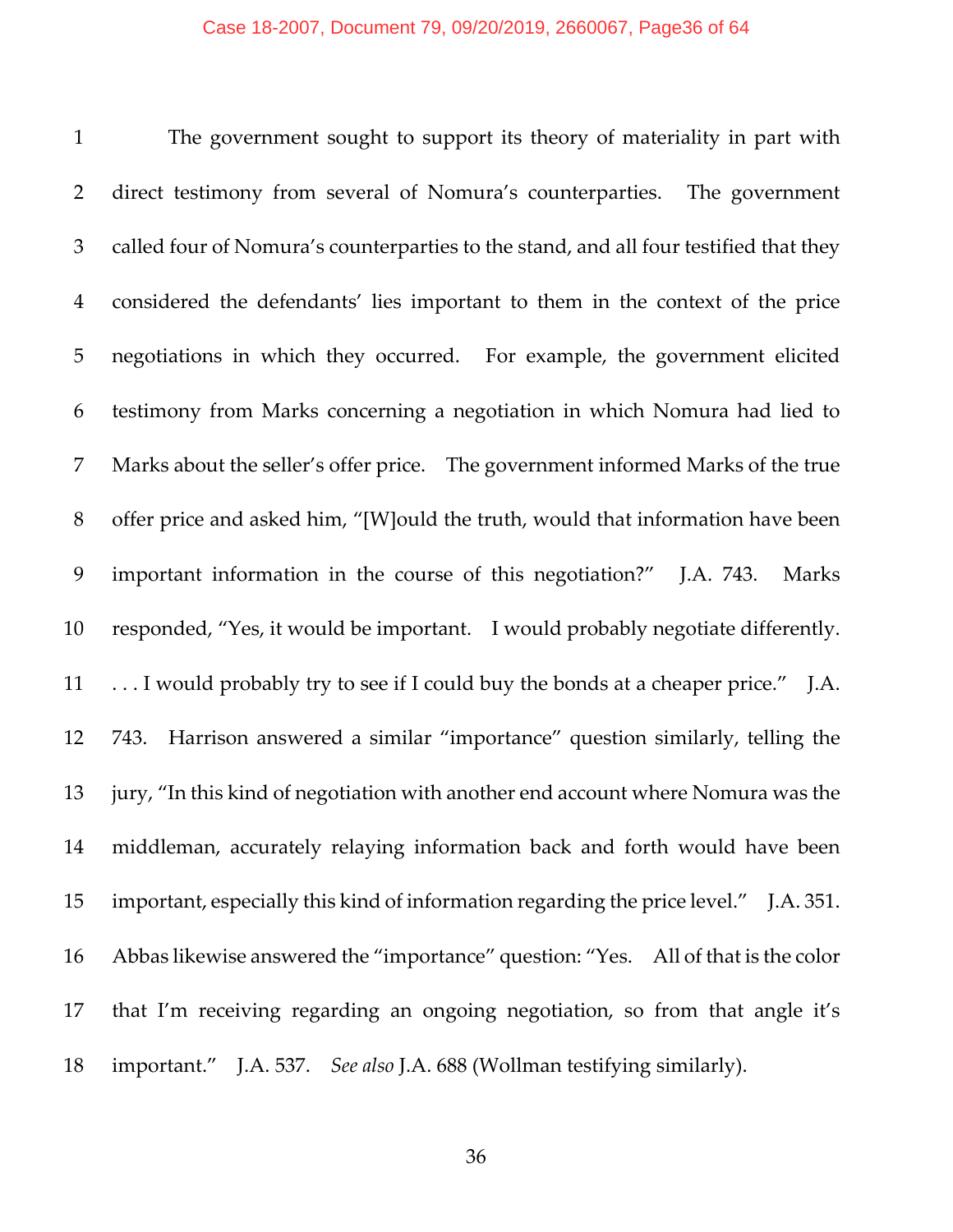Both *Litvak I* and *Litvak II* establish that this sort of testimony from a broker‐ dealer's counterparties can constitute sufficient evidence of materiality to support a conviction for securities fraud. *See Litvak I*, 808 F.3d at 175–76 ("[T]estimony from several representatives of Litvak's counterparties that his misrepresentations were 'important' to them in the course of the transactions . . . and that they or their employers were injured by those misrepresentations . . . . precludes a finding that no reasonable mind could find Litvak's statements material." (citation omitted)); *Litvak II*, 889 F.3d at 66 (citing *Litvak I* and holding that "there was sufficient evidence for a rational jury to find [Litvak's] misstatements material beyond a reasonable doubt" on the basis of testimony from Litvak's counterparties). In other words, a rational jury could have found, on the basis of counterparty testimony that the defendants' misrepresentations were important to those counterparties' investment decisions, that those misrepresentations were material. The district court therefore properly applied our holdings in *Litvak I* and *II* in denying Gramins's motion for judgment of acquittal.

 The question before us today is thus not whether the government introduced evidence sufficient to support the jury's conviction of Gramins on its theory of materiality, but whether the presentation of that evidence at trial gave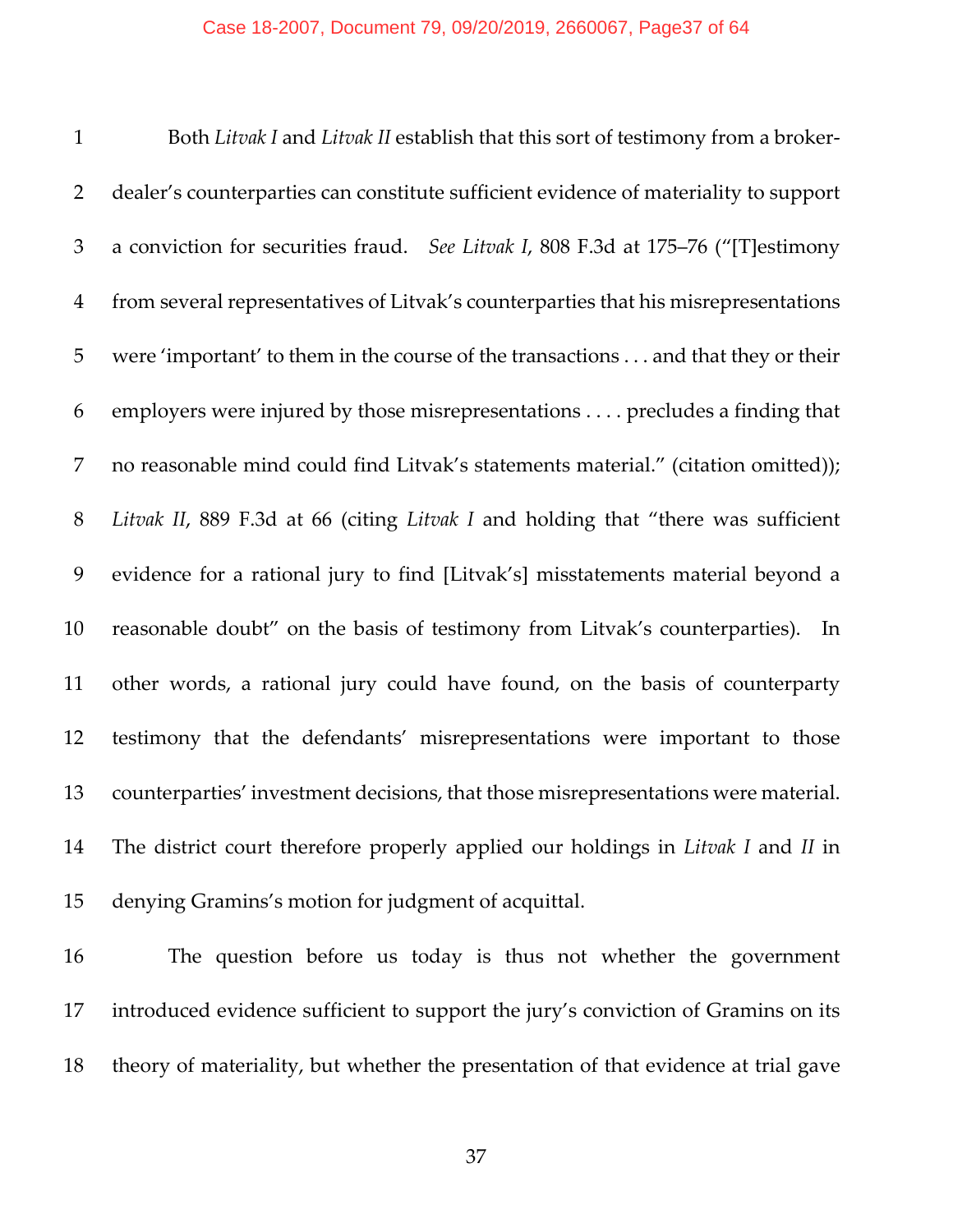#### Case 18-2007, Document 79, 09/20/2019, 2660067, Page38 of 64

 the government an unfair advantage in pressing that theory to the jury. We encountered different manifestations of that same general question in *Litvak I* and *Litvak II*. The *Litvak* precedents reflect our attempts to referee the debate between the government and defense counsel over these conflicting theories of materiality by policing the evidence presented at trial to support them. In *Litvak I*, we considered testimony from a business school professor and expert witness for the defense that "where a manager follows rigorous valuation

 procedures, as was the case here, consideration of, or reliance on, statements by 9 sell-side salesmen or traders concerning the value of a RMBS or the price at which 10 the broker-dealer acquired it or could acquire it, are not relevant to that fund's determination with respect to how much to pay for a bond." *Litvak I*, 808 F.3d at 12 182. The district court had excluded that expert testimony on relevance grounds, but we disagreed. We described the testimony as "highly probative of materiality" and "undoubtedly relevant to the jury's determination" on that element. *Id.* at 182–183. "With such testimony before it, a jury could reasonably have found that misrepresentations by a dealer as to the price paid for certain RMBS would be immaterial to a counterparty that relies not on a 'market' price or the price at which prior trades took place, but instead on its own sophisticated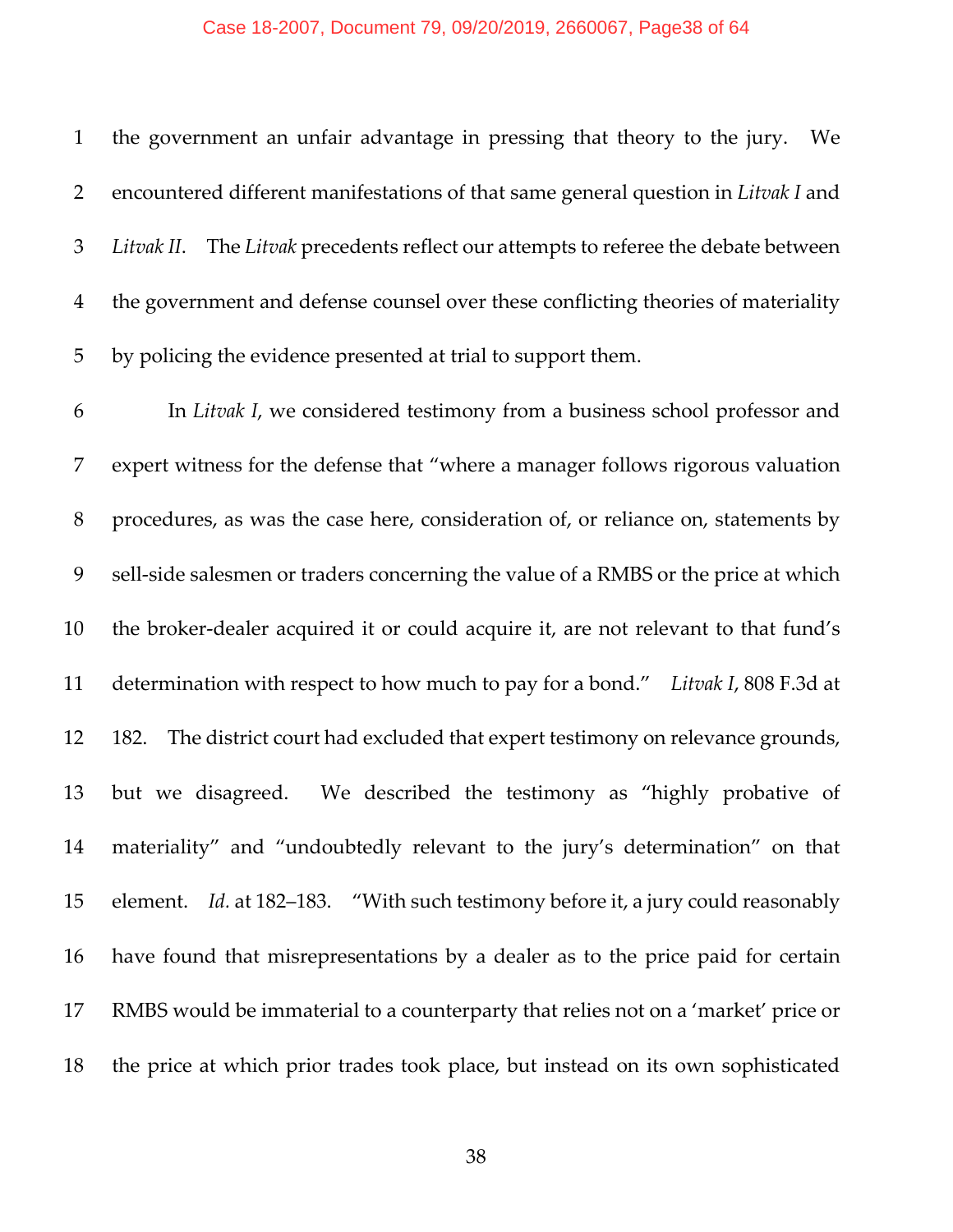#### Case 18-2007, Document 79, 09/20/2019, 2660067, Page39 of 64

 valuation methods and computer model." *Id.* at 183. In short, the district court's evidentiary ruling unfairly tipped the scales against the defense's theory of materiality. We consequently vacated that ruling and remanded for a new trial in which defense counsel could present its theory to the jury unimpeded, and with relevant expert testimony to support it.

 In *Litvak II*, we encountered a different problem: misstatements of agency law by government witnesses that unduly *supported* the *government's* theory of 8 materiality. At Litvak's second trial, one of the government's counterparty witnesses had erroneously testified that Litvak was acting as his "agent" (rather than as a principal) in facilitating RMBS transactions between him and other counterparties. In addressing this testimony, we reiterated the importance of 12 point-of-view testimony from a defendant's counterparties, but held that in order to be relevant such testimony must fall "within the parameters of the thinking of reasonable investors in the particular market at issue." *Litvak II*, 889 F.3d at 65. We reasoned that a counterparty's erroneous claim of an agency relationship with the defendant could unduly prejudice the jury "because it might cause a jury to 'construe [Litvak's misstatements] as having great import to a reasonable investor if coming from the investor's *agent*.'" *Id.* at 68 (quoting *Litvak I*, 808 F.3d at 187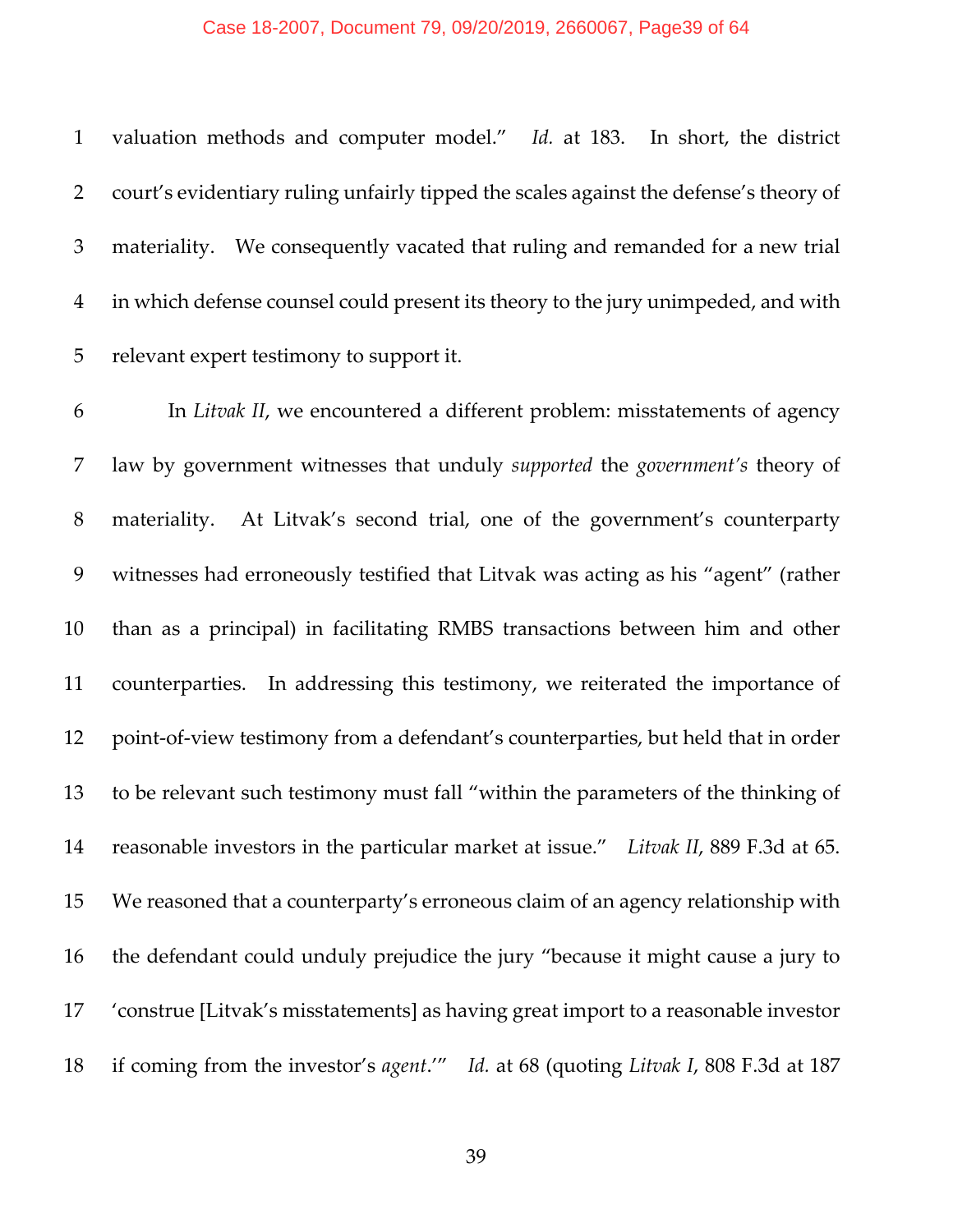#### Case 18-2007, Document 79, 09/20/2019, 2660067, Page40 of 64

 (emphasis and alterations in original)). In short, we again concluded that an evidentiary ruling at trial had unfairly tipped the scales in favor of the government, this time by the *admission* of evidence that unduly advanced the government's theory. We vacated and remanded for a new trial without the prejudicial testimony.

 *Litvak II* was decided after the conclusion of Gramins's trial, and the district court issued its decision granting Gramins a new trial shortly after *Litvak II*. In its decision, the district court attempted to follow our lead from *Litvak I* and *Litvak II*, finding that evidentiary rulings at Gramins's trial had prejudiced the materiality debate in favor of the government. Here, however, we conclude for the reasons stated below that nothing that occurred at Gramins's trial conferred an undue advantage on the government in the battle over the issue of materiality. The debate over whether Gramins's misrepresentations were material should therefore have remained where it nearly always belongs: with the jury selected to determine Gramins's guilt or innocence.

### **II.**

 The district court granted Gramins a new trial on the basis of this Court's evidentiary holdings in *Litvak II*. In that case, as described above, this Court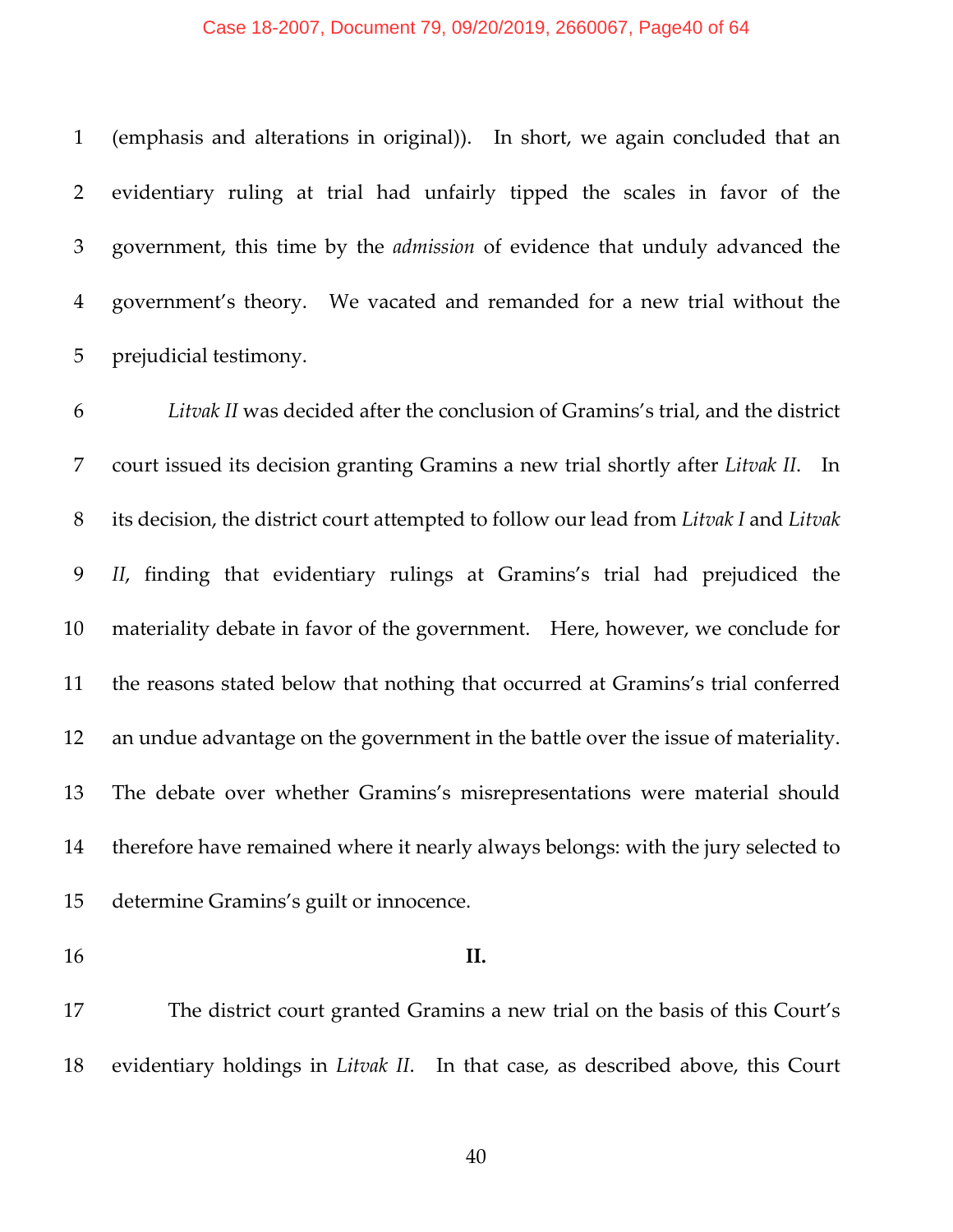#### Case 18-2007, Document 79, 09/20/2019, 2660067, Page41 of 64

| $\mathbf{1}$   | vacated Litvak's conviction for securities fraud on the basis of statements from one  |
|----------------|---------------------------------------------------------------------------------------|
| 2              | of Litvak's counterparties, Brian Norris, who "testified that he believed [Litvak] to |
| 3              | be his agent, and that broker-dealers serve as an agent in between buyers and         |
| $\overline{4}$ | sellers." Litvak II, 889 F.3d at 63 (internal quotation marks and alterations         |
| 5 <sup>5</sup> | As both parties acknowledged at Gramins's trial below, Norris's<br>omitted).          |
| 6              | statements were in fact incorrect. Litvak, like Gramins and like any other broker-    |
| 7              | dealer in the RMBS market, transacted at all times as a principal, and never as an    |
| 8              | agent for any counterparty.                                                           |

 In *Litvak II*, we held that Norris's misstatements of agency law provided two grounds for vacatur of Litvak's conviction. First, we held that the district court should have excluded the evidence as irrelevant under FRE 401, which defines "relevant" evidence to include evidence having "any tendency to make a fact [of consequence] more or less probable than it would be without the evidence." Fed. 14 R. Evid. 401. We began by noting that the materiality requirement for securities fraud is an objective one, requiring the government to show "that the disclosure of the omitted fact would have been viewed *by the reasonable investor* as having significantly altered the 'total mix' of information made available." *Basic*, 485 U.S. at 231–32 (emphasis added). We then reasoned that a counterparty witness's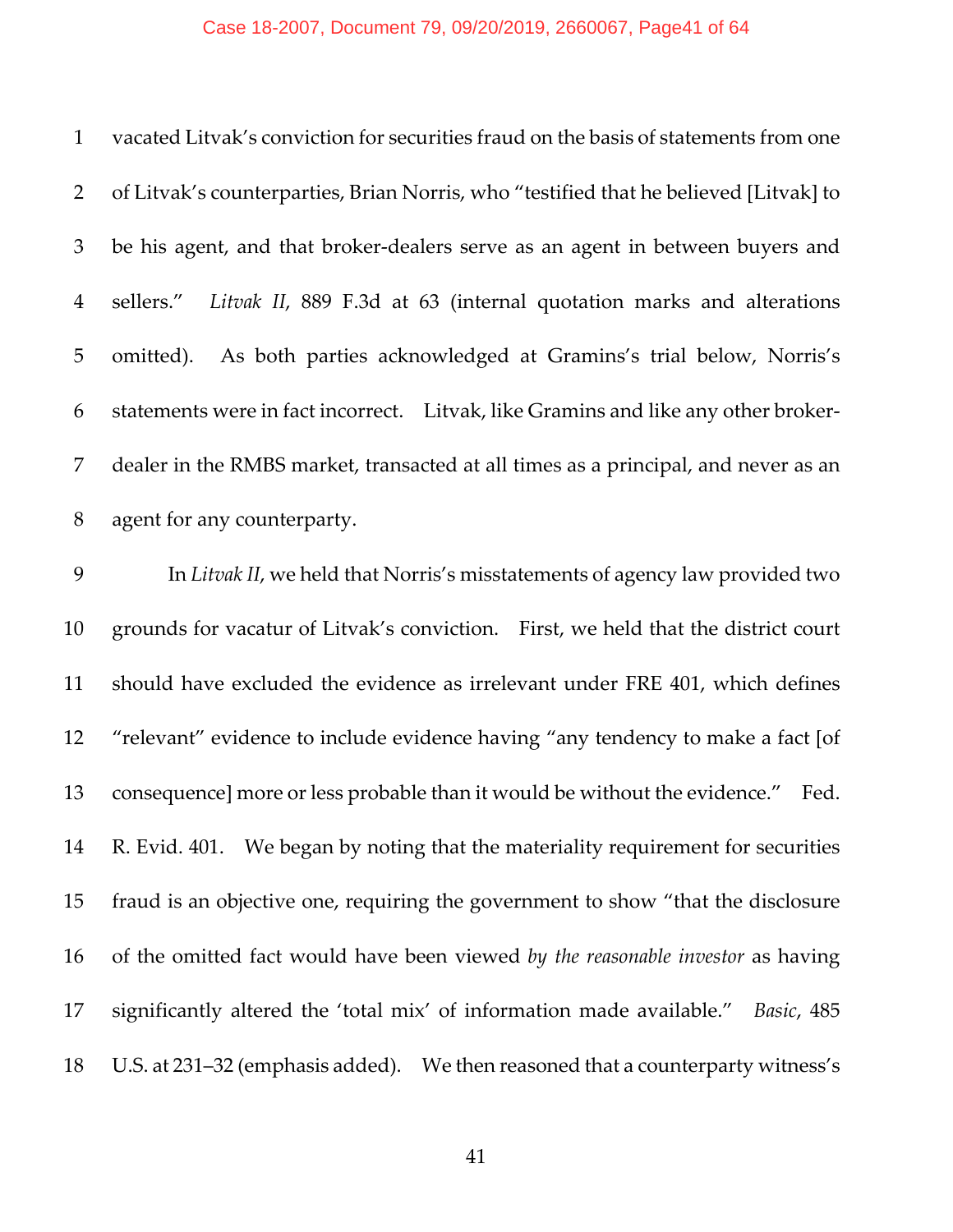# Case 18-2007, Document 79, 09/20/2019, 2660067, Page42 of 64

| $\mathbf{1}$   | "idiosyncratic and erroneous" belief, Litvak II, 889 F.3d at 59, "is not probative    |
|----------------|---------------------------------------------------------------------------------------|
| $\overline{2}$ | of the views of a reasonable, objective investor in the RMBS market," id. at 69.      |
| 3              | Given that no agency relationship exists between a broker-dealer and its              |
| $\overline{4}$ | counterparties as a matter of law, id., a counterparty witness's contrary testimony   |
| 5              | that such an agency relationship <i>did</i> in fact exist would be both erroneous and |
| 6              | idiosyncratic, and therefore irrelevant to materiality under the objective,           |
| 7              | "reasonable investor" standard, id.                                                   |
| $8\,$          | As an alternative ground for vacatur, we held that the district court should          |
| 9              | have excluded Norris's testimony under FRE 403 given its tendency to confuse or       |
| 10             | mislead the jury. Id. FRE 403 provides for the exclusion of relevant evidence "if     |
| 11             | its probative value is substantially outweighed by a danger of one or more of the     |
| 12             | following: unfair prejudice, confusing the issues, misleading the jury, undue         |
| 13             | delay, wasting time, or needlessly presenting cumulative evidence."<br>Fed. R.        |
| 14             | Evid. 403. We reasoned that Norris's testimony "had a high probability of             |
| 15             | confusing the jury by asking it to consider as relevant the perception of a           |
| 16             | counterparty representative that was entirely wrong," and that it could potentially   |
| 17             | "mislead the jury based on the government's argument that a perceived                 |
| 18             | relationship of trust showed materiality." Litvak II, 889 F.3d at 69. The district    |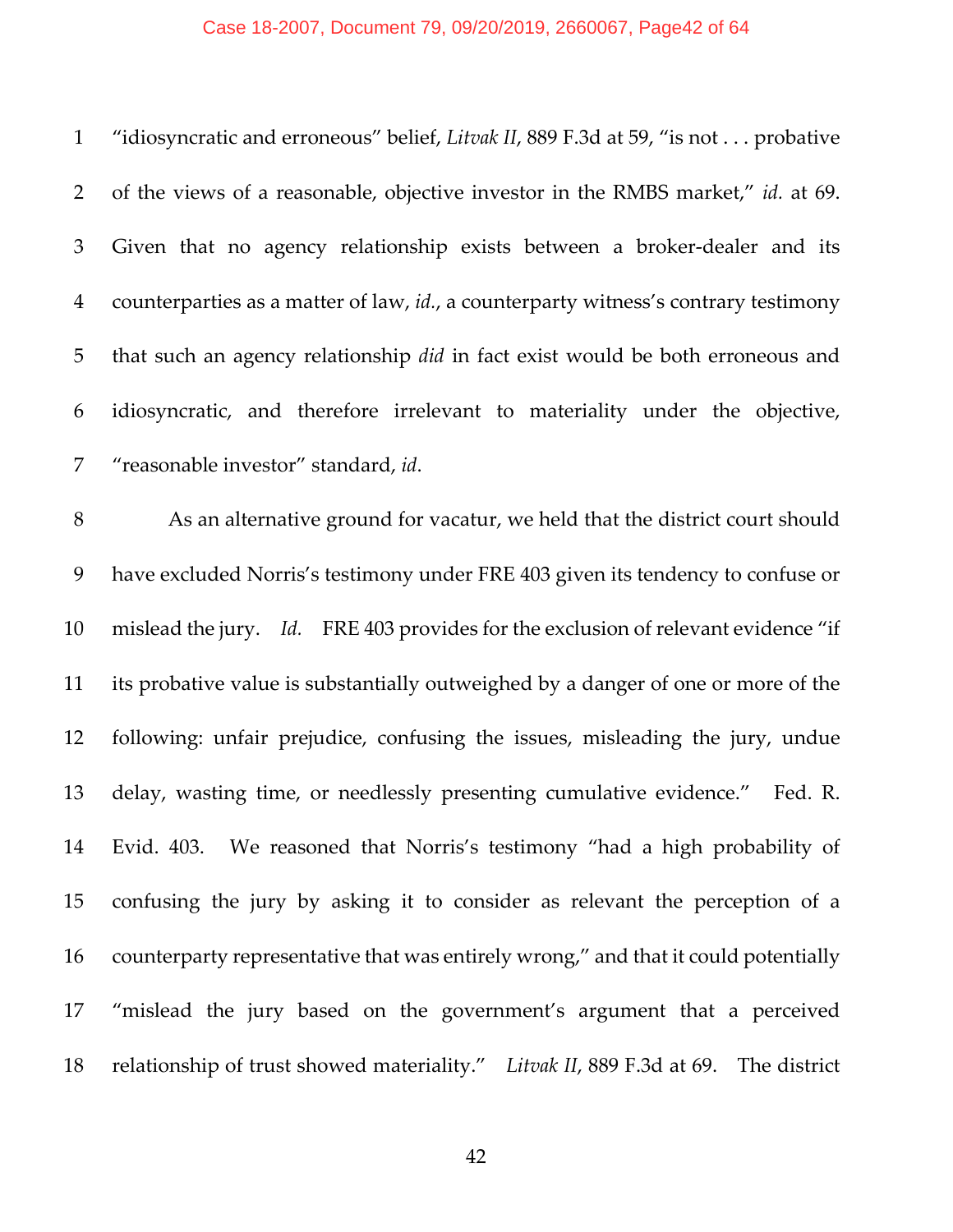court thus abused its discretion, we held, by failing to exclude the testimony on either of two potential evidentiary grounds. *Id.*

#### **A.**

 Gramins sought a new trial, and the district court granted one, on the basis of Wollman's testimony against Gramins and its purported similarity to the Norris testimony at issue in *Litvak II*. Wollman's testimony against Gramins, however, is a horse of a different color. To begin with, Wollman's testimony, unlike Norris's, was neither "erroneous" nor "idiosyncratic." *Id.* at 59. First, the testimony was not "erroneous" because Wollman made no misstatements of agency law. Nowhere in the record of Gramins's trial does Wollman state that he believed that Gramins was his agent, nor that Gramins owed him fiduciary duties. In fact, nowhere in the record does Wollman advert to any principles of agency law at all.

 The portions of Wollman's testimony on which Gramins relies do not erroneously claim an agency relationship with Gramins. For instance, Gramins's brief on appeal emphasizes Wollman's many references to Gramins's role as a "broker" or to his conduct as "brokering." *See, e.g.*, J.A. 688 (Wollman: Gramins was "acting as a broker in this capacity"); J.A. 705 (Wollman: Gramins was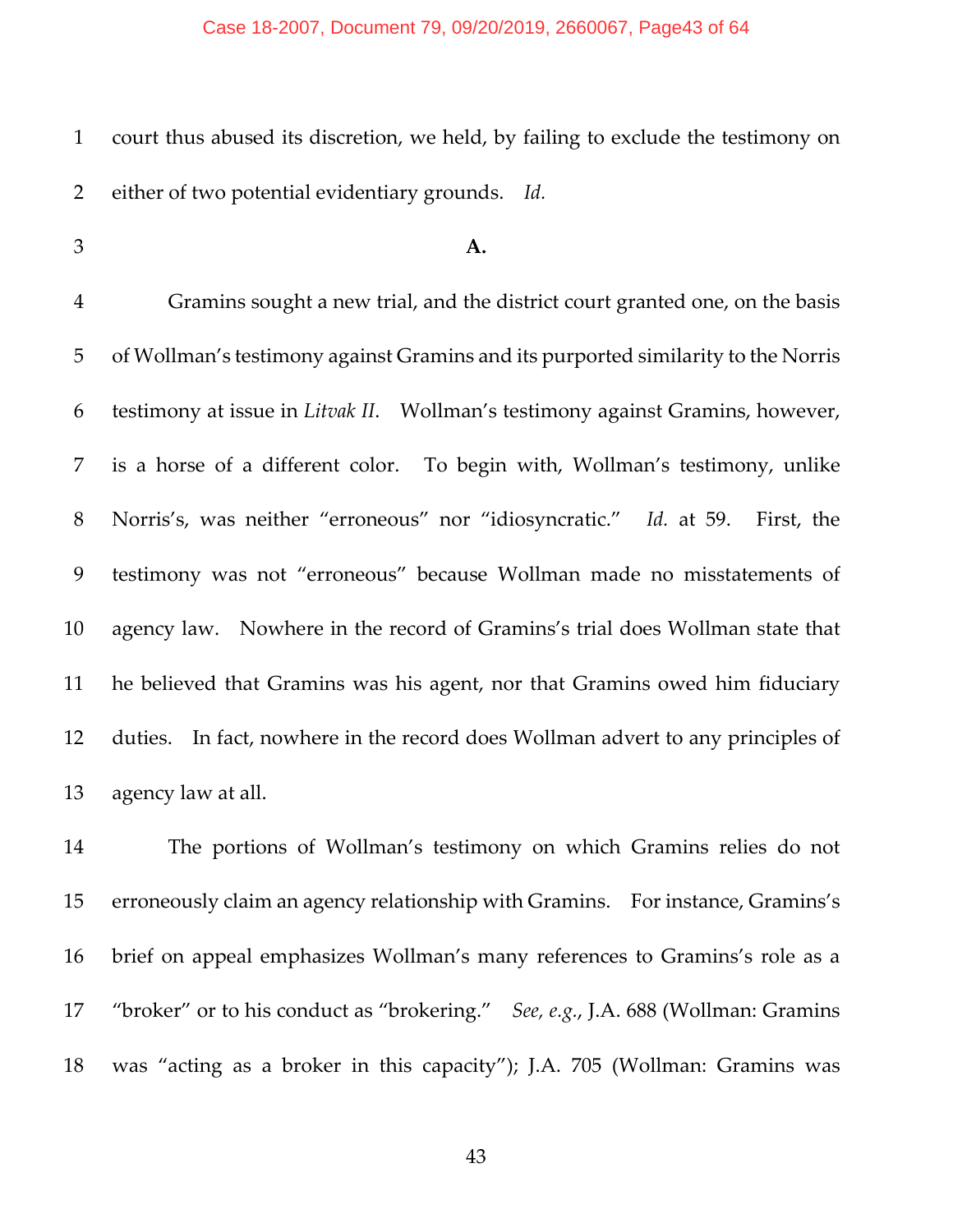# Case 18-2007, Document 79, 09/20/2019, 2660067, Page44 of 64

| $\mathbf{1}$   | "brokering a trade between me and another counterparty").<br>But even                 |
|----------------|---------------------------------------------------------------------------------------|
| $\overline{2}$ | contemporaneous statements from Gramins and other broker-dealer representatives       |
| 3              | make clear that the word "broker" is a common shorthand for the role played by        |
| $\overline{4}$ | a broker-dealer in matching one counterparty with another, rather than a synonym      |
| 5              | for the legal role of "agent." See J.A. 1337 (Gramins to seller: "happy to reflect    |
| 6              | what you like and I am purely looking to broker."); J.A. 221 (Dinucci:                |
| 7              | "Brokering trades is when you have a buyer and a seller matched up on a bond,         |
| 8              | and you simply play the middleman in that transaction.").                             |
| 9              | Other statements drawn from Wollman's testimony likewise do not contain               |
| 10             | erroneous statements of agency law. These comments merely describe the                |
| 11             | business context in which Wollman typically interacted with Gramins, which            |
| 12             | involved Gramins communicating price negotiations with another counterparty           |
| 13             | in an effort to "facilitate" a transaction between Wollman and that counterparty.     |
| 14             | For instance, Wollman's comment that Gramins was "acting on behalf of another         |
| 15             | counterparty," J.A. 688, merely conveyed that Gramins was communicating bids          |
| 16             | and offers from that counterparty, rather than negotiating about a bond that he       |
| 17             | (Gramins) already owned.<br>Likewise, Wollman's comment that he was not               |
| 18             | "sitting across the table" from Gramins in the context of a "broker trade," J.A. 727, |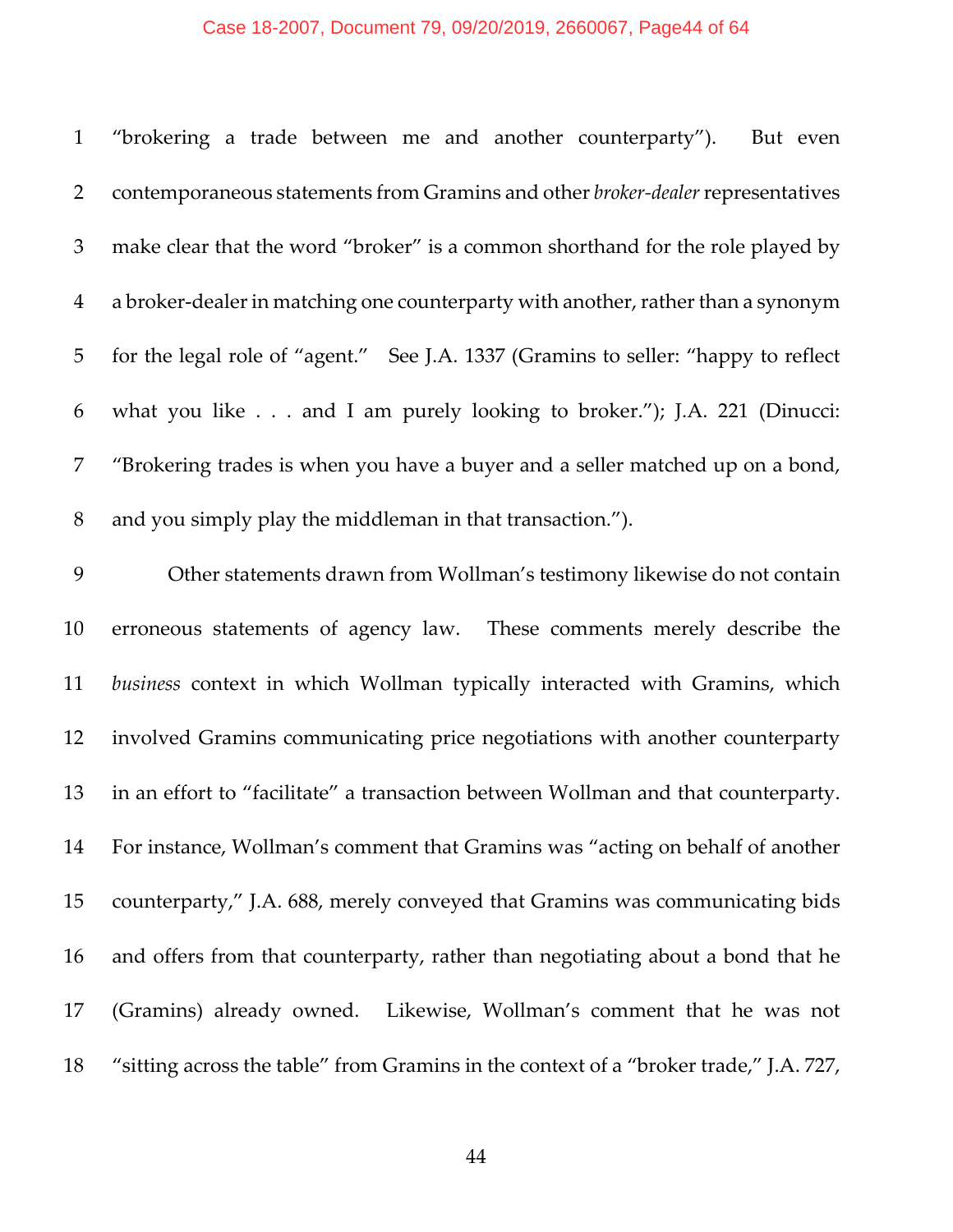#### Case 18-2007, Document 79, 09/20/2019, 2660067, Page45 of 64

 served to contrast an order trade, in which Gramins proposed to deliver a bond to (or receive it from) a second counterparty other than Wollman, with an inventory 3 trade, in which no counterparty other than Wollman existed. Wollman explained throughout his testimony that he had different expectations of Gramins in the context of an order or BWIC trade, in which Gramins was (to use Gramins's own phrase) "merely looking to broker" a trade between two other counterparties, than he did in the context of an inventory trade, in which Gramins and Wollman transacted alone.

 Indeed, every portion of Wollman's testimony to which Gramins refers in defending the district court's order similarly served to distinguish the former 11 business context from the latter. Statements like these do not misstate the law-12 nor do they correctly state the law. They simply do not purport to reflect any legal conclusion at all, instead merely describing (often in industry jargon) Wollman's different expectations across the two distinctive business contexts. Most importantly, statements like these vividly contrast with Norris's testimony in *Litvak II*, which explicitly asserted an incorrect belief about agency law that this Court recognized to be "entirely wrong." *Litvak II*, 889 F.3d at 69.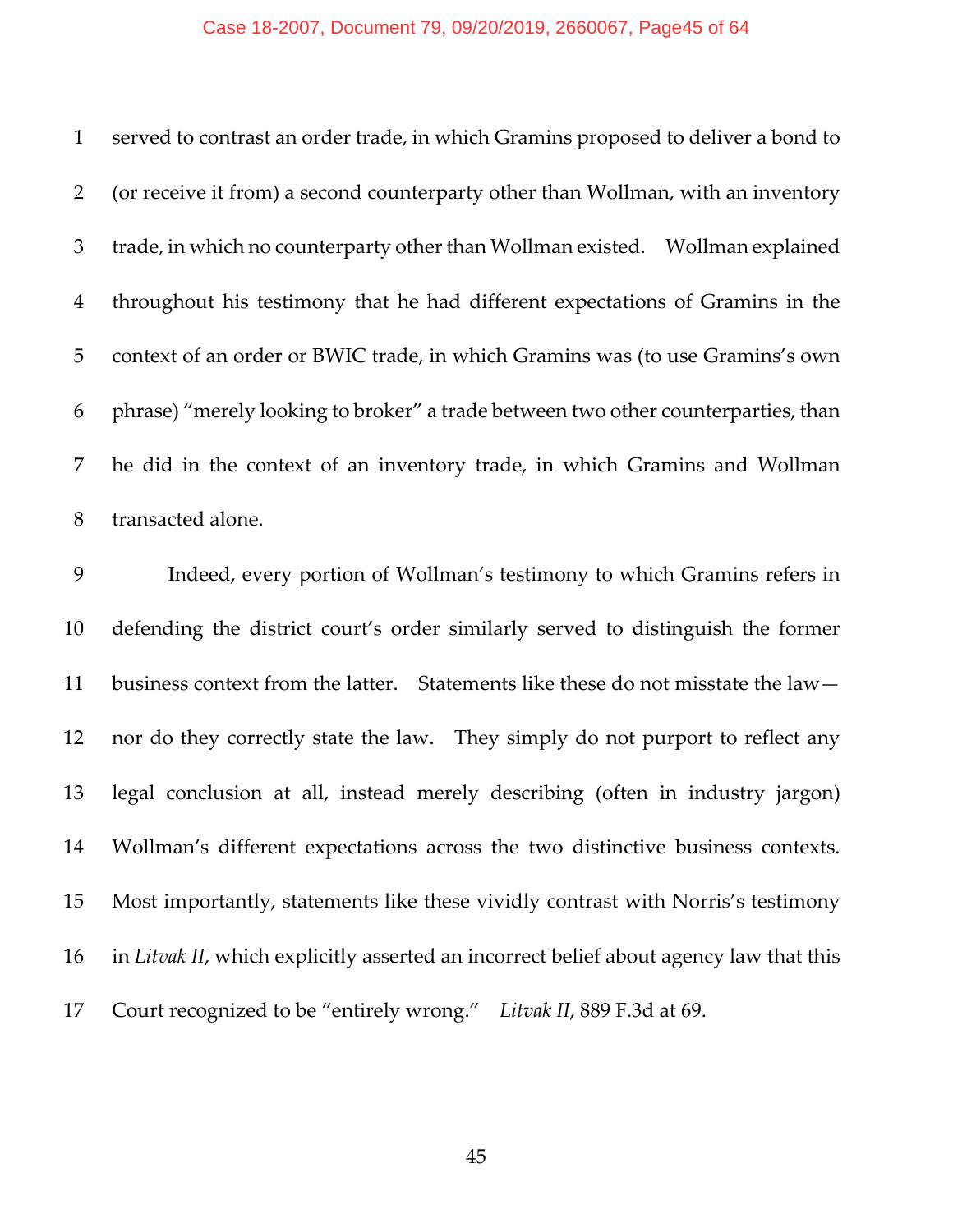#### Case 18-2007, Document 79, 09/20/2019, 2660067, Page46 of 64

 Wollman's trial testimony was also not "idiosyncratic." Quite the contrary: all three of the government's other counterparty witnesses testified similarly as to their expectations of broker‐dealer employees purporting to act in a "broker" capacity. Marks testified, regarding order trades, that he "would consider that to be a riskless transaction for the broker," J.A. 738, and would expect that the broker‐dealer "would line up both sides of the trade and . . . execute each side individually but basically as close to simultaneously as they could," J.A. 744. 8 Abbas testified that in the context of any non-inventory transaction, such as an 9 order trade, he would expect a broker-dealer to accurately relay his bid to the seller 10 and would rely on the broker-dealer's representations about the seller's offers as "color . . . regarding an ongoing negotiation." J.A. 537. Harrison explained, 12 regarding order trades, that "[i]n this kind of negotiation with another end account where Nomura was the middleman, accurately relaying information back and forth would have been important, especially this kind of information regarding 15 price level." J.A. 351. In light of this corroborating testimony from other counterparties, Wollman's description of his expectations when Gramins acted in a "broker" capacity were hardly atypical.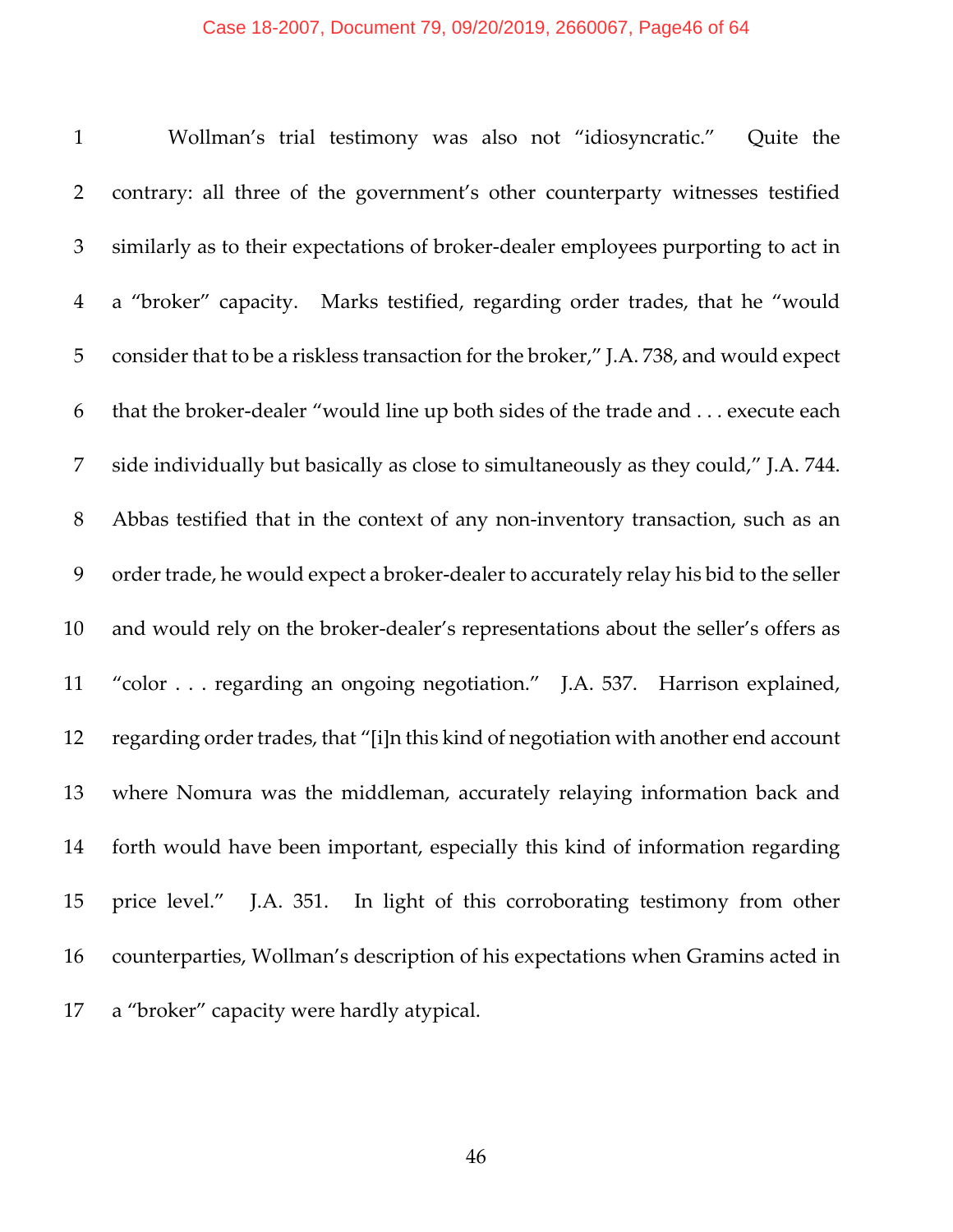| $\mathbf{1}$   | Relevance under the FRE is a low threshold, easily satisfied. "Evidence is                  |
|----------------|---------------------------------------------------------------------------------------------|
| $\overline{2}$ | relevant if: (a) it has any tendency to make a fact more or less probable than it would     |
| 3              | be without the evidence; and (b) the fact is of consequence in determining the              |
| $\overline{4}$ | action." Fed. R. Evid. 401 (emphasis added). "To be relevant, evidence need not             |
| 5              | be sufficient by itself to prove a fact in issue, much less to prove it beyond a            |
| 6              | reasonable doubt." United States v. Abu-Jihaad, 630 F.3d 102, 132 (2d Cir. 2010); see       |
| 7              | also United States v. Certified Envtl. Servs., Inc., 753 F.3d 72, 90 (2d Cir. 2014) ("[T]he |
| 8              | definition of relevance under [FRE] 401 is very broad."); United States v. White, 692       |
| 9              | F.3d 235, 246 (2d Cir. 2012) (explaining that FRE 401 prescribes a "very low                |
| 10             | standard" (internal quotation marks omitted)). "[U]nless an exception applies,              |
| 11             | all 'relevant evidence is admissible.'" White, 692 F.3d at 246 (alteration omitted)         |
| 12             | (quoting Fed. R. Evid. 402).                                                                |

 Views that are not "erroneous or idiosyncratic" do not implicate *Litvak II*'s core theory that "the point of view of an investor who is admitted to be wrong" could not be "relevant to prove what a reasonable investor, neither confused nor incorrect, would have deemed important." 889 F.3d at 69 (internal quotation marks and citation omitted). And Wollman's testimony, for the reasons outlined above, was neither "erroneous" nor "idiosyncratic." *Id.* at 59. Wollman's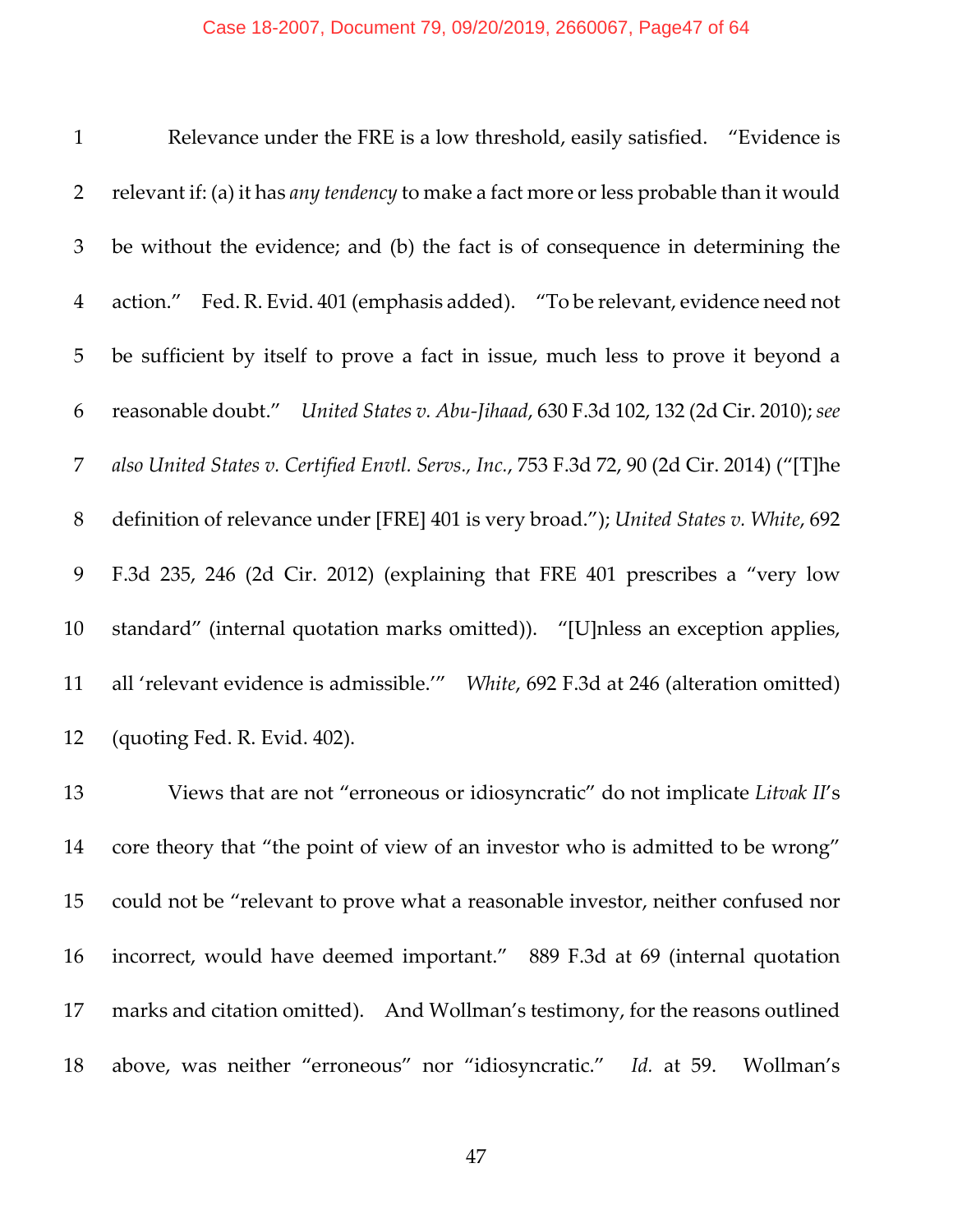testimony therefore did not fall within the specific category of irrelevant testimony proscribed by *Litvak II*, and the district court erred in concluding otherwise. Instead, applying the standards for relevance described above, Wollman's testimony—that he credited Gramins's representations when Gramins acted in a "broker" capacity, facilitating order and BWIC trades—had some "tendency" to make it "more probable" that a reasonable RMBS investor would have found Gramins's lies significant in the course of his or her deliberations. The testimony was thus relevant to the jury's assessment of materiality under FRE 401. **B.** Nor did Wollman's testimony advance the government's theory of materiality in an impermissible manner. As noted above, FRE 403 provides for the exclusion of relevant evidence "if its probative value is substantially outweighed by a danger of one or more of the following: unfair prejudice, confusing the issues, misleading the jury, undue delay, wasting time, or needlessly presenting cumulative evidence." Fed. R. Evid. 403. Considered within the overall context of this trial, Wollman's statements—none of which claimed that Gramins had acted as his agent or that Gramins owed him fiduciary duties—could not plausibly have prejudiced, misled, or confused the jury.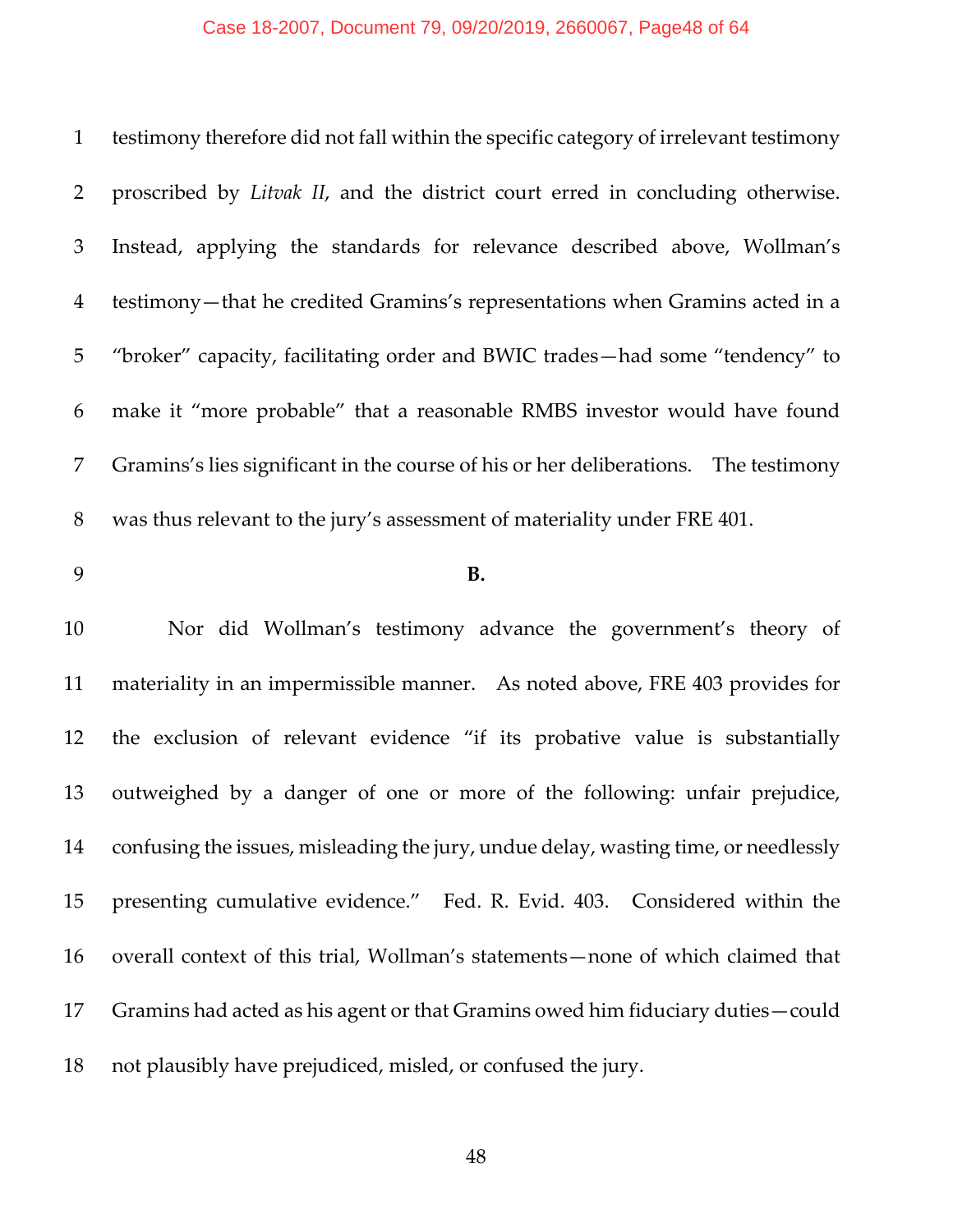To begin with, Wollman himself, when questioned on cross‐examination about the RMBS trades he engaged in, unequivocally expressed an accurate understanding about the formal legal nature of those transactions. He acknowledged that in the trades he had described on direct examination, "there's two parts of th[e] transaction." J.A. 714. Wollman agreed with defense counsel that "Nomura first has to buy the bond from the selling counterparty" and that Nomura "uses its own capital to do that." J.A. 714. He also agreed that "once [Nomura] owns [the bond], it has it—owns it in its inventory for even a little bit of time or a long time and then it gets entered into a separate transaction where it sells the bond [to the purchasing counterparty]." *Id*. Wollman also repeatedly agreed with defense counsel's description that in both BWIC and order trades, "there's two separate transactions," one in which "Nomura buys the bond from the seller, owns it, uses its capital," and a second in which Nomura "then sells it 14 to its customer . . . in a separate transaction." Id. In light of this cross- examination exchange, in which defense counsel painstakingly clarified the legal structure of Wollman's RMBS transactions with Wollman's unhesitating agreement, it is difficult to see how Wollman's testimony on direct examination— none of which claimed an agency relationship with Gramins or, indeed, even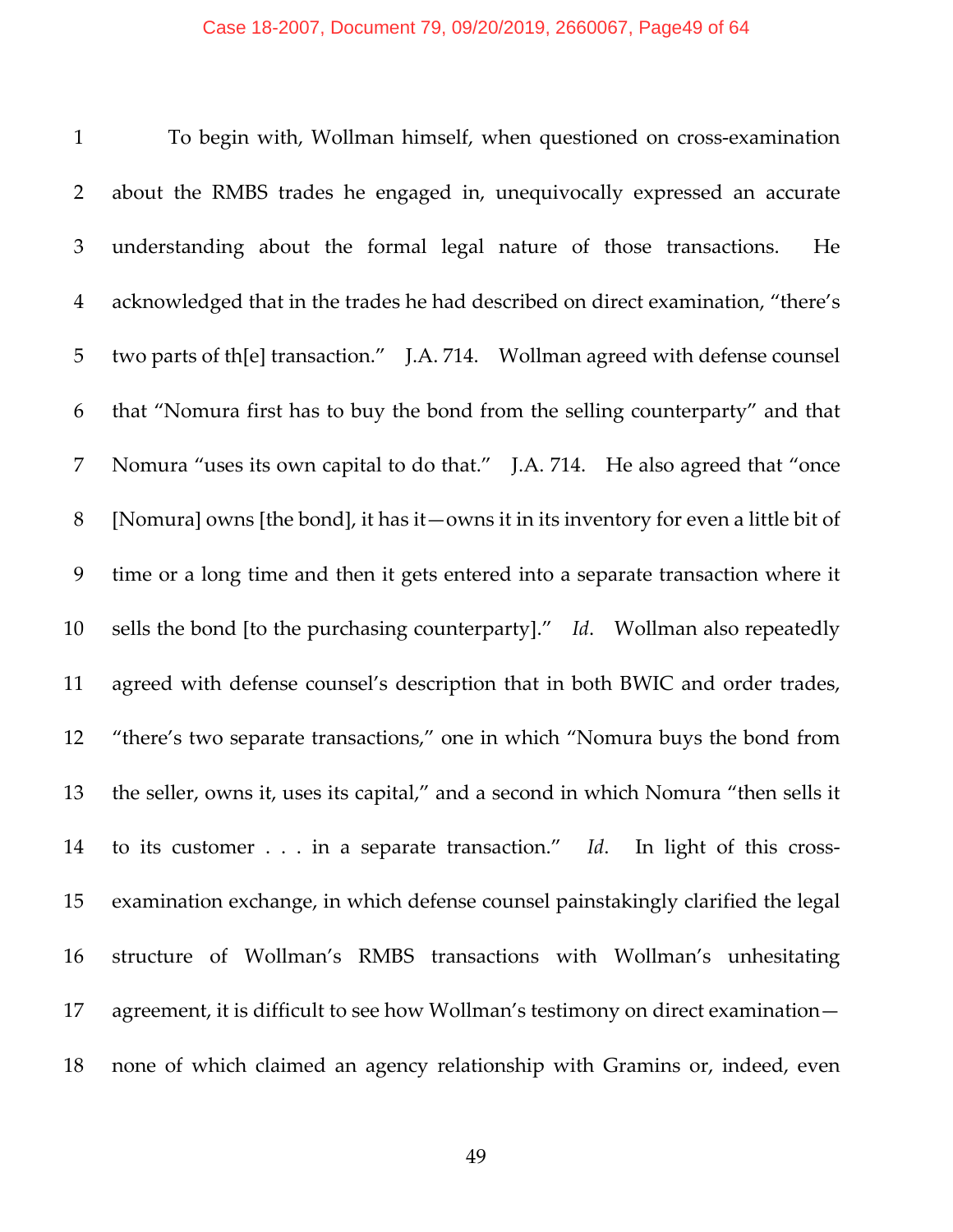### Case 18-2007, Document 79, 09/20/2019, 2660067, Page50 of 64

 alluded to any propositions of agency law in the first place—could have misled or confused the jury as to the agency issue.

 Furthermore, every legal authority present in the courtroom—prosecutors, defense counsel, and judge—expressly and repeatedly informed the jury that no agency relationship existed between Wollman and Gramins. The government specifically disclaimed the existence of an agency relationship on summation, informing the jury, "Nobody's claiming here that anybody is a fiduciary. The only person who has mentioned the word 'fiduciary' in this trial is the defendants. We're not claiming that." J.A. 836. On rebuttal summation, the government explicitly premised its argument on the absence of an agency relationship, arguing to the jury, "Just because you're *not* someone's agent, doesn't mean you get to rip 12 them off." J.A. 898 (emphasis added). Defense counsel also repeatedly hammered on the absence of a fiduciary relationship between the defendants and their counterparties, in multiple instances that the jury could not plausibly have overlooked or even disbelieved. *See, e.g.*, J.A. 847 ("Every single trade that is 16 charged in this case involved an arm's length principal-to-principal transaction."); J.A. 848 ("Nomura never acted as an agent or an adviser and they never had a fiduciary duty."); J.A. 861 ("So here the Court instructed you that, as a principal,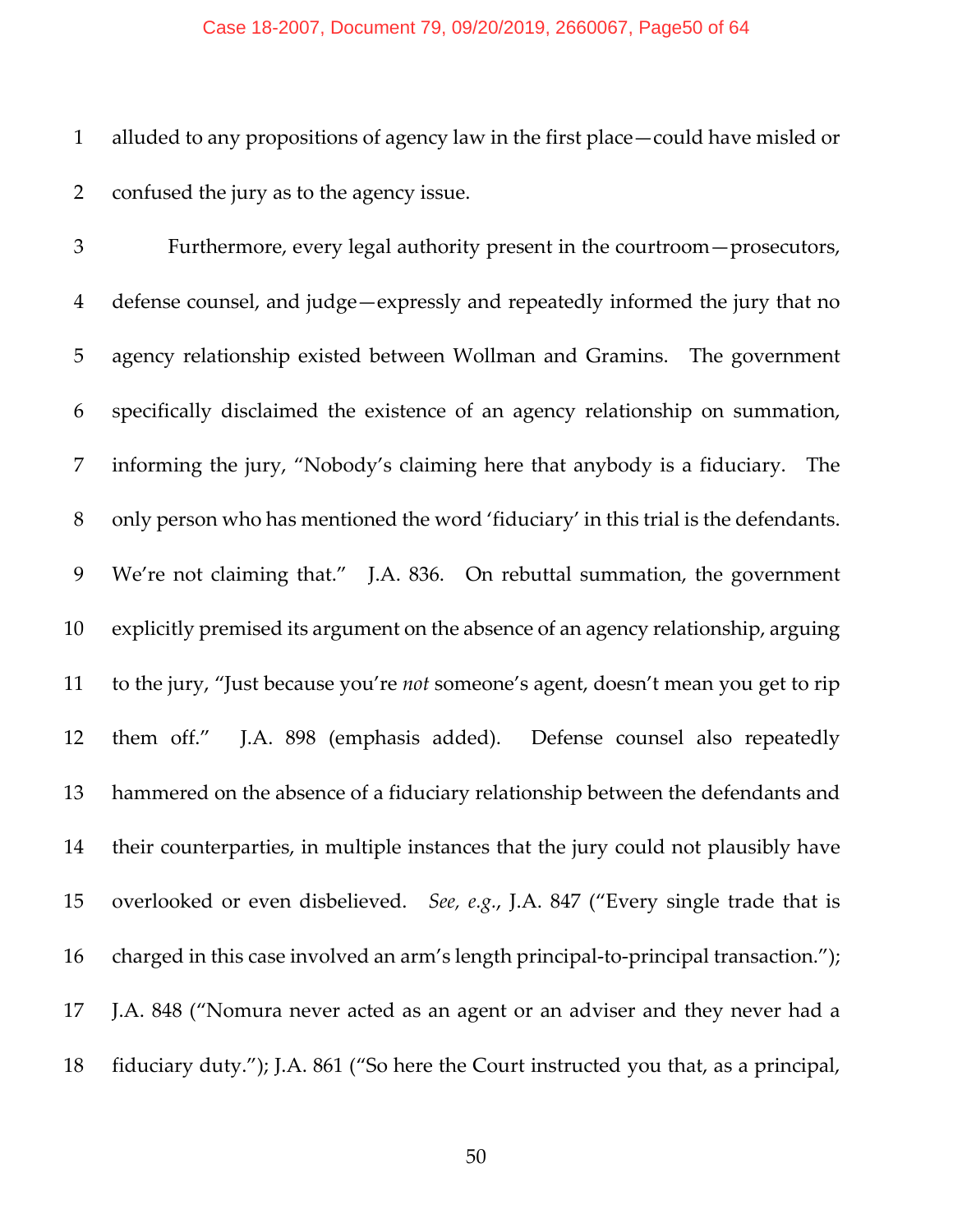#### Case 18-2007, Document 79, 09/20/2019, 2660067, Page51 of 64

| $\mathbf{1}$   | the defendants owed no duty of loyalty to the counterparties and were acting in        |
|----------------|----------------------------------------------------------------------------------------|
| $\overline{2}$ | their own self-interest, not the interest of the counterparties."); J.A. 874 ("We know |
| 3              | this is a principal-to-principal market, you've heard it several times, everybody for  |
| $\overline{4}$ | themselves."). In short, the principal-to-principal nature of the RMBS market—         |
| 5              | as opposed to one involving an agency relationship—was an explicit, frequently         |
| 6              | reiterated premise of Gramins's entire trial. <sup>10</sup>                            |
| 7              | And nowhere was that clearer than in the district court's own instructions             |
| $8\,$          | to the jury. Indeed, the court explicitly instructed the jury, on multiple occasions,  |
| 9              | that Gramins and his co-defendants were not agents or fiduciaries for any of their     |
| 10             | counterparties in any of the RMBS trades at issue. At the start, during the            |
| 11             | government's case, the court gave the jury a lengthy explanation of the term           |
| 12             | "fiduciary" and the legal concept of fiduciary duties. The court then instructed       |

<sup>&</sup>lt;sup>10</sup> In granting Gramins's motion for a new trial, the district court expressed concern that "the Government relied on the mistaken notion that trading RMBS for one's own account and 'brokering' a transaction are fundamentally different types of transactions." S.A. 18  $\&$  n.5. But context makes clear that the government's statements did nothing to contradict its repeated acknowledgment—and the court's clear instruction—that the RMBS trades at issue occurred in a principal‐to‐principal market. Rather, as the district court recognized, the government merely used Wollman's testimony to contrast a situation in which "Nomura bought the bond and they're just hanging out with the bond and then they decide to sell the bond to someone else" and an order trade in which a broker negotiates simultaneously with both buyer and seller. *See id.* at 18 n.5.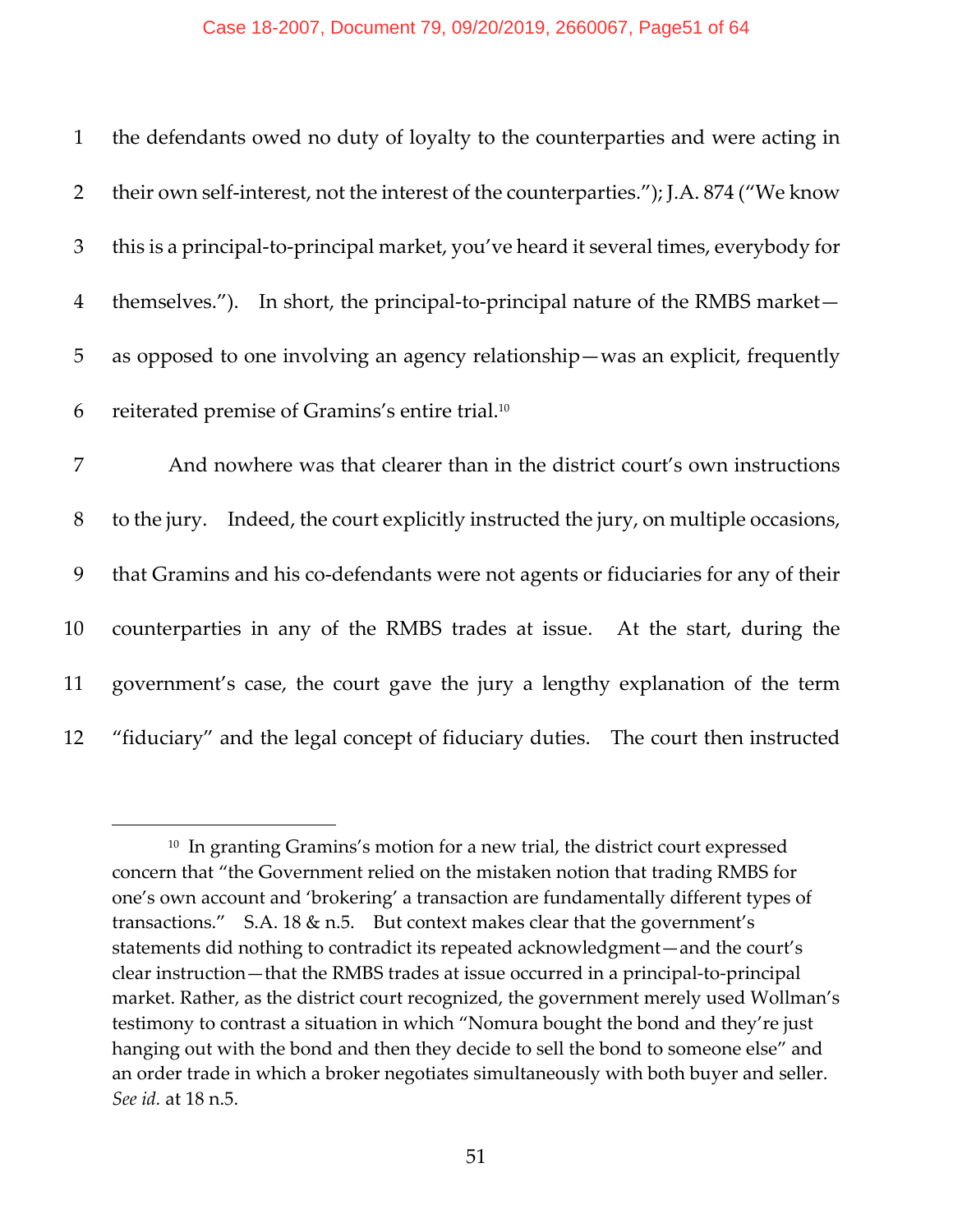### Case 18-2007, Document 79, 09/20/2019, 2660067, Page52 of 64

| $\mathbf{1}$   | the jury that "[t]he government does not claim that the relationship between          |
|----------------|---------------------------------------------------------------------------------------|
| 2              | Nomura and the counterparties involved in this case was a fiduciary                   |
| $\mathfrak{Z}$ | relationship, nor does the government claim that the individual defendants were       |
| $\overline{4}$ | in a fiduciary relationship with the counterparties." J.A. 326. The district court    |
| 5              | then further explained that "both sides agree that Nomura and the counterparties      |
| 6              | acted as principals, meaning that in each instance each one acted in its own          |
| 7              | interest." J.A. 326.                                                                  |
| $8\,$          | The court's final instruction to the jury, immediately preceding its                  |
| 9              | deliberations, explicitly reiterated that the defendants were not agents of their     |
| 10             | counterparties. The district court explained the difference between an agent and      |
| 11             | a principal and then stated, "I instruct you that, as a matter of law, the defendants |
| 12             | were at all times acting as principals on behalf of Nomura and not as the agent of    |
| 13             | the counterparties." J.A. 828. The court further explained that "when a               |
| 14             | defendant bought an RMBS bond from a counterparty, he was not the agent of that       |
| 15             | seller; and when a defendant sold an RMBS bond to a counterparty, he was not the      |
| 16             | agent of that buyer." J.A. 828. Finally, the court explained, "[a]s a principal, the  |
| 17             | defendants owed no duty of loyalty to the counterparties and were acting in their     |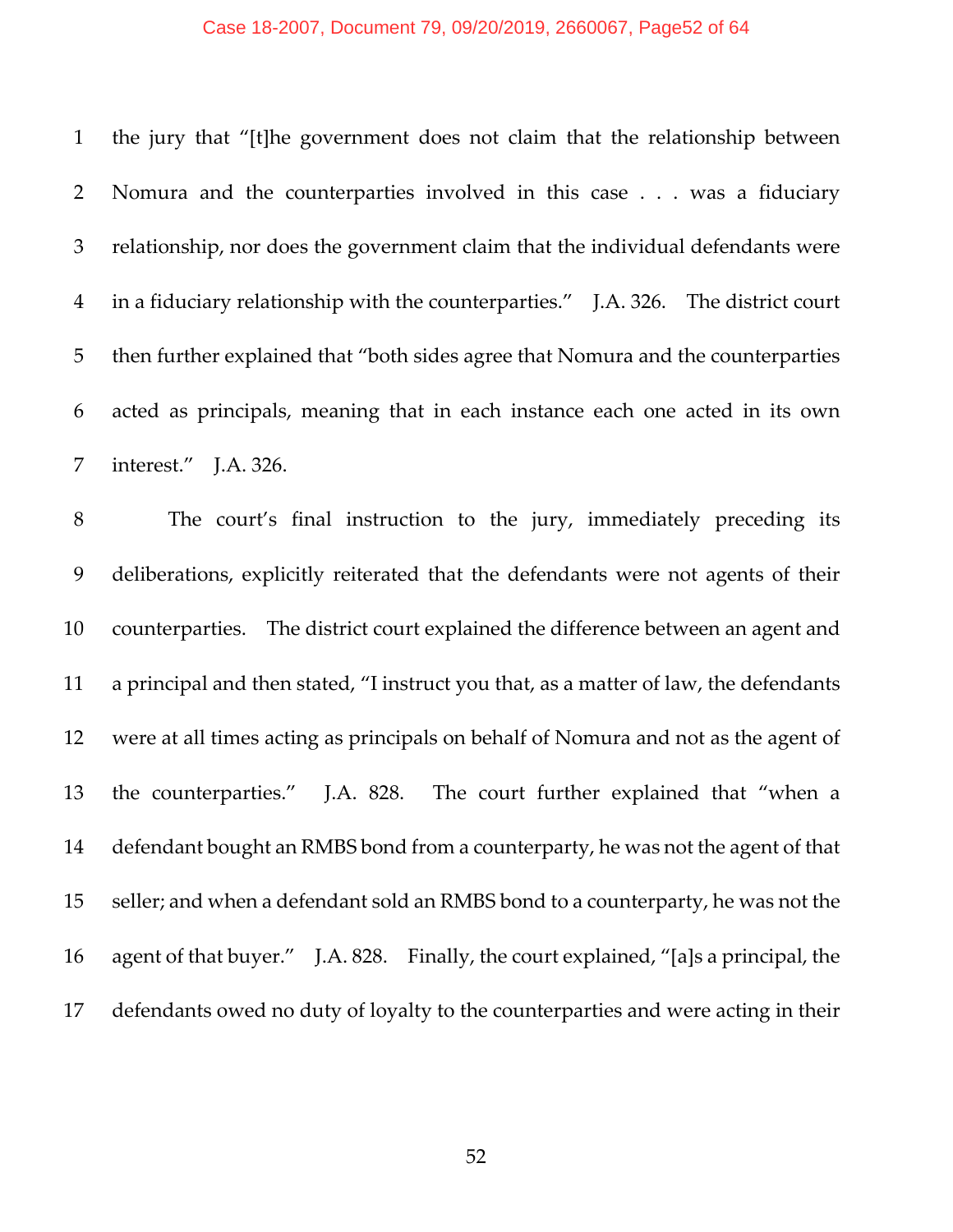#### Case 18-2007, Document 79, 09/20/2019, 2660067, Page53 of 64

1 own self-interest, not the interest of the counterparty." Id.<sup>11</sup> The district court therefore repeatedly and correctly emphasized to the jury Gramins's formal status under the law.

 We reject as implausible the notion that the jury may have discarded these straightforward and comprehensive jury instructions, along with supporting statements of the law from attorneys on both sides, in favor of the contrary and erroneous legal conclusion that Gramins acted as an agent for his counterparties or owed them fiduciary duties arising from his RMBS transactions. *See United States v. Snype*, 441 F.3d 119, 129–30 (2d Cir. 2006) (recognizing a "strong presumption" that jurors follow the instructions they are given). It seems particularly farfetched that the jury would override jury instructions and corroborating statements of the law from attorneys based on testimony from a 13 non-lawyer like Wollman—testimony that did not even use the words "agent," "principal," or "fiduciary," much less use them to state any conflicting legal

 This final sentence also distinguished the district court's jury instructions here from the sole, cursory instruction given in *Litvak II*, where the court merely explained the difference between agent and principal and advised the jury that "Mr. Litvak was not the agent of the buyers or sellers of the RMBS," J.A. 1248, with no additional clarification that Litvak's status as a principal entailed an absence of fiduciary duties arising from his transactions with counterparties.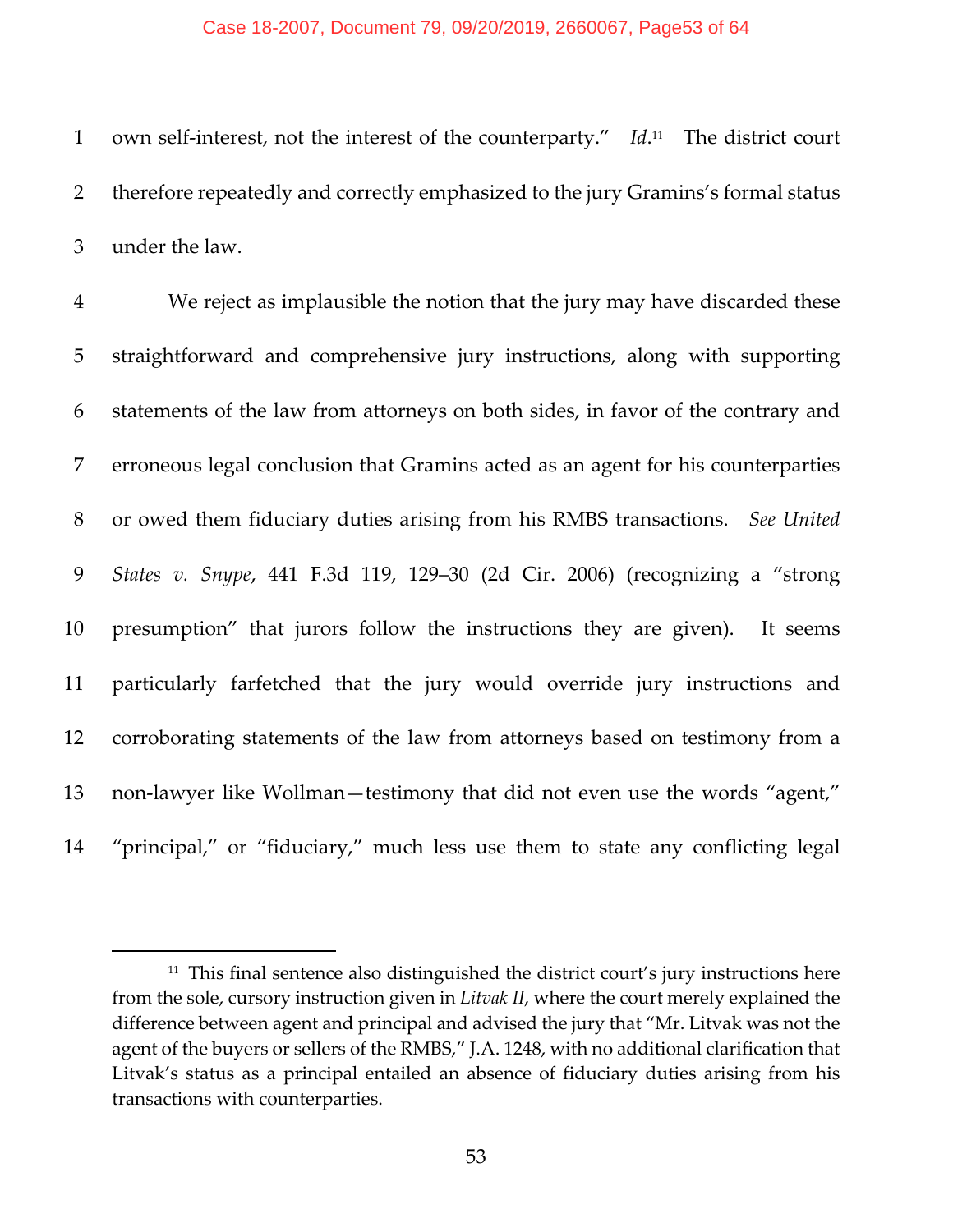#### Case 18-2007, Document 79, 09/20/2019, 2660067, Page54 of 64

1 proposition. In short, given the overall context of Gramins's trial, we conclude 2 that Wollman's testimony did not unduly prejudice, mislead, or confuse the jury 3 under FRE 403.

 $\overline{a}$ 

4 **C.**

 The district court reached a contrary conclusion for two reasons that we will specifically address here. First, the district court concluded that Wollman's testimony "strongly implied" the existence of an agency relationship between 8 himself and Gramins. S.A. 14. But as described above, the excerpts from Wollman's testimony highlighted by the district court merely served to distinguish between two categories of RMBS trades—one in which the broker‐ dealer purported to match a buying counterparty with a selling counterparty 12 (order or BWIC trades) and another in which the broker-dealer purported to deal directly with a single counterparty (inventory trades). The government had the right to introduce testimony that RMBS counterparties treat a broker‐dealer's 15 representations differently in these two contexts.<sup>12</sup> While such testimony does

 $12$  Reasonable RMBS investors might do so for several reasons. For one thing, counterparties pay broker‐dealers a commission in order and BWIC trades, but not in inventory trades, reflecting a commonly‐held understanding that broker‐dealers acting in the former capacity perform a "matching" service for which they are specifically compensated. For another, market participants commonly refer to order and BWIC trades as "riskless transactions," reflecting an understanding that while broker‐dealers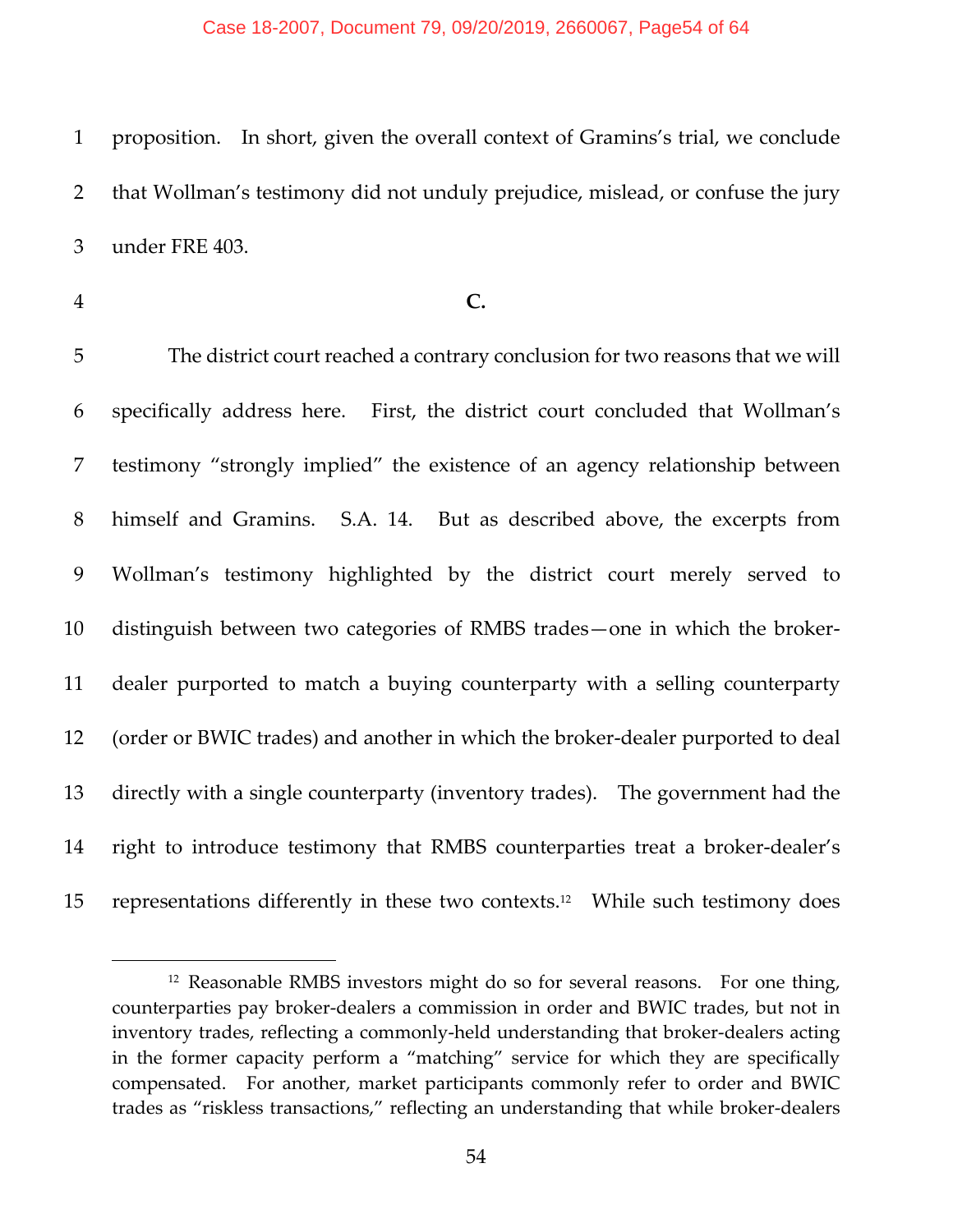#### Case 18-2007, Document 79, 09/20/2019, 2660067, Page55 of 64

| $\mathbf{1}$   | not address the fact that the same <i>legal</i> relationship between broker-dealer and          |
|----------------|-------------------------------------------------------------------------------------------------|
| 2              | counterparty obtains across these various trade contexts, the defense was free to               |
| 3              | (and did) emphasize that fact on cross-examination and on summation.<br><b>The</b>              |
| $\overline{4}$ | relative significance of these facts about the RMBS market to the "reasonable                   |
| 5              | investor" standard by which materiality is determined was for the jury to decide. <sup>13</sup> |
| 6              | Second, in explaining its expansive construction of Litvak II, the district court               |
| 7              | relied on our statement in that opinion that "[t]he government's concept of                     |
| 8              | subjective trust as evidence of materiality became a back door for the jury to apply            |
| 9              | the heightened expectations of trust that an agency relationship carries." Litvak               |
| 10             | II, 889 F.3d at 69–70. But read in context, that statement referred to the                      |
| 11             | government's attempt at Litvak's trial "to cabin the effect of Norris's testimony"              |

acting in this capacity retain some risk as a technical legal matter, they have eliminated substantially all risk as a practical matter by arranging to transfer the bond from the selling counterparty to the buying counterparty by conducting two transactions in quick succession. *See supra*, pp. 6–8.

<sup>&</sup>lt;sup>13</sup> We decline to decide whether any testimony that does not explicitly state a belief that broker‐dealers in the RMBS market are the agents of their counterparties could offend Litvak II under some circumstances. But to the extent that counterparty testimony could ever offend *Litvak II*'s prohibition by implication—rather than by directly misstating the law—the implication must be substantially stronger than any present on this record. Otherwise, as this case demonstrates, an excessive vigilance for any suggestion of a legal misperception in a layperson's testimony could bar the government from introducing relevant and non‐prejudicial testimony necessary to advance a theory of materiality that the law permits.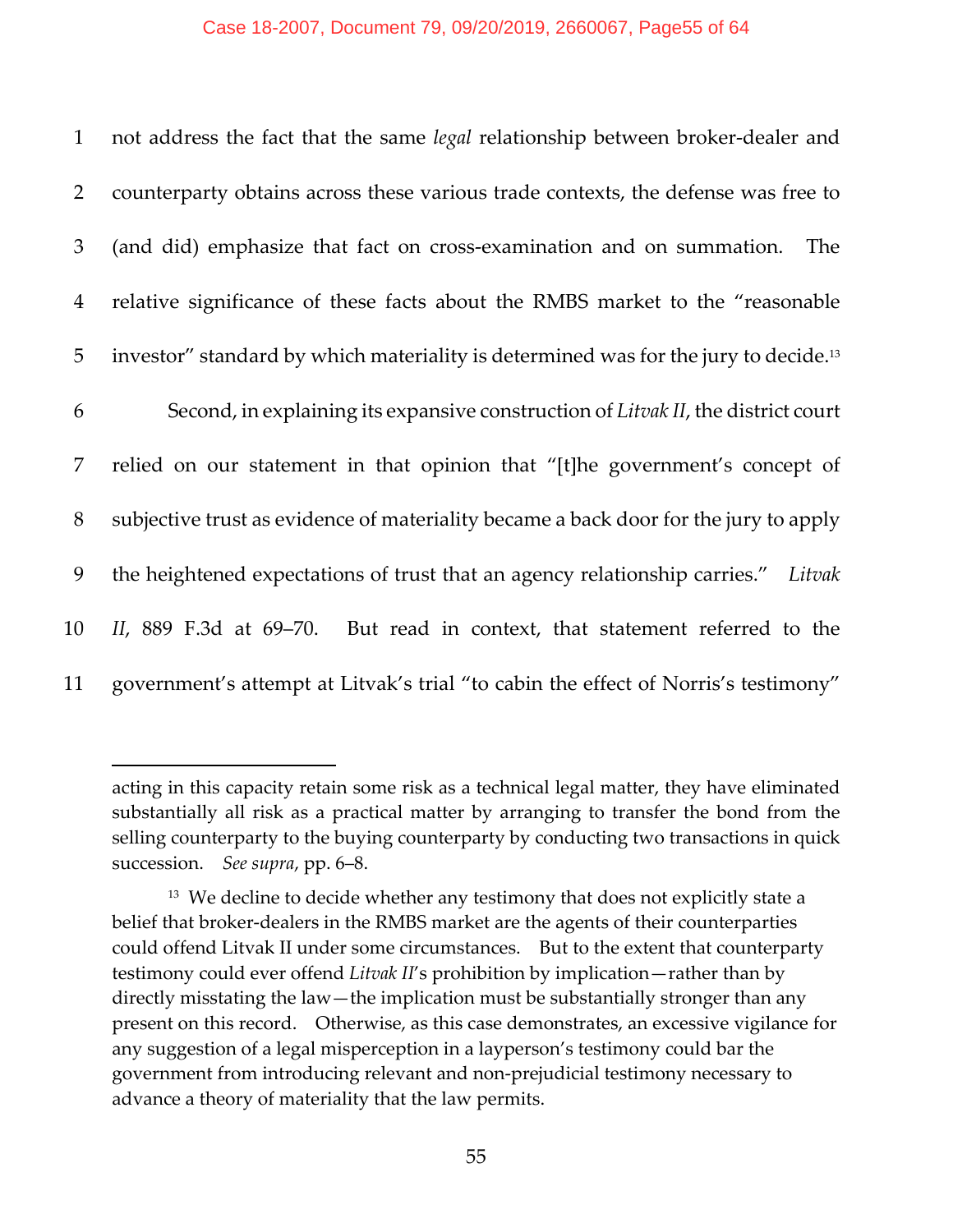| $\mathbf{1}$   | by arguing instead that "[Litvak] created the perception of acting as an agent and |
|----------------|------------------------------------------------------------------------------------|
| $2^{\circ}$    | that he aimed to establish a relationship of trust." Id. (internal quotation marks |
| 3              | omitted). In short, we concluded that the government's "relationship of trust"     |
| $\overline{4}$ | argument on summation became a device by which it magnified and emphasized         |
| 5              | Norris's "agency" testimony to the jury—allowing Norris's erroneous views entry    |
| 6              | through the "back door" into the jury's deliberations.  Wollman's comparatively    |
| 7              | innocuous testimony does not raise these "back door" concerns with respect to      |
| 8              | Gramins's trial because it contained no erroneous statement to taint the jury's    |
| 9              | deliberations in the first place.                                                  |

 In light of the foregoing analysis, we conclude that the district court's decision to grant Gramins a new trial was based on an overbroad reading of *Litvak II* and therefore "cannot be located within the range of permissible decisions." *Zervos*, 252 F.3d at 169. We sympathize with the district court; this novel form of prosecution has raised issues of first impression and our two prior precedents on 15 the subject are at times obscure.<sup>14</sup> Nevertheless, we conclude that admission of

<sup>&</sup>lt;sup>14</sup> We are particularly sympathetic to the district court's concerns stemming from its having modeled an evidentiary ruling on the one at issue in *Litvak II*. Before trial, the district court denied defendants' motion to exclude evidence that, *inter alia*, defendants' victims perceived defendants to be their agents—thereby permitting the government to elicit testimony that victims "were misled to believe that the defendants' interests were aligned with their own and that the defendants were truthfully telling them what was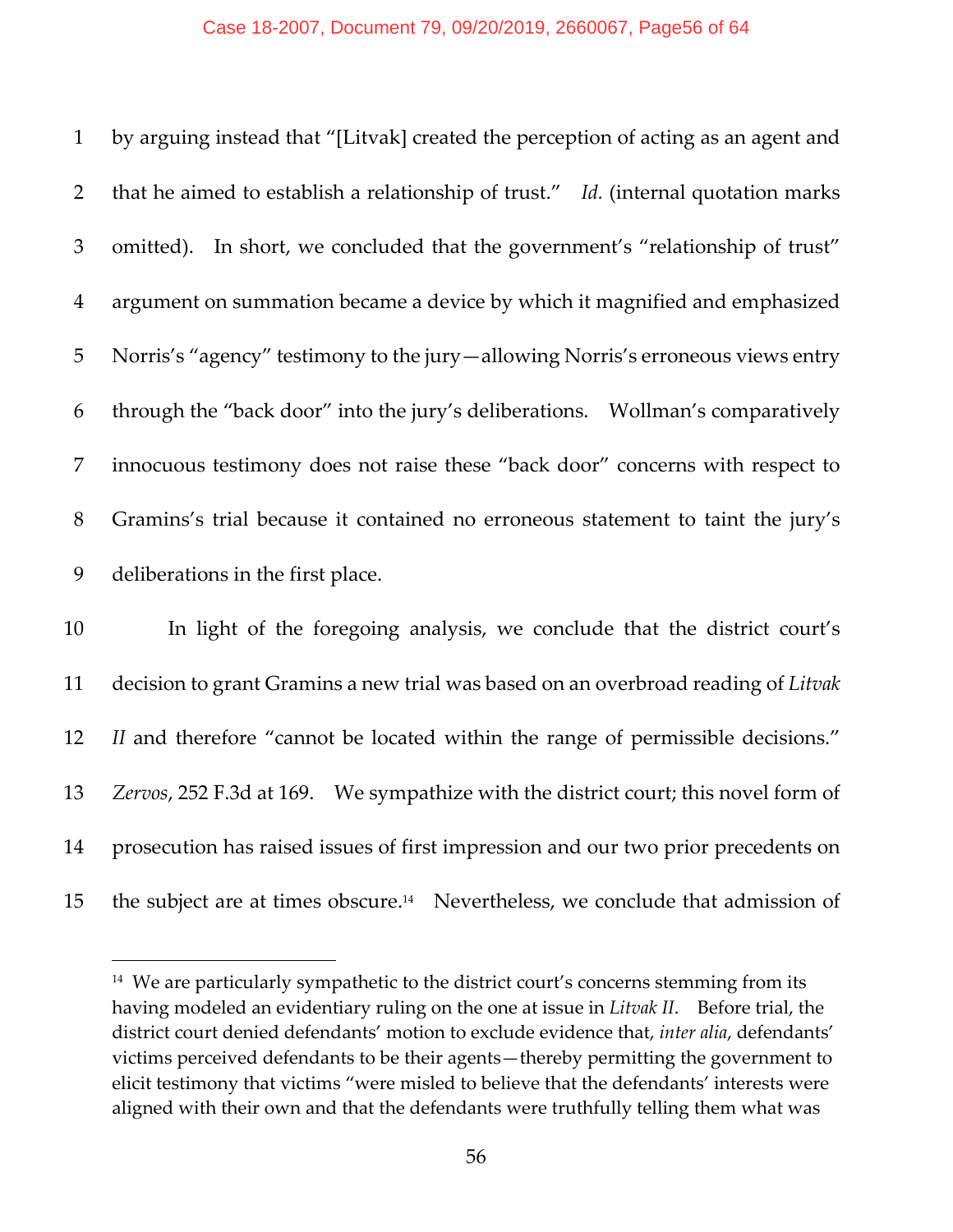| 1              | the Wollman testimony to which Gramins objects did not violate FRE 401 or 403,            |
|----------------|-------------------------------------------------------------------------------------------|
| $\overline{2}$ | much less result in a "manifest injustice" at Gramins's trial, Ferguson, 246 F.3d at      |
| 3              | The district court erred in concluding to the contrary.<br>134.                           |
| $\overline{4}$ | III.                                                                                      |
| 5              | The above analysis shows why the district court's admission of Wollman's                  |
| 6              | testimony at Gramins's trial did not violate the FRE or otherwise constitute error.       |
| 7              | But even if admission of that testimony <i>did</i> constitute error, we conclude that any |
| 8              | such error was harmless. "Even if a [district court's] decision was 'manifestly           |
| 9              | erroneous," and thus surpasses the threshold required to grant a motion for a new         |
| 10             | trial, this Court will nonetheless affirm the district court's decision to admit the      |

going on and that they relied on that in consummating the transaction." J.A. 139. The court later clarified that if a witness "wants to say that he thought that the defendant was acting as his agent, he could be cross-examined on that." J.A. 158. In granting Gramins's motion for a new trial, the district court explained that this evidentiary decision "followed the ruling in the Litvak case that formed the basis for the Second Circuit's recent vacatur" in *Litvak II*. S.A. 15. The district court was understandably concerned that it may have erred in permitting the introduction of certain point‐of‐view evidence pursuant to a ruling modeled after the one that necessitated the vacatur of Litvak's conviction. But even if it was error for the district court to *permit* the government to seek testimony that witnesses believed Gramins to be their agent, neither Wollman nor any of the other witnesses *actually* testified to that effect. Unlike the testimony that concerned us in *Litvak II*, Wollman's testimony was within "mainstream thinking of investors in that market," *Litvak II*, 889 F.3d at 65, and did not suggest that reasonable investors in the RMBS market might have considered Gramins their agent.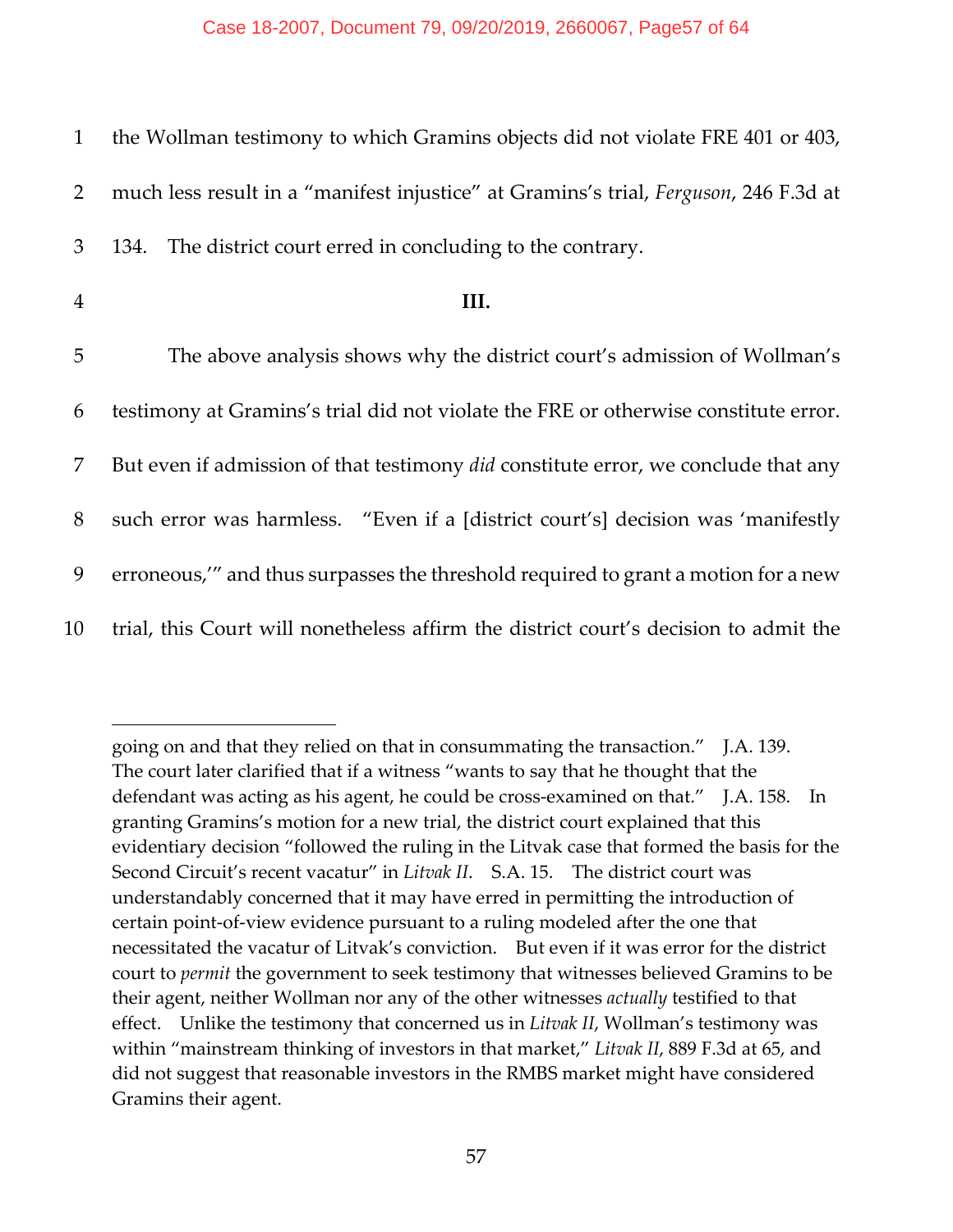### Case 18-2007, Document 79, 09/20/2019, 2660067, Page58 of 64

| $\mathbf{1}$   | evidence "if the error was harmless." Litvak II, 889 F.3d at 67 (internal quotation  |
|----------------|--------------------------------------------------------------------------------------|
| $\overline{2}$ | marks omitted). In assessing harmlessness, we consider four factors: "(1) the        |
| $\mathfrak{Z}$ | overall strength of the prosecutor's case; (2) the prosecutor's conduct with respect |
| $\overline{4}$ | to the improperly admitted evidence; (3) the importance of the wrongly admitted      |
| 5              | testimony; and (4) whether such evidence was cumulative of other properly            |
| 6              | admitted evidence." McGinn, 787 F.3d at 127-28 (quoting United States v. Gomez,      |
| 7              | 617 F.3d 88, 95 (2d Cir. 2010)).                                                     |
| $8\,$          | We agree with Gramins regarding the first factor: the "overall strength of           |
| 9              | the prosecutor's case." Id. "Materiality was an issue central to [Gramins's] case    |
| 10             | and was hotly contested at trial." Litvak I, 808 F.3d at 184. As we explained in     |
| 11             | Part I, supra, the materiality question here is inherently difficult, both sides     |
| 12             | presented complex and opposing theories of materiality to the jury, and the jury     |
| 13             | ultimately decided that question on the basis of several days' testimony from        |
| 14             | which competing inferences could have been drawn. Accordingly, the first             |
| 15             | <i>McGinn</i> factor is at best a wash for the government. Nevertheless, we deem any |
| 16             | error harmless on the basis of the other three factors.                              |
| 17             | With respect to the second factor, "the prosecutor's conduct with respect to         |

the improperly admitted [testimony]" was not inappropriate or otherwise unfair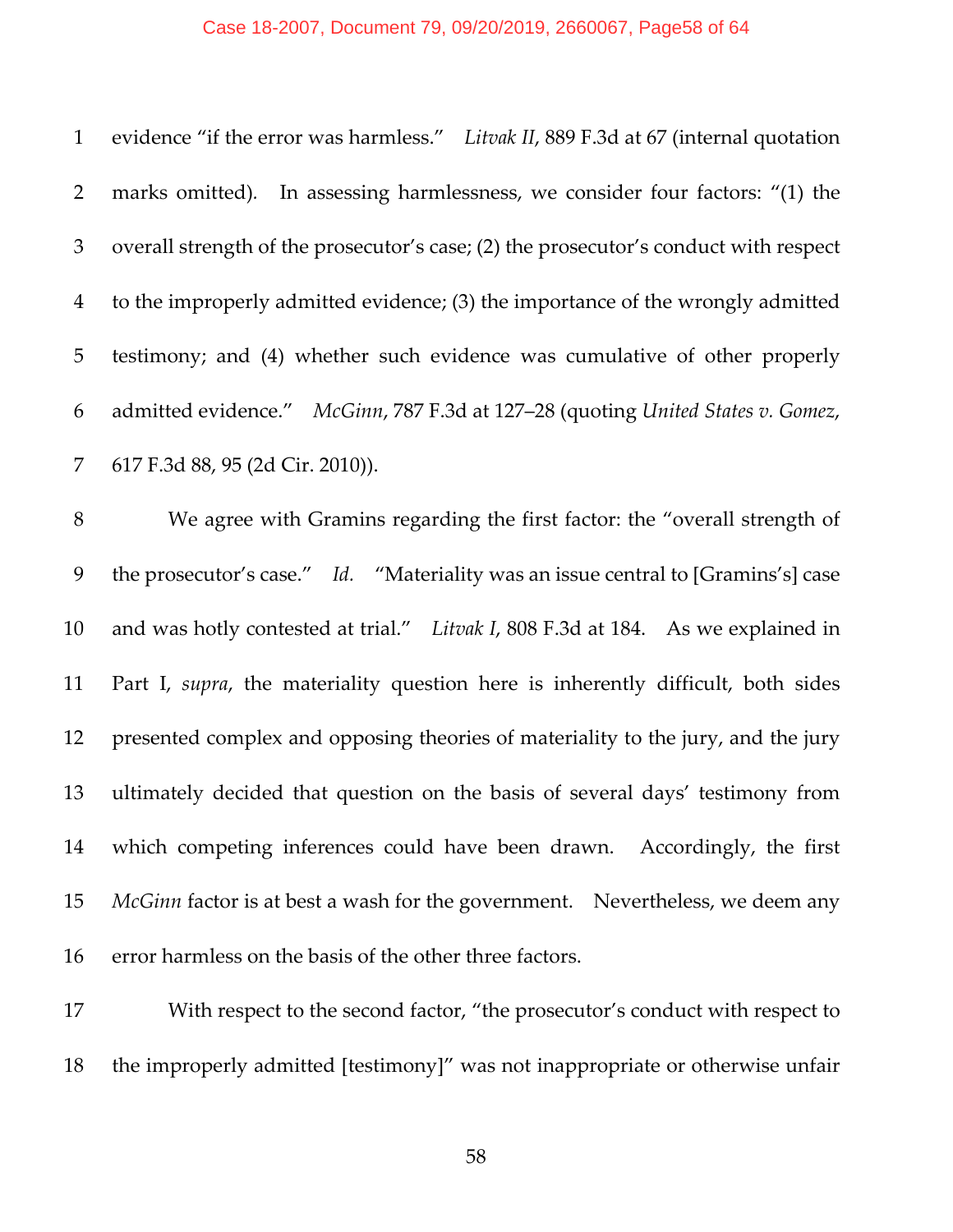| $\mathbf{1}$   | to Gramins. McGinn, 787 F.3d at 127. Quite the contrary. As explained above,         |
|----------------|--------------------------------------------------------------------------------------|
| $\overline{2}$ | the prosecutors actively took steps to disabuse the jury of any mistaken notion that |
| $\mathfrak{Z}$ | Gramins acted in a fiduciary capacity. See, e.g., J.A. 836 (government summation)    |
| $\overline{4}$ | ("Nobody's claiming here than anybody is a fiduciary. The only person who has        |
| 5              | mentioned the word 'fiduciary' in this trial is the defendants. We're not claiming   |
| 6              | that."). Even when the defendants themselves used terms like "agent" or "broker"     |
| $\overline{7}$ | in describing their role, the prosecutors explicitly disclaimed any associated legal |
| $8\,$          | conclusions when referencing that testimony. See, e.g., J.A. 839 ("[Peters] [t]alks  |
| 9              | about trading both in agented roles, his word and not mine, and by taking position   |
| 10             | risk. Two different roles they played in the market." (emphasis added)). The         |
| 11             | prosecutors placed no undue reliance on Wollman's supposedly erroneous               |
| 12             | testimony, nor did they actively seek to imbue the jury with the mistaken            |
| 13             | impression of the law that that testimony supposedly conveyed.                       |

 As to the third factor—the testimony's "importance," *McGinn*, 787 F.3d at 127—the record does not support the conclusion that Wollman's testimony supplied the crucial difference resulting in the jury's sole conviction of Gramins. Because Wollman's testimony concerned only trades with Gramins (and not with 18 any of his co-defendants), and because only Gramins was ultimately convicted of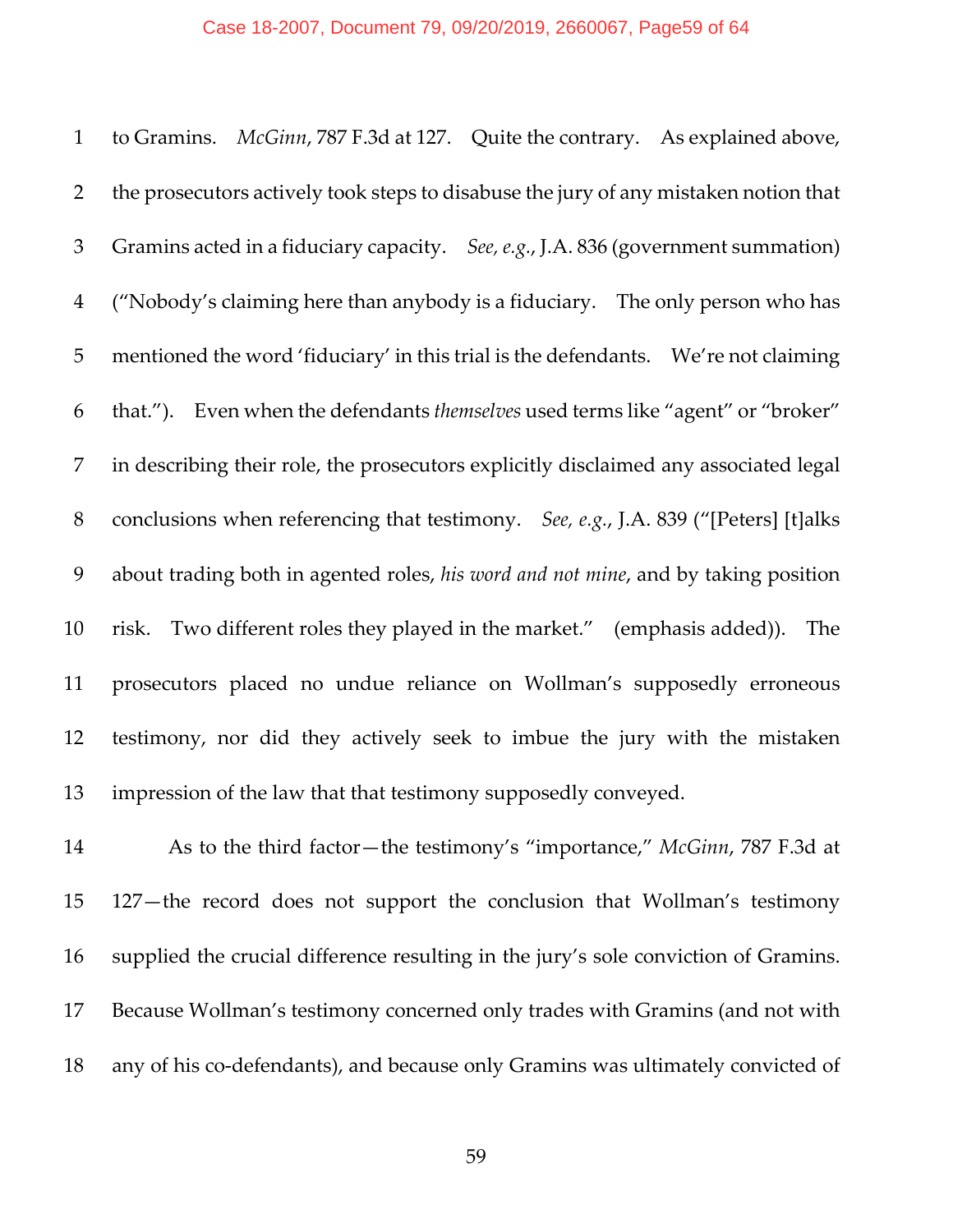# Case 18-2007, Document 79, 09/20/2019, 2660067, Page60 of 64

| $\mathbf{1}$   | any charges, Gramins urges us to draw the inference that Wollman's supposedly              |
|----------------|--------------------------------------------------------------------------------------------|
| $\overline{2}$ | erroneous testimony differentiated Gramins from the other defendants in the                |
| 3              | We question the basis for that inference. Because materiality is<br>jury's eyes.           |
| $\overline{4}$ | evaluated by an objective, "reasonable investor" standard, any testimony relevant          |
| 5              | to this standard would necessarily affect the case against all three defendants.           |
| 6              | Moreover, a much more obvious inference exists to explain the different                    |
| 7              | Materiality was not the only significant issue at Gramins's trial; the<br>results.         |
| 8              | parties also hotly contested <i>intent.</i> See, e.g., J.A. 829 (government summation)     |
| 9              | ("So [this] again takes you back to those two questions: Materiality and intent.").        |
| 10             | And on that issue, Gramins was <i>clearly</i> not similarly situated to his co-defendants. |
| 11             | That is because only one of the trades referenced at trial-the JPMAC trade-                |
| 12             | occurred after the Litvak indictment, and that trade involved only Gramins.<br><b>The</b>  |
| 13             | fact that the JPMAC trade postdated the Litvak indictment provided strong                  |
| 14             | evidence for Gramins's consciousness of wrongdoing. See, e.g., J.A. 268 (Litvak            |
| 15             | indictment was "something everyone was aware of" in the RMBS industry); J.A.               |
| 16             | 301 (describing a compliance training session, which Gramins attended, "held               |
| 17             | specifically to discuss the conduct at issue in the Litvak indictment").<br>N <sub>0</sub> |
| 18             | similarly strong <i>mens rea</i> evidence was present for the other defendants, and the    |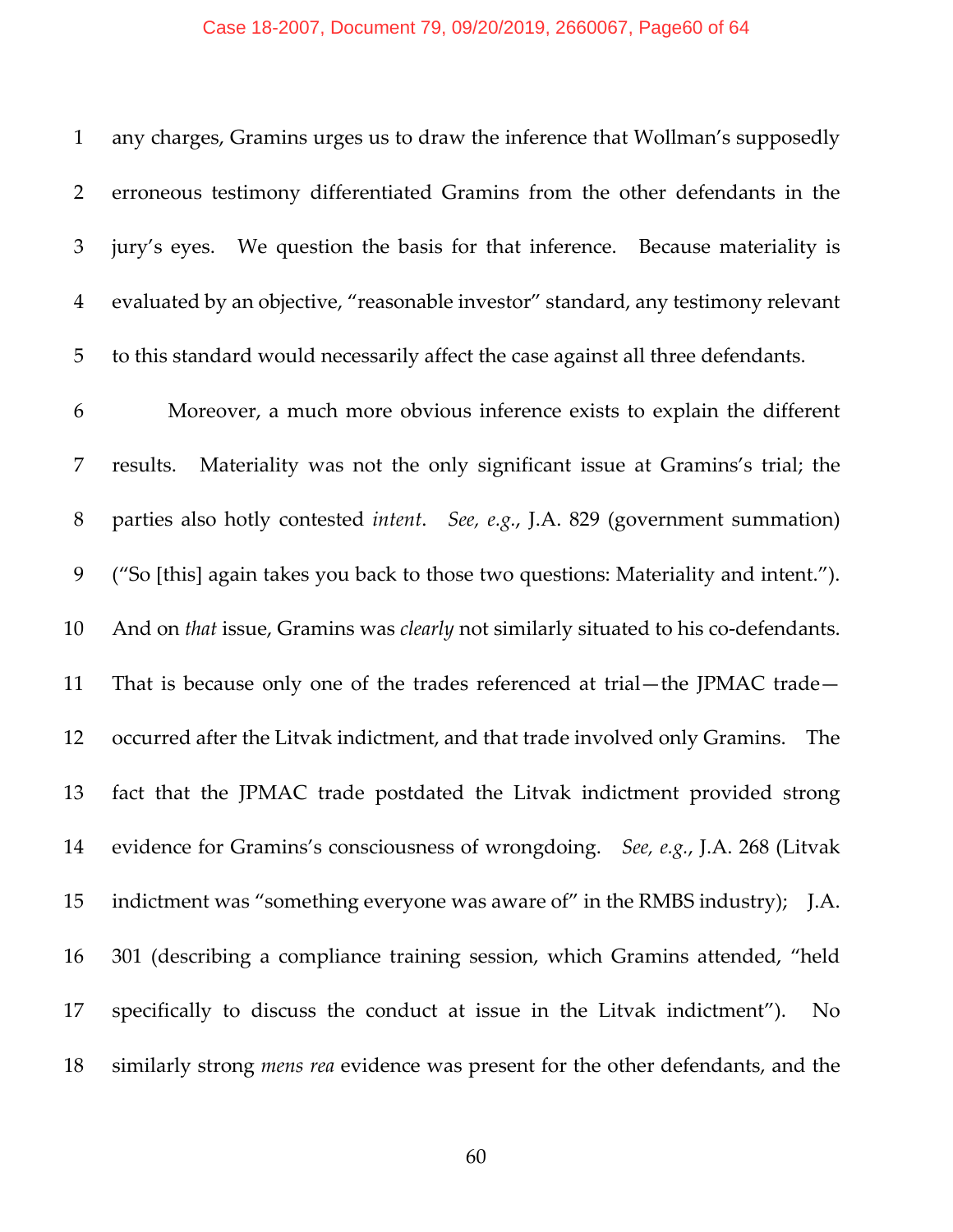#### Case 18-2007, Document 79, 09/20/2019, 2660067, Page61 of 64

 jury could easily have rested its conviction of Gramins (but not the others) on that basis.

 We note, additionally, that this understanding of the verdict finds strong support in the parties' closing arguments. Shapiro's counsel, for instance, repeatedly emphasized that *Shapiro* had *not* engaged in any deceptive trading practices subsequent to the Litvak indictment and associated compliance session. *See,e.g.*, J.A. 868 ("[I]n 2013, there was a compliance session. . . . There's not a shred, not a shred, of evidence that [Shapiro] ever used these tactics, ever, after that session, or at all in 2013, even before the session."); J.A. 870 ("The only evidence [on intent] is, as soon as [Shapiro] was told you can't engage in certain tactics, the desk stopped doing it, he directed people to stop doing it."). Not only that, but Shapiro's counsel even specifically emphasized that Shapiro had not participated in the JPMAC trade, effectively pointing the finger toward Gramins by the contrast. *See* J.A. 869 ("And what about that November 2013 trade? Well, [Shapiro] wasn't even involved in that trade."). Even Gramins's own counsel could not help but repeatedly emphasize the Litvak indictment as the temporal dividing line between culpable and non‐culpable conduct. *See,e.g.*, J.A. 880 ("The bottom line is, *until Litvak*, nobody realized that what they were doing could be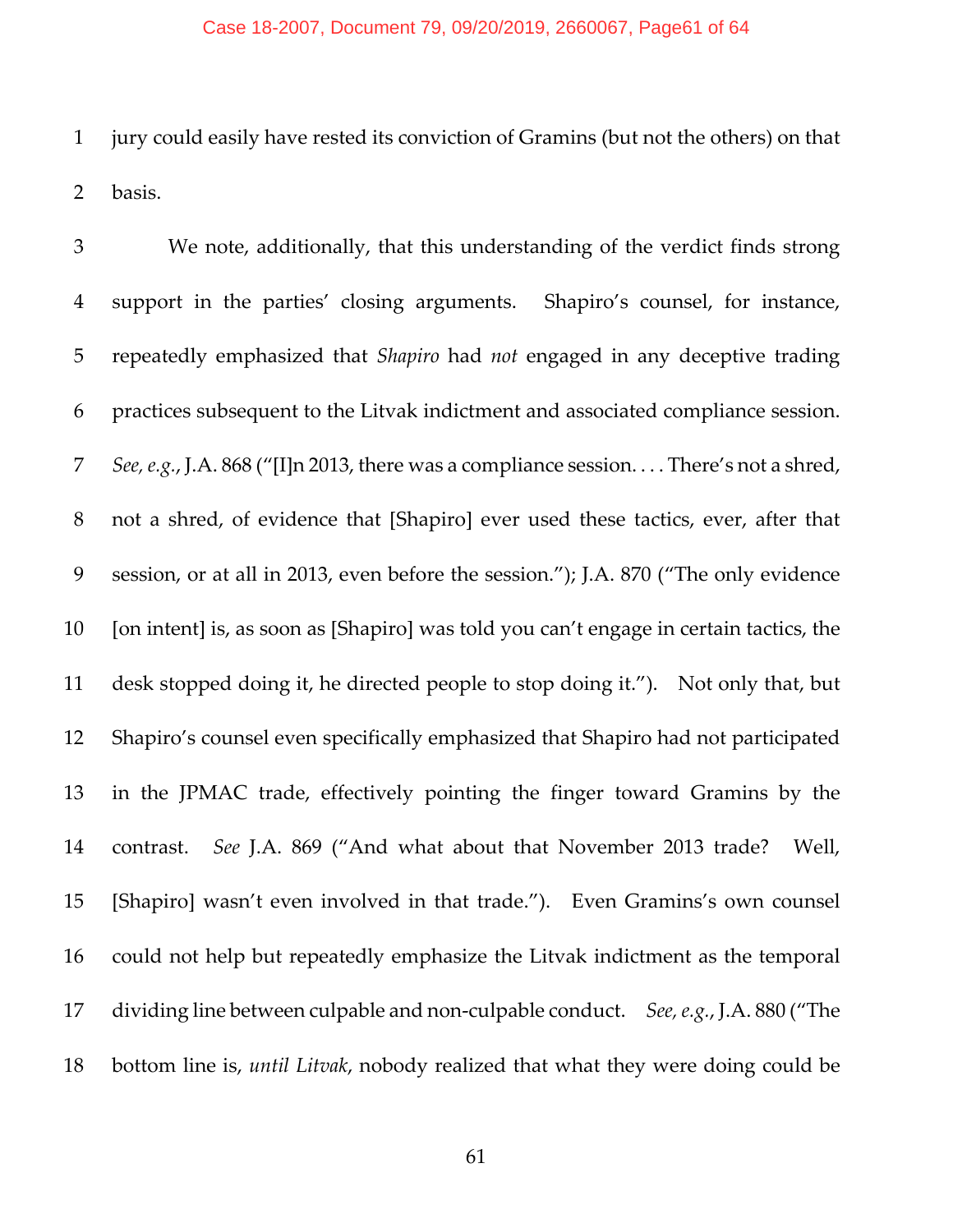#### Case 18-2007, Document 79, 09/20/2019, 2660067, Page62 of 64

 construed as wrong or criminal." (emphasis added)); J.A. 880 ("But *until Litvak*, they never told anybody, you can say this in a chat but you can't say that." (emphasis added)). This repeated emphasis on a category of evidence unique to Gramins further supports the inference that *mens rea* (and not materiality) likely made the difference in his conviction.

 Finally, with respect to the fourth *McGinn* factor, we conclude that Wollman's testimony was indeed "cumulative of other properly admitted [testimony]." *McGinn*, 787 F.3d at 127. Every counterparty witness testified to the differences between order (or BWIC) and inventory trades, and all of those counterparty witnesses corroborated Wollman's testimony that a reasonable investor would have different expectations for his broker‐dealer in those two contexts. *See, e.g.*, J.A. 744 (Marks); J.A. 537 (Abbas); J.A. 351 (Harrison). The fact that Wollman may have placed additional emphasis on this distinction, or discussed it at greater length, makes no difference. In light of the above analysis, and our conclusions on three of the four *McGinn* factors, we conclude that any error in the admission of Wollman's testimony was indeed harmless.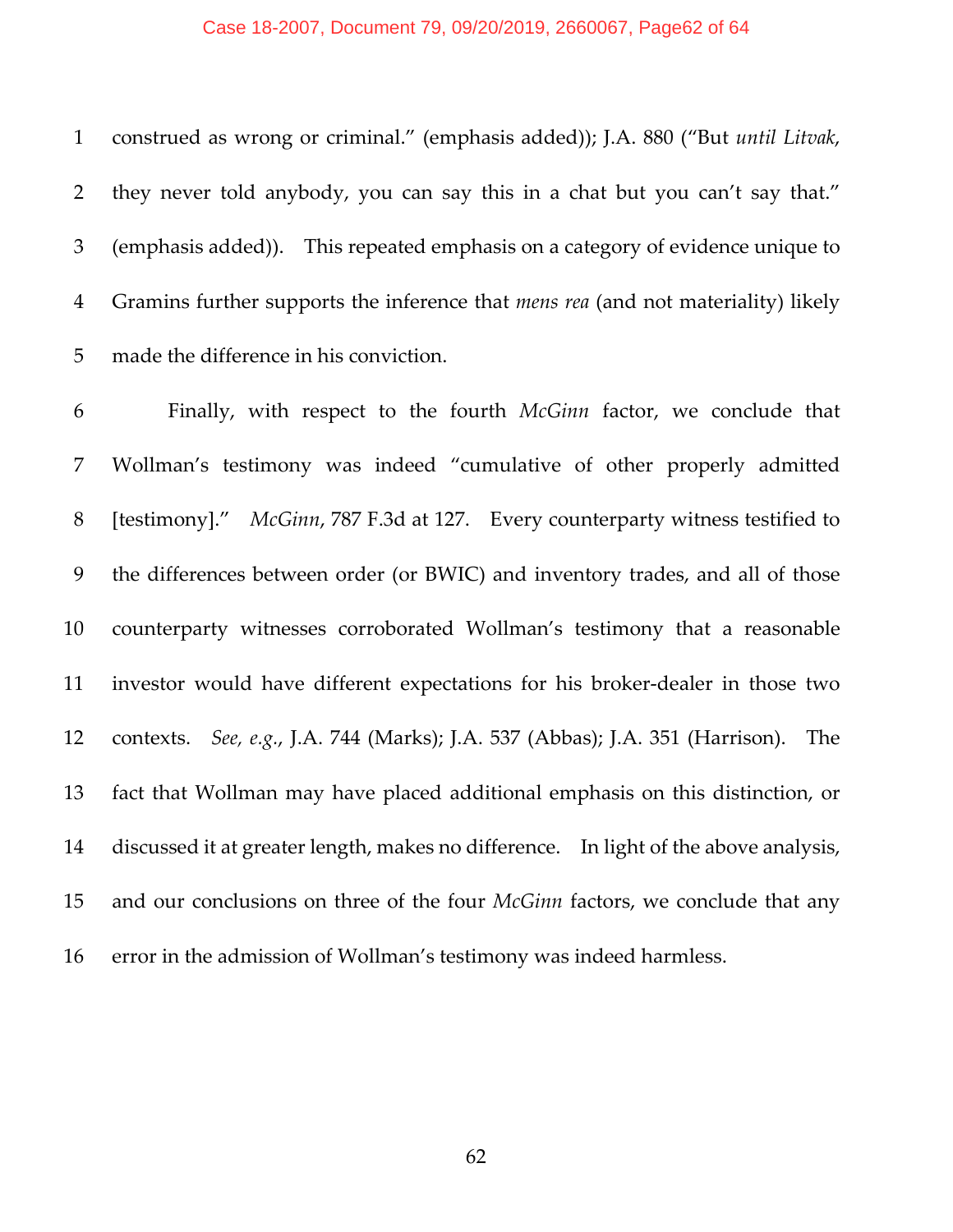### **IV.**

 Gramins also moved for a new trial on the basis of two statements from the government's rebuttal summation: one referencing RMBS trades not in evidence and another instructing the jury that "lying to take people's money" would constitute fraud. We agree with the district court that neither of these statements alone requires a new trial. *See* S.A. 11 (reference to uncharged trades "drew an immediate objection, which was addressed through two curative instructions"); S.A. 12 (finding that "it does not appear that [the prosecutor's] oversimplification of the law was calculated to inflame the jury," nor that "the jury was misled"). The district court, however, also concluded its opinion with a cursory analysis, contained under the heading "Cumulative Prejudice," stating as follows: "Even if the admission of Wollman's 'point of view' testimony, standing alone, does not justify vacating Gramins's conviction, the combination of errors described above justifies a new trial." S.A. 20. Because we conclude that the admission of Wollman's testimony did not constitute error at all, we necessarily conclude that this case does not present the same "combination of errors" that the district court believed amounted to "cumulative prejudice." Furthermore, we decline to recognize "manifest injustice" on the basis of two stray comments from